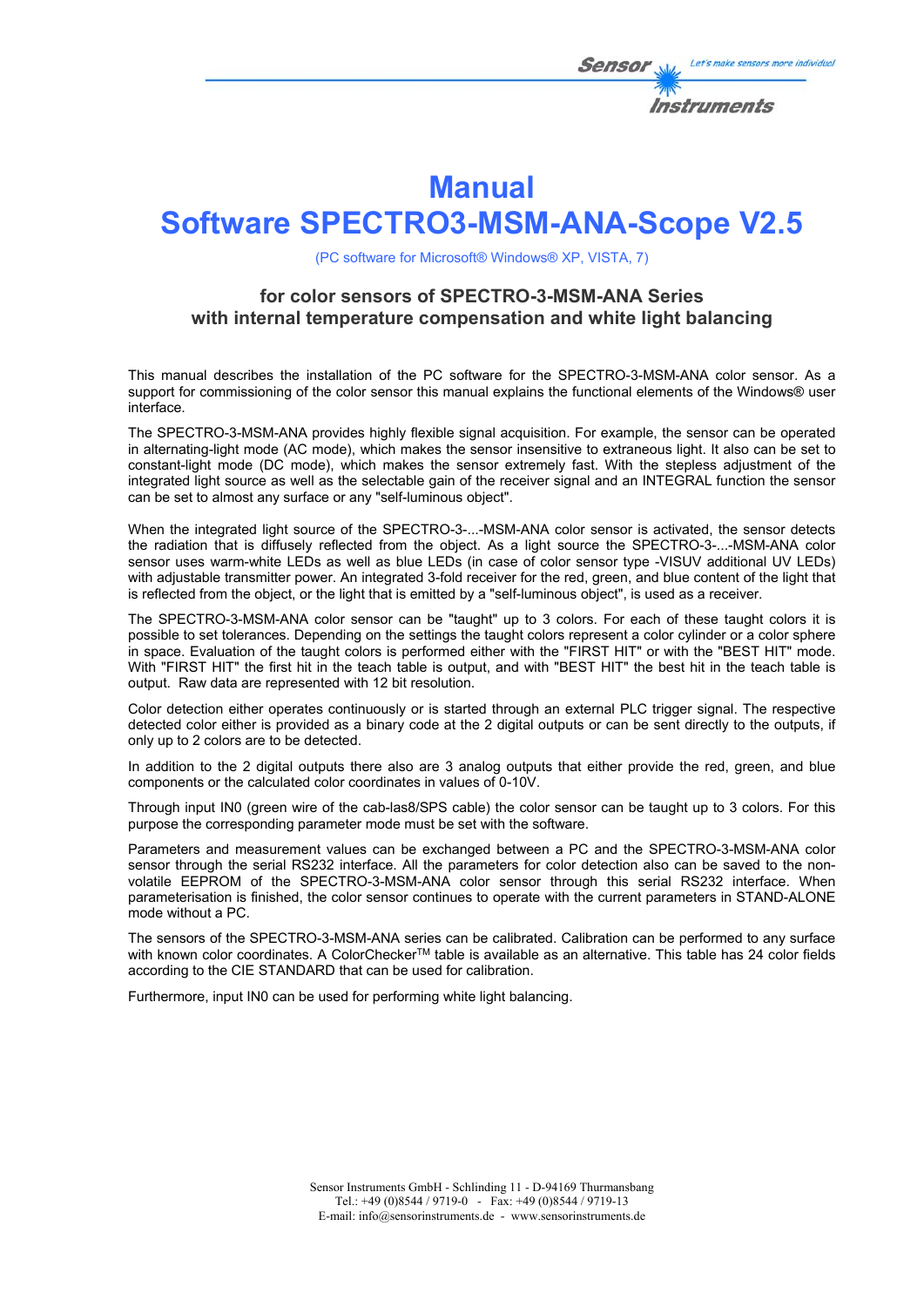

#### **Contents**  $\mathbf 0$

|                |                       |                                                                           | Page |
|----------------|-----------------------|---------------------------------------------------------------------------|------|
| $\mathbf{1}$ . |                       |                                                                           |      |
| 2.             |                       |                                                                           |      |
|                | 2.1                   |                                                                           |      |
|                | 2.2                   | Tab PARA1, button SEND, GET, GO, STOP (parameterization, data exchange) 7 |      |
|                | 2.3                   |                                                                           |      |
|                | 2.4                   |                                                                           |      |
|                | 2.5                   |                                                                           |      |
|                | 2.6                   |                                                                           |      |
|                | 2.7<br>2.7.1<br>2.7.2 |                                                                           |      |
|                | 2.8                   |                                                                           |      |
| 3.             |                       |                                                                           |      |
| 4.             |                       |                                                                           |      |
| 5.             |                       |                                                                           |      |
| 6.             |                       |                                                                           |      |

| <b>Shortcuts:</b> |                 |
|-------------------|-----------------|
| SFND              | F9              |
| <b>GFT</b>        | F10             |
| GO                | F11             |
| <b>STOP</b>       | F <sub>12</sub> |

 $\overline{1}$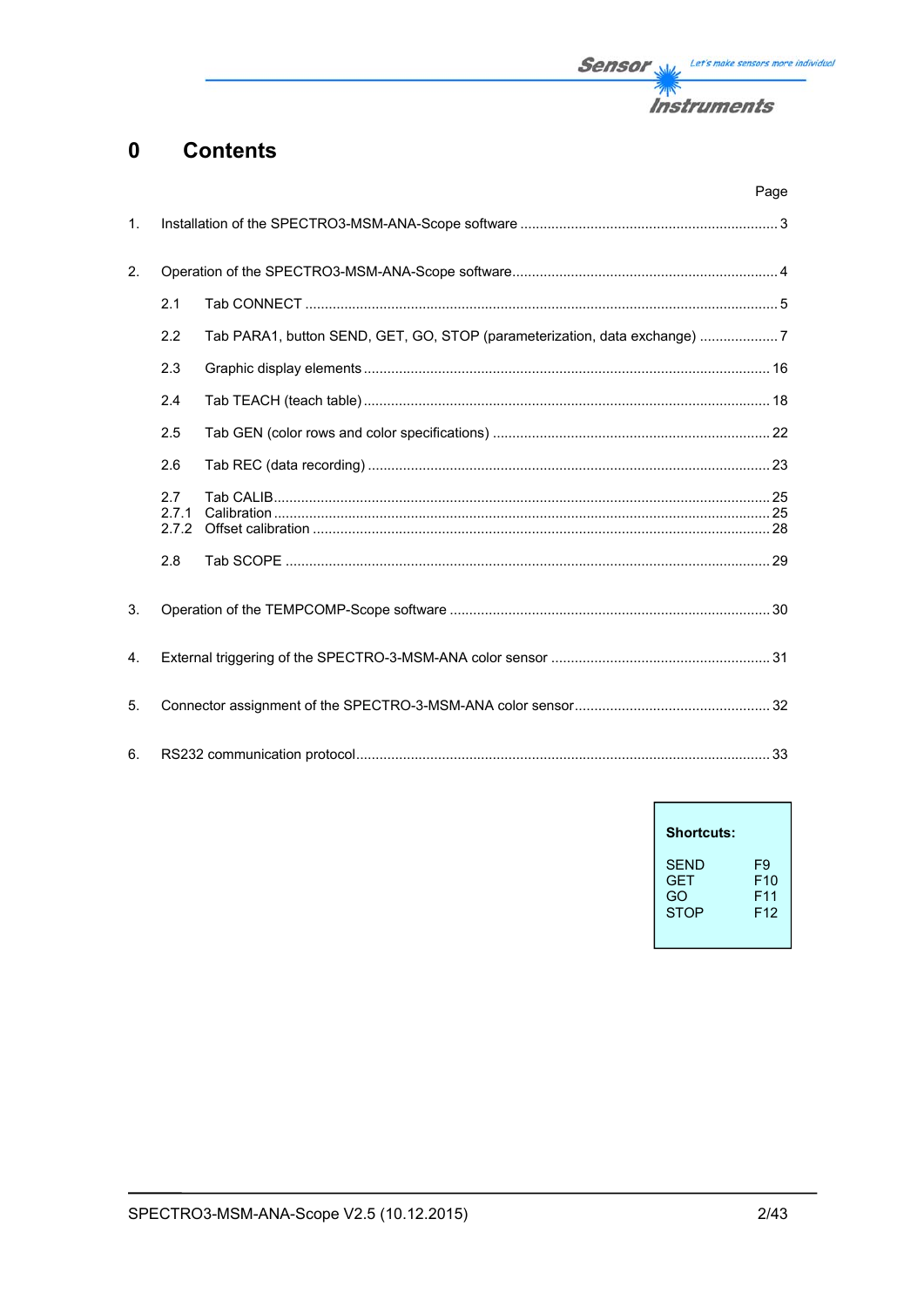

## **1. Installation of the SPECTRO3-MSM-ANA-Scope software**

The following requirements must be fulfilled for successful installation of the SPECTRO3-MSM-ANA-Scope software:

- Microsoft® Windows® XP, VISTA, 7
- IBM PC AT or compatible
- VGA graphics
- Microsoft-compatible mouse
- CD-ROM drive
- Serial RS232 interface at the PC or USB slot
- Cable **cab-las4/PC** for the RS232 interface or **cab-4/USB** for USB slot

The SPECTRO3-MSM-ANA-Scope software can only be installed under Windows. Windows must therefore be started first, if it is not yet running.

Please install the software as described below:

| $\mathbf{1}$ . | The software can be installed directly from the installation CD-ROM. To install the software,<br>start the SETUP program in the SOFTWARE folder of the CD-ROM.                                                                                                                                      |
|----------------|-----------------------------------------------------------------------------------------------------------------------------------------------------------------------------------------------------------------------------------------------------------------------------------------------------|
| 2.             | The installation program displays a dialog and suggests to install the software in the<br>C:\"FILENAME" directory on the hard disk. You may accept this suggestion with OK or<br>[ENTER], or you may change the path as desired. Installation is then performed automatically.                      |
| 3.             | During the installation process a new program group for the software is created in the Windows<br>Program Manager. In the program group an icon for starting the software is created<br>automatically. When installation is successfully completed the installation program displays<br>"Setup OK". |
| 4.             | After successful installation the software can be started with a left mouse button double-click on<br>the icon.                                                                                                                                                                                     |

Windows® is a trademark of the Microsoft Corp. VGA™ is a trademark of the International Business Machines Corp.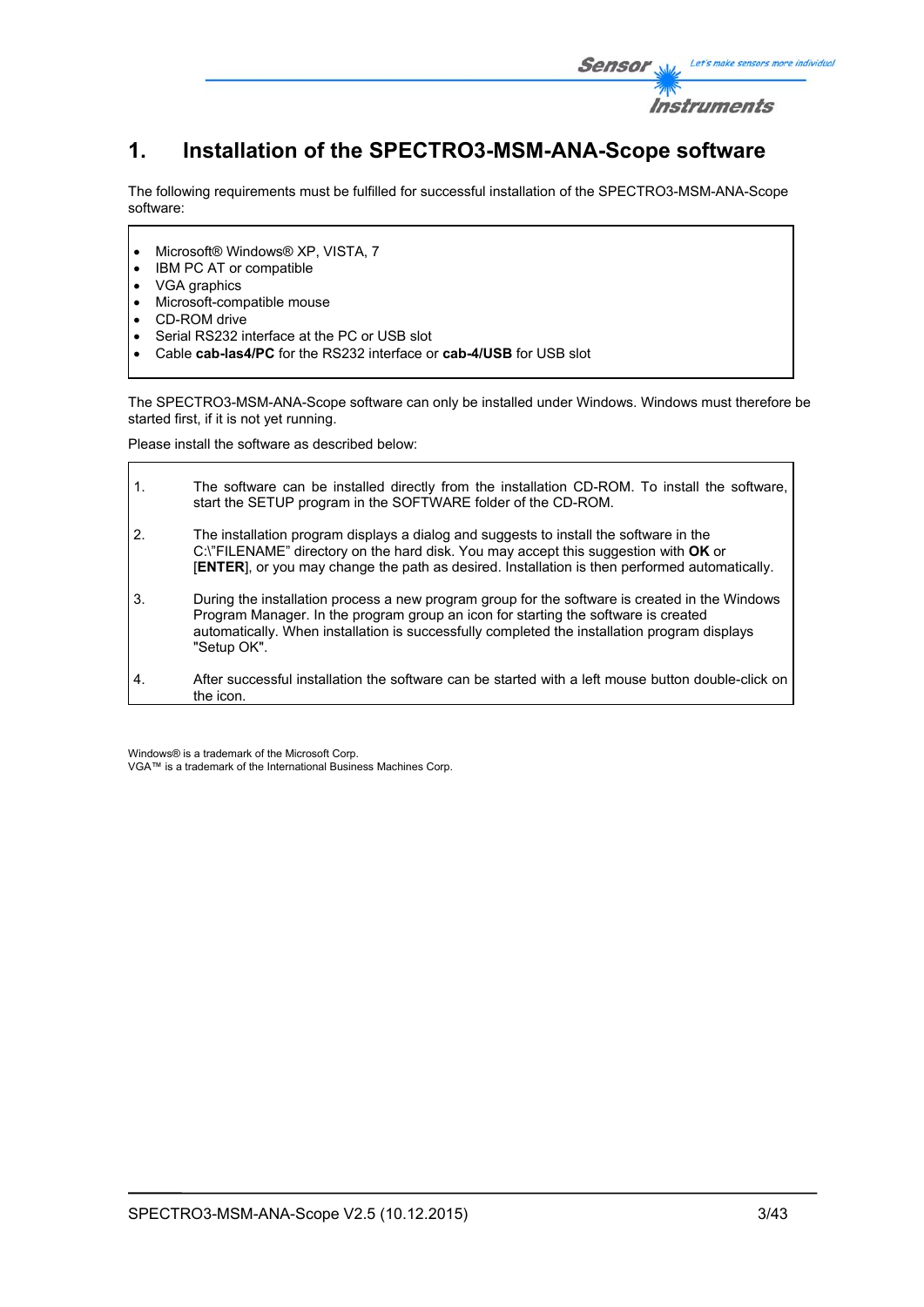

### **Please read this chapter first before you start to adjust and parameterise the SPECTRO-3-MSM-ANA color sensor.**

When the SPECTRO3-MSM-ANA-Scope software is started, the following window appears on the Windows interface:

| SPECTRO3 MSM ANA Scope V2.5                                                                                                                                                                                                                                                                                                                                                                               |                                                                                                         | $\Box$            |  |
|-----------------------------------------------------------------------------------------------------------------------------------------------------------------------------------------------------------------------------------------------------------------------------------------------------------------------------------------------------------------------------------------------------------|---------------------------------------------------------------------------------------------------------|-------------------|--|
| SPECTRO3 MSM ANA Scope V2.5                                                                                                                                                                                                                                                                                                                                                                               |                                                                                                         |                   |  |
| <b>REC</b><br>CALIB<br><b>SCOPE</b><br><b>GEN</b><br>PARA1<br>CONNECT<br><b>TEACH</b>                                                                                                                                                                                                                                                                                                                     | $\times$<br>$\mathbf{0}$<br>a*<br>$\mathbf{0}$<br>C SPACE 3D<br>C SPACE<br>XYZ<br>0.00                  | $\mathbf{0}$<br>7 |  |
| $\begin{array}{ c c c c }\n\hline\n\end{array}$ $\begin{array}{ c c c }\n\hline\n\end{array}$ $\begin{array}{ c c }\n\hline\n\end{array}$ $\begin{array}{ c c c }\n\hline\n\end{array}$ $\begin{array}{ c c c }\n\hline\n\end{array}$ $\begin{array}{ c c c }\n\hline\n\end{array}$ $\begin{array}{ c c c }\n\hline\n\end{array}$ $\begin{array}{ c c c }\n\hline\n\end{array}$<br><b>FCAL</b><br>C SPACE | $501.0 -$<br>$a^* / b^*$<br>$400.0 -$<br>b*                                                             | XYZ               |  |
| <b>SET DP</b><br>$SINGLE$ $\blacktriangledown$<br>POWER MODE                                                                                                                                                                                                                                                                                                                                              | 0.00<br>$\mathbf{0}$<br>$200.0 -$<br>T.<br>$\mathbf{0}$                                                 |                   |  |
| 500<br>POWER (pm)<br>ր ուս ուսում առանց առա                                                                                                                                                                                                                                                                                                                                                               | $0.0 -$<br>0.00<br>$\mathbf{0}$<br>$-0$                                                                 |                   |  |
| 500<br>1000<br><b>INTEGRAL</b><br>AMP <sub>6</sub><br><b>GAIN</b>                                                                                                                                                                                                                                                                                                                                         | $-200.0 -$<br>$-0$<br>delta a <sup>*</sup>                                                              |                   |  |
| LED MODE<br>$AC -$<br><b>AVERAGE</b>                                                                                                                                                                                                                                                                                                                                                                      | $-400.0 -$<br>-1-<br>0.00<br>$-501.0 -$<br>-1-<br>501.0<br>delta b <sup>*</sup><br>0.0<br>$-501.0$<br>n | 100               |  |
| ANALOG OUTMODE<br><b>XYZ</b><br>▼                                                                                                                                                                                                                                                                                                                                                                         | 0.00<br>$501.0 -$<br>$501.0 -$<br>$a^*/L^*$<br>$400.0 -$<br>400.0<br>delta L*                           | $b^*/L^*$         |  |
| $ZOOM$ $x1$<br><b>CONT</b><br>$\vert \nabla \vert$<br>ANA OUT                                                                                                                                                                                                                                                                                                                                             | 0.00<br>200.0<br>$200.0 -$                                                                              |                   |  |
| <b>DIGITAL OUTMODE</b><br><b>BINARY HI</b><br>▼                                                                                                                                                                                                                                                                                                                                                           | delta E<br>$0.0 -$<br>$-1.00$<br>0.0 <sub>1</sub>                                                       |                   |  |
|                                                                                                                                                                                                                                                                                                                                                                                                           | $-200.0 -$<br>$-200.0$<br>C-No:                                                                         |                   |  |
|                                                                                                                                                                                                                                                                                                                                                                                                           | $-400.0 -$<br>$-400.0 -$<br>$\overline{0}$<br>$-501.0 -$<br>$-501.0 -$                                  |                   |  |
| $F$ RAM<br><b>SEND</b><br>GO                                                                                                                                                                                                                                                                                                                                                                              | 0.0<br>501.0<br>$-501.0$<br>0.0<br>$-501.0$                                                             | 501.0             |  |
| $\Box$ EE<br><b>STOP</b><br><b>GET</b><br>$\Gamma$ FILE                                                                                                                                                                                                                                                                                                                                                   | SPECTRO3 MSM ANA V2.5<br>27/Nov/2015<br><b>COMMUNICATION PORT</b><br>1.                                 |                   |  |

The window size and position will be the same as when the software was last closed. A double-click with the right mouse button e.g. under the minimise symbol places the window centrally in its original size.

If a connection is not established automatically, e.g. if no sensor is connected, the software can be run in OFFLINE mode. In offline mode it only is possible to exchange parameters with a file on a storage medium, which often is helpful for the purpose of analysing parameter files.

If a sensor is connected and a connection still cannot be established, either the SCOPE version (program at the PC) and the firmware version (program in the sensor) do not match, or the interface to the sensor must be correctly configured.

If different Scope and firmware versions should be the problem, please get the Scope version that matches the firmware from your supplier.

The interface configuration is described in the CONNECT tab chapter.

**Pressing the right mouse button on an individual element will call up a short help text.** 

Let's make sensors more individual

Instruments

Senso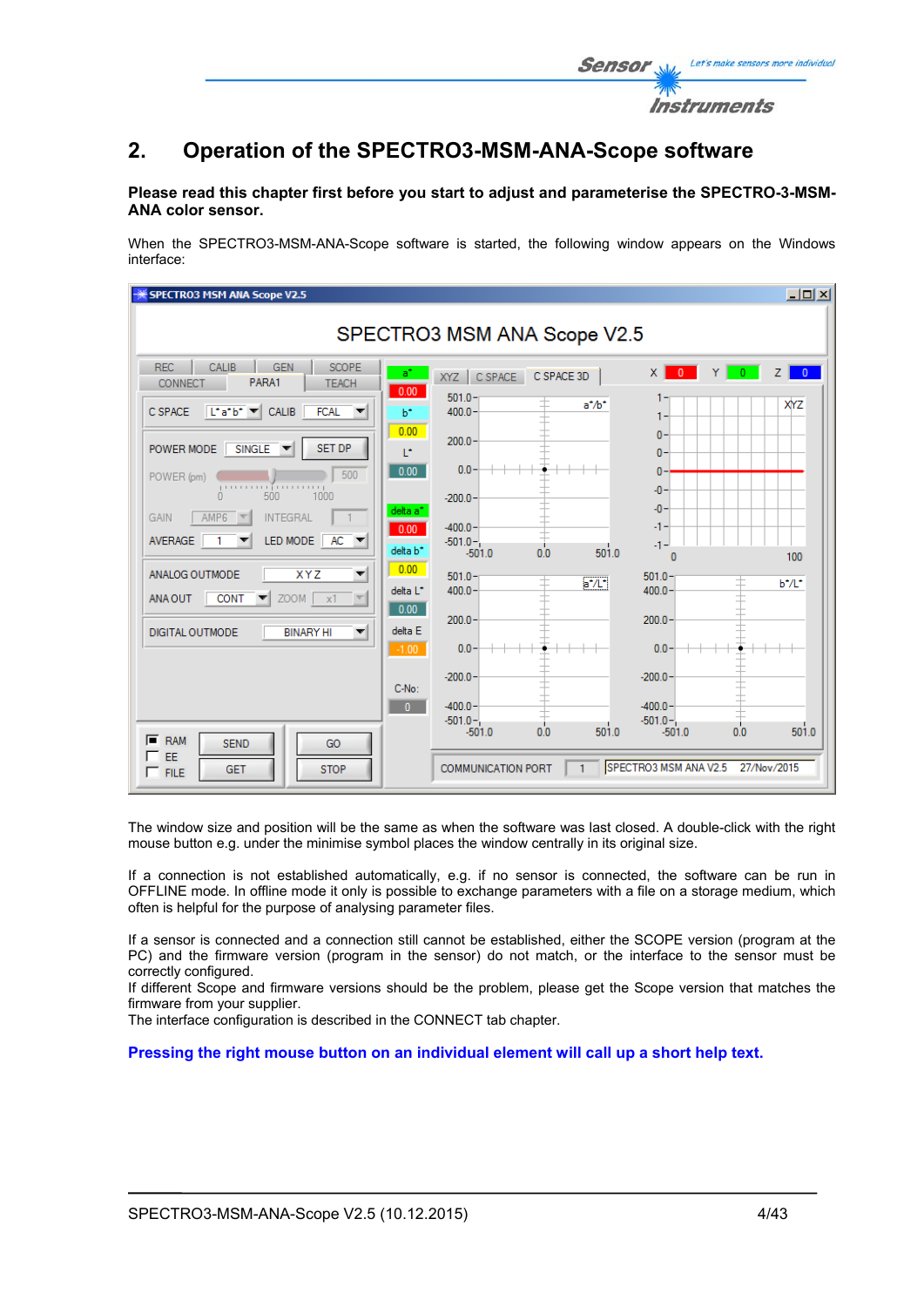## **2.1 Tab CONNECT**



#### **CONNECT:**

Pressing the **CONNECT** tab opens a window for selecting and configuring the interface.

The **COMMUNICATION PROTOCOL** function field is used for selecting either an **RS232** or a **TCP/IP** protocol.

If **RS232** is selected, a port from 1 to 256 can be selected with **SELECT COM PORT**, depending on which port the sensor is connected to.

The sensor operates with a set baudrate that can be modified with **CHANGE BAUDRATE** (see below). The sensor and the user interface both must operate with the same baudrate. At the user interface the baudrate is set with **SELECT BAUDRATE**. If after starting the software should not automatically establish a connection, the correct baudrate can be found with **SELECT BAUDRATE**.

If an adaptor is used, the **COM PORT** number can be determined by way of the hardware manager in the system control panel.

A click on the magnifier icon shows a list of all possible COM ports in the display.

An RS232 to Ethernet adaptor **(cab-4/ETH)** is needed if the sensor should communicate through a local network. With this adaptor a connection to the sensor can be established using the **TCP/IP** protocol.

Parameterisation of the **cab-4/ETH** adaptor (assigning of IP address, baudrate setting, ...) can be done with the **SensorFinder software** that is available free of charge on the internet.

In order to establish a connection to the adaptor, its IP address or HOST name must be entered in the field **IP ADDRESS (xxx.xxx.xxx.xxx) OR HOST NAME**. The DROP DOWN menu (down arrow) shows the last 10 IP addresses that were used. An address from this list can be directly selected by clicking on the respective item. The DROP DOWN list is saved and is thus always available when the software is closed.

The **PORT NUMBER** for the network adaptor is 5000. This port number must not be changed.

When you press the **TRY TO CONNECT** button, the software tries to establish a connection with the set parameters. The communication status is shown in the display field. If the sensor answers with its FIRMWARE ID, the set connection type can be accepted by pressing **ACCEPT SETTINGS**. You will then be returned to the **PARA** tab. If you get a **TIMEOUT** message, the software could not establish a connection to the sensor. In this case please check if the interface cable is correctly connected, if the sensor is supplied with power, and if the set parameters are correct.

If a connection has been accepted by pressing **ACCEPT SETTINGS**, the software starts automatically with these settings when called the next time.

**DISCONNECT** disconnects the connection between sensor and PC. The software then switches to OFFLINE mode, where it is only possible to exchange parameters with a file on a storage medium.

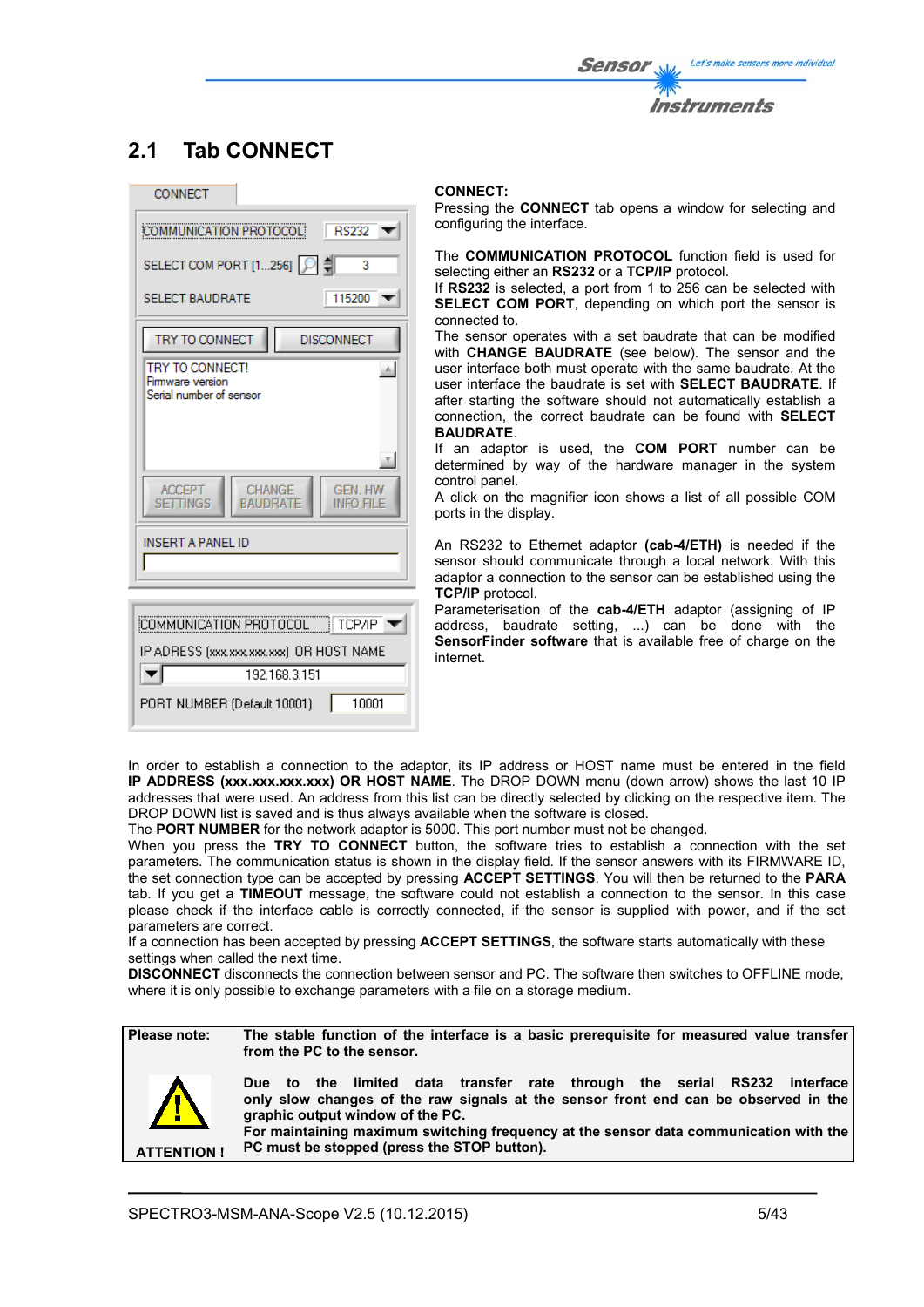

| <b>RS232</b><br>COMMUNICATION PROTOCOL                                                                |  |
|-------------------------------------------------------------------------------------------------------|--|
| SELECT COM PORT [1256]   이 예<br>3<br>115200<br><b>SELECT BAUDRATE</b>                                 |  |
| TRY TO CONNECT<br><b>DISCONNECT</b><br>TRY TO CONNECT!<br>Firmware version<br>Serial number of sensor |  |
| <b>CHANGE</b><br><b>GEN HW</b><br><b>ACCEPT</b><br><b>SETTINGS</b><br><b>BAUDRATE</b><br>INFO FILE    |  |

**RS232**  $\overline{\phantom{a}}$ 

> 57600  $\overline{\mathbf{v}}$

**GEN. HW** 

**INFO FILE** 

**DISCONNECT** 

٦ ₿

스

COMMUNICATION PROTOCOL

**SELECT BAUDRATE** 

TRY TO CONNECT

**TRY TO CONNECT!** 

**ACCEPT** 

**SETTINGS** 

Firm the contract :<br>Firmware version<br>Serial number of sensor

SELECT COM PORT [1...256]

The baudrate for data transfer through the RS232 interface can be set by means of the **SELECT BAUDRATE** drop down menu and **CHANGE BAUDRATE** function field.

If the baudrate should be changed, a connection must first be established by clicking on **TRY TO CONNECT**.

The **CHANGE BAUDRATE** button will then be active.

Now a new baudrate can be selected under **SELECT BAUDRATE**.

A click on **CHANGE BAUDRATE** sends the new baudrate information to the sensor.

| <b>COMMUNICATION PROTOCOLI</b><br>RS232                                                      |  |
|----------------------------------------------------------------------------------------------|--|
| SELECT COM PORT [1256]<br>3                                                                  |  |
| 57600<br><b>SELECT BAUDRATE</b>                                                              |  |
| TRY TO CONNECT<br><b>DISCONNECT</b>                                                          |  |
| TRY TO CONNECT!<br>$\blacktriangle$<br>Firmware version<br>Serial number of sensor           |  |
| ATTENTION !!! CONFIRM NEW BAUDRATE<br>WITH EEPROM AND SEND!                                  |  |
| <b>GEN. HW</b><br><b>ACCEPT</b><br>CHANGE<br>SETTINGS<br><b>BAUDRATE</b><br><b>INFO FILE</b> |  |

CHANGE<br>BAUDRATE

| HARDWARE INI FILE HAS BEEN SAVED<br>TO: |                           |                      |  |
|-----------------------------------------|---------------------------|----------------------|--|
| d:\Mist\HardwareInitialFile.ini         |                           |                      |  |
|                                         |                           |                      |  |
|                                         |                           |                      |  |
|                                         |                           |                      |  |
| ACCEPT<br>SETTINGS                      | CHANGE<br><b>BAUDRATE</b> | GEN. HW<br>INFO FILE |  |

When the new baudrate information has been successfully sent, the sensor operates with the new baudrate. A window will pop up, prompting you to select **EEPROM** and then to press **SEND**. After a hardware reset the new baudrate only will be used when **EEPROM** and **SEND** have been pressed.

A click on **ACCEPT SETTINGS** saves the current interface settings, which will then be automatically set when the software is restarted.

A click on the **GEN. HW INFO FILE** generates a file in which all the important sensor data are stored in encrypted form.

This file can be sent to the manufacturer for diagnostic purposes.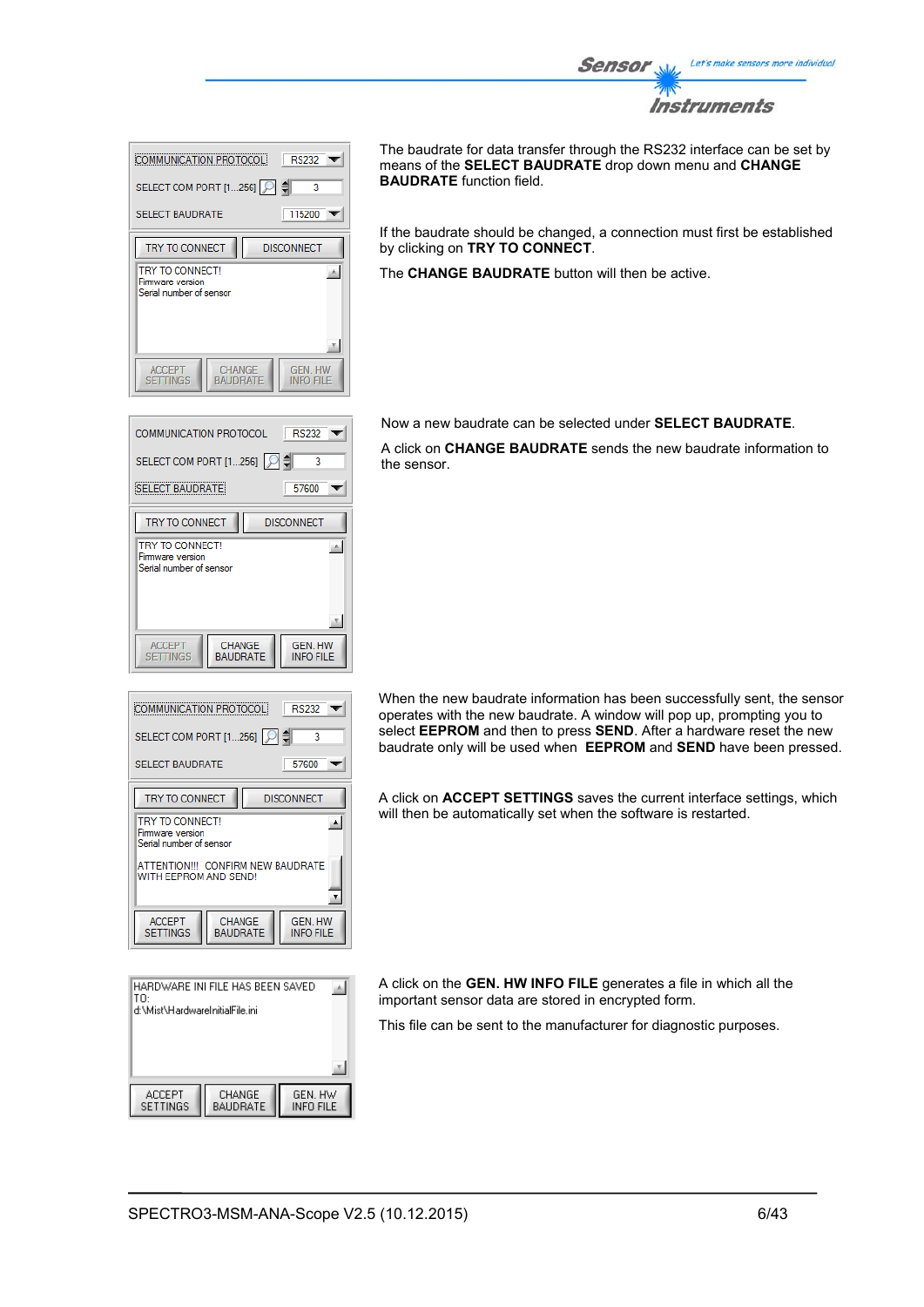| <i>Sensor</i> | Let's make sensors more individual |
|---------------|------------------------------------|
|               | <i><b>Instruments</b></i>          |

## **2.2 Tab PARA1, button SEND, GET, GO, STOP**

| REC CALIB<br><b>GEN</b><br>SCOPE<br>CONNECT PARA1<br><b>TEACH</b> |
|-------------------------------------------------------------------|
| CSPACE L'atb <sup>+</sup> CALIB FCAL                              |
| POWER MODE SINGLE V<br>SET DP                                     |
| 500<br>POWER (pm)<br>$-1000$                                      |
| GAIN $\parallel$ AMP6<br><b>INTEGRAL</b><br>$\mathbf{1}$          |
| LED MODE AC<br>AVERAGE 1                                          |
| $\overline{XYZ}$<br>ANALOG OUTMODE                                |
| ANA OUT CONT $\blacktriangledown$ ZOOM $\mid x1 \rangle$          |
| <b>BINARY HI</b><br>DIGITAL OUTMODE                               |
|                                                                   |
|                                                                   |
| $\overline{\phantom{a}}$ RAM<br><b>SEND</b><br>GO                 |
| EE.<br>GET<br><b>STOP</b><br><b>FILE</b>                          |

#### **PARA1:**

Pressing the **PARA1** tab opens a window for setting the sensor parameters.

#### **ATTENTION!**

**A change of the parameter function groups only becomes effective at the sensor after actuation of the SEND button in the MEM function field!** 

### **SEND [F9]:**

When the **SEND** button is clicked (or shortcut key button F9 is pressed), all the currently set parameters are transferred between PC and sensor. The target of the respective parameter transfer is determined by the selected button (**RAM, EEPROM,** or **FILE**).

#### **GET [F10]:**

The currently set values can be interrogated from the sensor by clicking on the **GET** button (or with shortcut key button F10). The source of data exchange is determined by the selected button (**RAM**, **EEPROM**, or **FILE**).

#### **RAM:**

After a click on the **SEND** button the current parameters are written into the **RAM** memory of the sensor, or they are read from the **RAM** by clicking on the **GET** button, i.e. these parameters are lost when the voltage at the sensor is switched off.

### **EEPROM:**

After a click on the **SEND** button the current parameters are written into the non-volatile memory of the **EEPROM** in the sensor, or they are read from the **EEPROM** by clicking on the **GET** button, i.e. the parameters in the internal **EEPROM** are stored when the voltage at the sensor is switched off.

#### **FILE:**

After pressing **SEND**, the current parameters can be written to a selectable file on the hard disk. With **GET** parameters can be read from such a file. When the **SEND** or **GET** button is pressed, a dialog box opens for selecting the desired file.

#### **GO [F11]:**

A click on this button (or with shortcut key button F11) starts data transfer from the sensor to the PC through the serial RS232 interface.

**SOURCE** is used to select which signals should be shown in the displays and graphs.

#### **STOP [F12]:**

A click on this button (or with shortcut key button F12) stops data transfer from the sensor to the PC through the serial RS232 interface.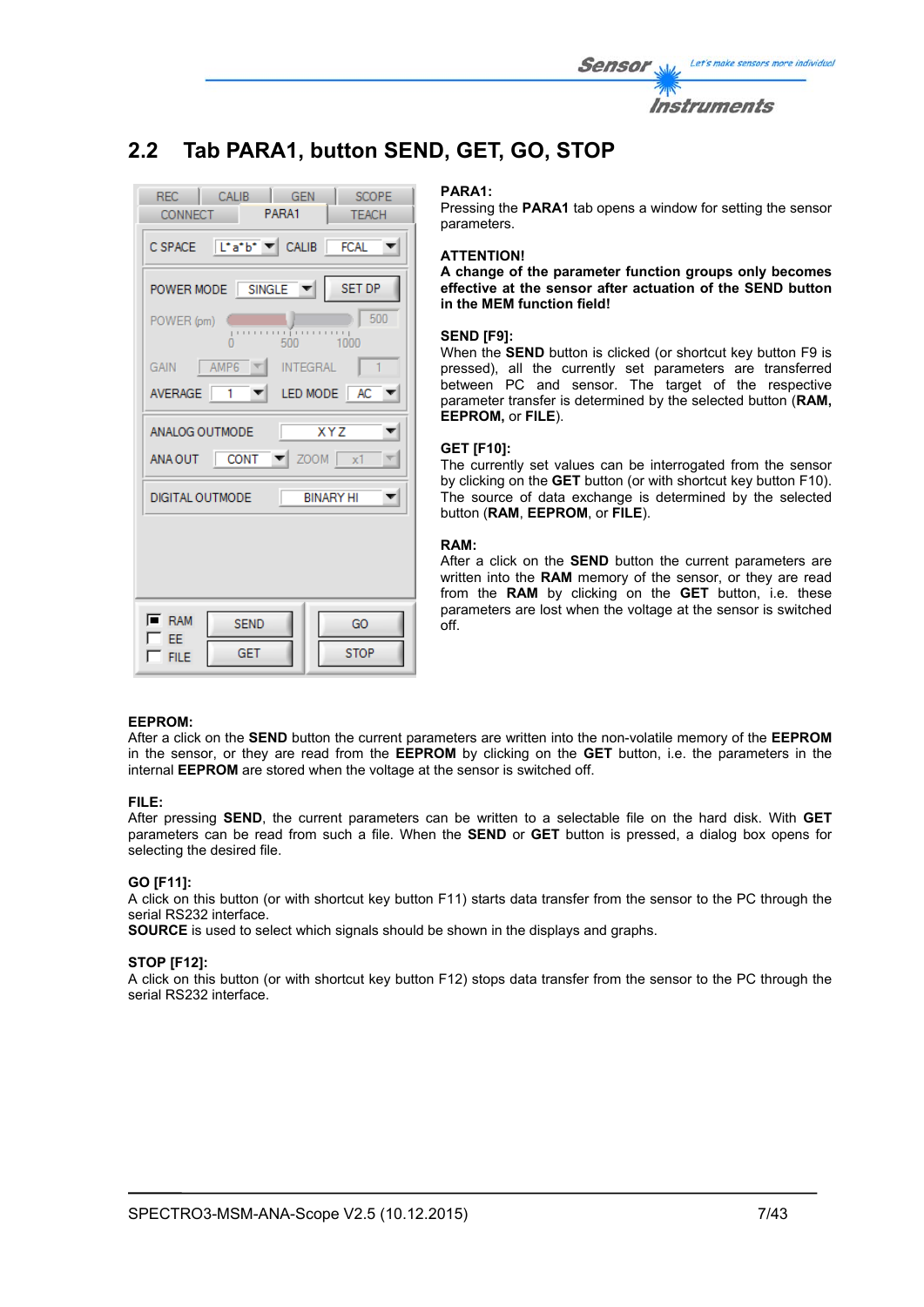| ensor W     | Let's make sensors more individual |
|-------------|------------------------------------|
| <b>TANY</b> |                                    |
|             | <b>Instruments</b>                 |



**POWER MODE:** siehe **SET DP POWER:** 

 $\mathcal{S}$ 

The transmitter power is constantly kept at the value set with the **POWER [pm]** slider (recommended operation mode). The **POWER** can be set with the slider or by entering a value in the edit-box. A value of 1000 means full intensity at the transmitter unit, a value of 0 sets the lowest intensity at the transmitter.

**POWER** only is available with **CALIB=OFF**.

### **LED MODE:**

This item serves for setting the control mode for the integrated light source of the sensor.

**DC:** In this mode the sensor operates extremely fast. Unfortunately the sensor is somewhat sensitive to extraneous light in DC mode, but if the extraneous light source does not directly shine into the sensor's receiver, the signal only is influenced to a very small extent.

**AC:** In this mode the sensor is insensitive to extraneous light, which is achieved by "modulating" the integrated light source, i.e. by turning the light on and off. The extraneous content in the signal is determined in off status and is simply subtracted from the on status.

#### **GAIN:**

This item is used for setting the gain of the receiver in 8 different gain stages (AMP1 to AMP8). **GAIN** should be set such that with a medium **POWER** value the sensor operates in its dynamic range (X,Y,Z between 2750 and 3750).

In **AC** mode, **GAIN** directly influences the scan frequency. The current scan frequency is displayed in the **SCOPE** tab.

**GAIN** only is available with **CALIB=OFF**.

#### **AVERAGE:**

This function field is used for adjusting the number of scanning values (measurement values) over which the raw signal measured at the receiver is averaged. A higher **AVERAGE** default value reduces noise of the raw signals at the receiver unit and there will be a decrease of the maximal available switching frequency of the sensor

#### **INTEGRAL:**

This function field is used to set the number of scan values (measurement values) over which the raw signal measured at the receiver is summed up. This integral function allows the reliable detection even of extremely weak signals. A higher **INTEGRAL** value increases the noise of the raw signals of the receiver unit, and simultaneously decreases the maximum achievable switching frequency of the sensor. **GAIN** only is available with **CALIB=OFF**.

#### **INFO:**

The **POWER** slider, **GAIN** and **INTEGRAL** only are effective with **CALIB = OFF** and **POWER MODE = SINGLE.**  Otherwise the sensor operates with the values set in calibration.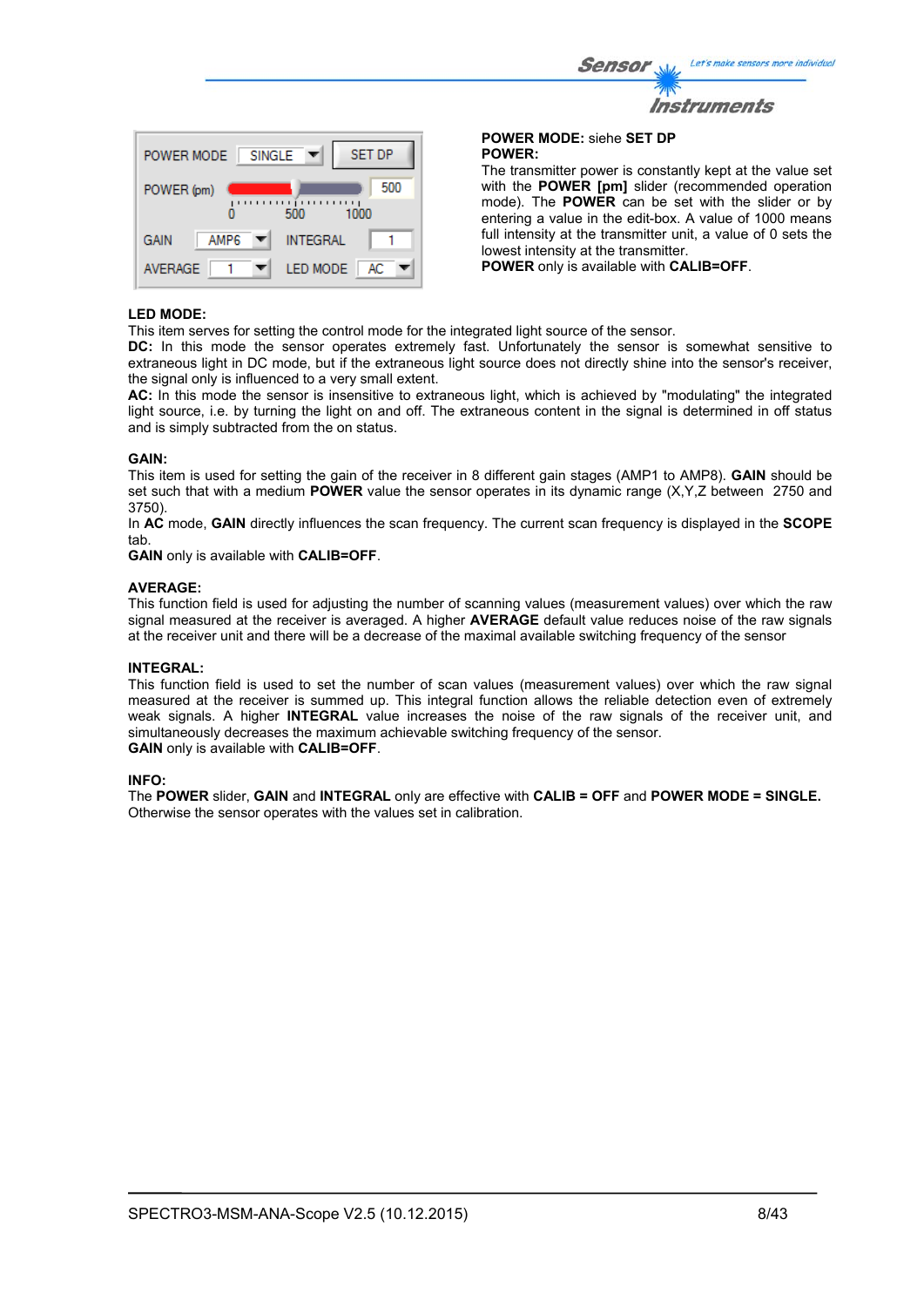#### **SET PP:**

Sensor

Let's make sensors more individual

If an application involves both very bright and very dark surfaces, and the sensor is set such that it is not in saturation at the bright surfaces, the dark surfaces frequently provide only a very low signal. Little variations with a very low signal lead to a large change in color space calculation **(C-SPACE).** To minimise this effect, the sensor in **PMODE = DOUBLE** automatically switches back and forth between 2 **POWER** 

**PARAMETER sets**. Set 2 must be parameterised such that the signal is maximally amplified.

When the signal is too high (saturation), it automatically switches to set 1.

To get correct color space coordinates with set 2, a correction factor must be used for the signal.

The two **DOUBLE PARAMETER sets** must be set at the sensor in advance.

When you click on **SET DP** (Set Double Parameter) a window will open at the right side, where you can set two sets. A Double Parameter set is defined by **POWER, GAIN** and **INTEGRAL**.

| <b>SPECTRO3 MSM ANA Scope V2.5</b>                                                                                                                                                                                                                                                                                                                                                                                                                                                                                                                                                                             |                                                                                                                                                                                                                                                                                                                                                                                                                                                                                                                                                                                                                                                                                                                                                                                                                                                                                                                                                                                                                                                                                                                                                                                                                                                                                                                                                                                                                                          | $ \Box$ $\times$                                                             |  |  |  |
|----------------------------------------------------------------------------------------------------------------------------------------------------------------------------------------------------------------------------------------------------------------------------------------------------------------------------------------------------------------------------------------------------------------------------------------------------------------------------------------------------------------------------------------------------------------------------------------------------------------|------------------------------------------------------------------------------------------------------------------------------------------------------------------------------------------------------------------------------------------------------------------------------------------------------------------------------------------------------------------------------------------------------------------------------------------------------------------------------------------------------------------------------------------------------------------------------------------------------------------------------------------------------------------------------------------------------------------------------------------------------------------------------------------------------------------------------------------------------------------------------------------------------------------------------------------------------------------------------------------------------------------------------------------------------------------------------------------------------------------------------------------------------------------------------------------------------------------------------------------------------------------------------------------------------------------------------------------------------------------------------------------------------------------------------------------|------------------------------------------------------------------------------|--|--|--|
| SPECTRO3 MSM ANA Scope V2.5                                                                                                                                                                                                                                                                                                                                                                                                                                                                                                                                                                                    |                                                                                                                                                                                                                                                                                                                                                                                                                                                                                                                                                                                                                                                                                                                                                                                                                                                                                                                                                                                                                                                                                                                                                                                                                                                                                                                                                                                                                                          |                                                                              |  |  |  |
| REC.<br><b>CALIB</b><br><b>GEN</b><br><b>SCOPE</b><br>PARA1<br><b>CONNECT</b><br><b>TEACH</b><br>$\lfloor \cdot a \cdot b \cdot \rfloor$<br><b>CALIB</b><br><b>OFF</b><br>C SPACE<br><b>SET DP</b><br>POWER MODE<br>SINGLE V<br>533<br>POWER (pm)<br>ريبيتينين آرينينينيينر<br>500<br>1000<br>n<br>AMP8<br><b>INTEGRAL</b><br><b>GAIN</b><br>LED MODE<br>$AC =$<br>16<br><b>AVERAGE</b><br>ANALOG OUTMODE<br><b>XYZ</b><br>▼<br><b>ZOOM</b><br><b>CONT</b><br>ANA OUT<br>$\mathbf{x}$<br>DIGITAL OUTMODE<br><b>BINARY HI</b><br><b>RAM</b><br><b>SEND</b><br>GO<br>EE<br><b>STOP</b><br><b>GET</b><br>$F$ FILE | <b>START ASSISTANT</b><br><b>ASSIGN 1</b><br>ASSIGN <sub>2</sub><br>ASSIGN <sub>3</sub><br>XYZ VALUES<br>DOUBLE PARAMETER (DP)<br>$\mathbf{x}$<br>Ÿ<br>7<br><b>POW</b><br><b>GAIN</b><br><b>INT</b><br>2682<br><b>BRIGHT DP1</b><br>2610<br>2997<br>507<br>6<br>1<br>-1<br>546<br>532<br>624<br>DARK DP1<br>$\overline{2}$<br>533<br>8<br>2183<br>2239<br>DARK DP2<br>2498<br><b>CORRECTION VALUES</b><br>X<br>Ÿ<br>Z<br><b>DOUBLE PARAMETER SET</b><br>U<br>4.10<br>4.09<br>4.00<br><b>2 DOUBLE PARAMETER</b><br>Push START ASSISTANT to adjust automatically proper DOUBLE PARAMETERS.<br>Follow these steps for manual setup:<br>Place the sensor to the bright target.<br>CALIB must be OFF and POWER MODE must be SINGLE.<br>Push GO and adjust a proper POWER, GAIN and INTEGRAL value so that the<br>highest value of RAW XYZ is approximately 3000.<br>Push ASSIGN 1 to assign the DOUBLE PARAMETER and XYZ values of the bright<br>target to the tables.<br>Now place the darker target to the sensor.<br>Push ASSIGN 2 to assign the XYZ values of the dark target to the table.<br>After that adjust a proper POWER, GAIN and INTEGRAL value so that the highest<br>value of RAW XYZ is approximately 3000.<br>Push ASSIGN 3 to assign the DOUBLE PARAMETER and XYZ values of the darker<br>target to the tables.<br>Now select POWER MODE=DOUBLE and push SEND to send the parameters and<br>correction values to the sensor | <b>CLOSE</b><br><b>RAW X</b><br>2183<br><b>RAWY</b><br>2239<br>RAW Z<br>2498 |  |  |  |

#### **Automatic setting of DOUBLE PARAMETER sets:**

Pressing START ASSISTANT starts a menu guidance for automatically setting of the Double Parameter sets. Just follow the instructions.

#### **Manual setting of DOUBLE PARAMETER sets:**  Set **CALIB=OFF** and **POWER MODE=SINGLE**.

Place the brightest surface before the sensor, and select suitable **POWER, GAIN** and **INTEGRAL** values so that the brightest channel is at approx. 3000 digits.

Then click on **ASSIGN 1** to write the power parameters to row 1 in the **PP** table.

The X Y Z values are entered in the **XYZ VALUES** table.

Now place the darkest surface before the sensor.

The dark surface should be such that the lowest channel provides a signal higher than 100 digits.

Click on **ASSIGN 2**, and the X Y Z values are written to the DARK PP1 row in the **XYZ VALUES** table.

Now set **POWER, GAIN** and **INTEGRAL** such that the highest value is at approx. 3000.

Click on **ASSIGN 3** to write the power parameters to row 2 in the **PP** table, and the X Y Z values to the **XYZ VALUES** table.

The correction values are calculated automatically and are written to the **CORRECTION VALUES** table.

#### **INFO!**

The power parameter sets only become active when you click on **SEND**!

The tables only are used to display the values. They cannot be edited.

The **POWER PARAMETER SET** display shows which DOUBLE PARAMETER set the sensor currently uses. When the display shows 0, the sensor operates with the settings in the **PARA1** tab.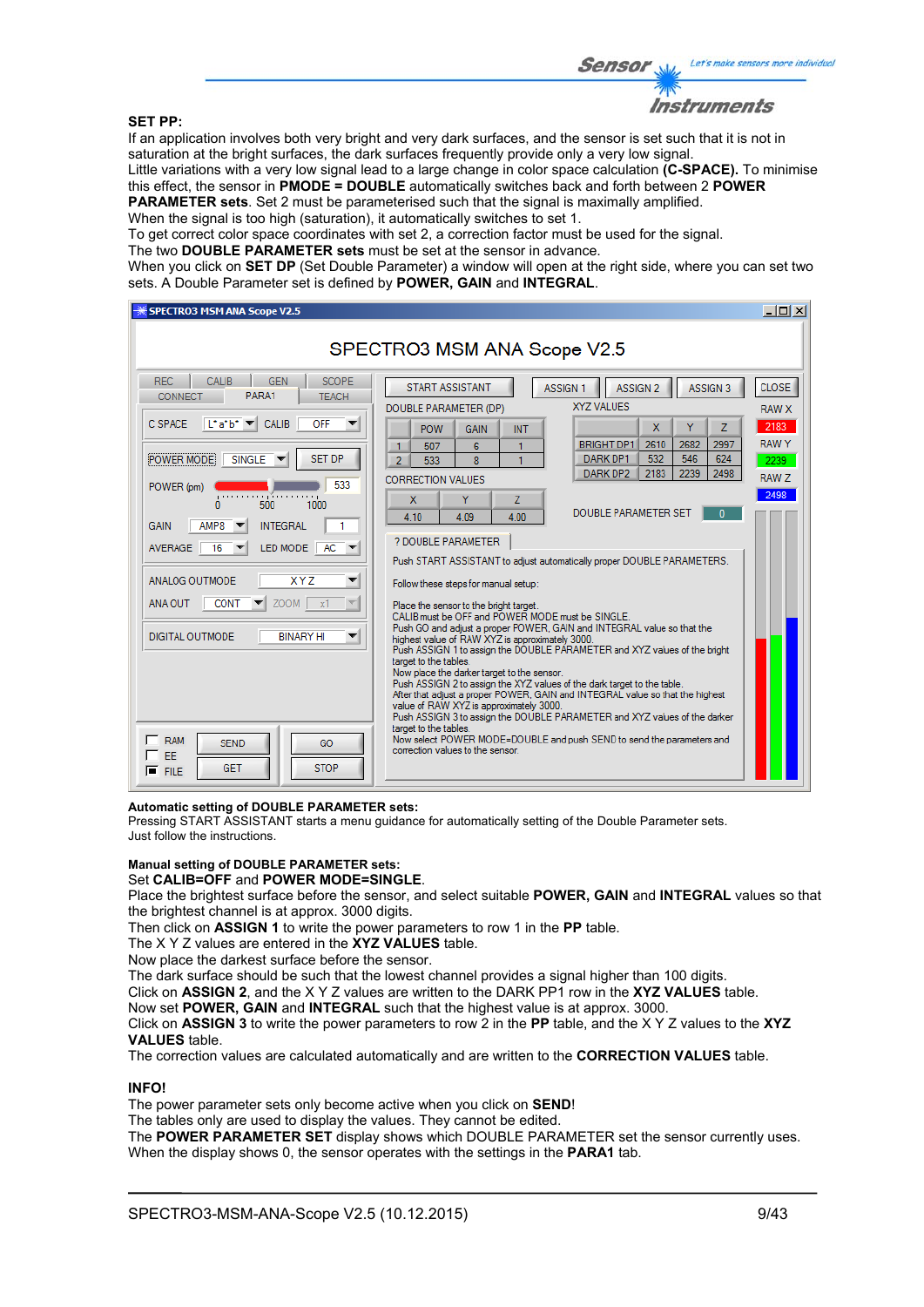Sensor Let's make sensors more individual

**Instruments** 



**C SPACE:** 

Selection of a color space **(COLOR SPACE)** for the calculation of the color stimulus specification.

### **x y Y:**

The chromaticity values (chromaticity coordinates) **x, y** are calculated from the tristimulus values X, Y, Z. **x** and **y** define the color, and **Y** is used as a brightness reference (lightness variable).

| Lightness<br>variable       | 4096                                                             |                                   |  |
|-----------------------------|------------------------------------------------------------------|-----------------------------------|--|
| Chromaticity<br>coordinates | $X + Y + Z$                                                      | $y = \frac{X + Y + Z}{X + Y + Z}$ |  |
| Color difference            | $\Delta E^* = \sqrt{(\Delta x)^2 + (\Delta y)^2 + (\Delta Y)^2}$ |                                   |  |

### **L\*a\*b\*:**

The L\*a\*b\* color space (also referred to as the CIELAB space) is one of the uniform color spaces defined by the CIE in 1976.

| Lightness<br>variable       | $L^* = 116 \left(\frac{Y}{Y_s}\right)^{1/3} - 16$                                                  |                                                                                            |
|-----------------------------|----------------------------------------------------------------------------------------------------|--------------------------------------------------------------------------------------------|
| Chromaticity<br>coordinates | $a^* = 500 \left[ \left( \frac{x}{x_n} \right)^{1/3} - \left( \frac{y}{y_n} \right)^{1/3} \right]$ | $b^* = 200 \left  \left(\frac{Y}{V}\right)^{1/3} - \left(\frac{Z}{Z}\right)^{1/3} \right $ |
| Color difference            | $\Delta E^* = \sqrt{(\Delta L^*)^2 + (\Delta a^*)^2 + (\Delta b^*)^2}$                             |                                                                                            |

### **L\*C\*h\*:**

The L\*C\*h\* color system is based on the same diagram as the L\*a\*b\* system, but polar coordinates are calculated here. In the L\*C\*h\* color system it is not possible to determine teach vectors, which is why **DIGITAL OUTMODE = OFF** is set and disabled.

| Lightness<br>variable | $^{1}/_{3}$<br>$L^* = 116 \left(\frac{Y}{Y_n}\right)^T$<br>$-16$ |
|-----------------------|------------------------------------------------------------------|
| Chroma                | $C^* = \sqrt{(a^*)^2 + (b^*)^2}$                                 |
| Hue angle             | $h^* = \tan^{-1} \frac{b}{a^*}$                                  |

### **L\*u\*v\*:**

The L\*u\*v\* color space (also referred to as the CIELUV space) is one of the uniform color spaces defined by the CIE in 1976.

| Lightness<br>variable       | $L^* = 116 \left(\frac{Y}{Y_e}\right)^{1/3} - 16$                      |                                                                                                                                                   |
|-----------------------------|------------------------------------------------------------------------|---------------------------------------------------------------------------------------------------------------------------------------------------|
|                             | $u^* = 13L^*(u' - u_n')$                                               | $v^* = 13L^*(v'-v_n')$                                                                                                                            |
| Chromaticity<br>coordinates | $u' = \frac{4X}{X + 15Y + 3Z} = \frac{4x}{3 - 2x + 12y}$               | $v' = \frac{9Y}{X + 15Y + 3Z} = \frac{9y}{3 - 2x + 12y}$                                                                                          |
|                             |                                                                        | $u_n' = \frac{4X_n}{X_n + 15Y_n + 3Z_n} = \frac{4x_n}{3 - 2x_n + 12y_n}$ $v_n' = \frac{9Y_n}{X_n + 15Y_n + 3Z_n} = \frac{9y_n}{3 - 2x_n + 12y_n}$ |
| Color difference            | $\Delta E^* = \sqrt{(\Delta L^*)^2 + (\Delta u^*)^2 + (\Delta v^*)^2}$ |                                                                                                                                                   |

| XYZ                                   | Tristimulus values XYZ of the specimen.                                                         |
|---------------------------------------|-------------------------------------------------------------------------------------------------|
| Xn Yn Zn                              | Tristimulus values of a perfect reflecting diffuser.                                            |
| $\Delta$ L* $\Delta$ a* $\Delta$ b*   | Difference in $L*, a*,$ and $b*$ values between the specimen color and the target color.        |
| $\Lambda L^* \Lambda u^* \Lambda v^*$ | Difference in $L^*$ , $u^*$ , and $v^*$ values between the specimen color and the target color. |
| uʻ vʻ                                 | Chromaticity coordinates from the CIE 1976 UCS diagram.                                         |
| u'n v'n                               | Chromaticity coordinates of a perfect reflecting diffuser.                                      |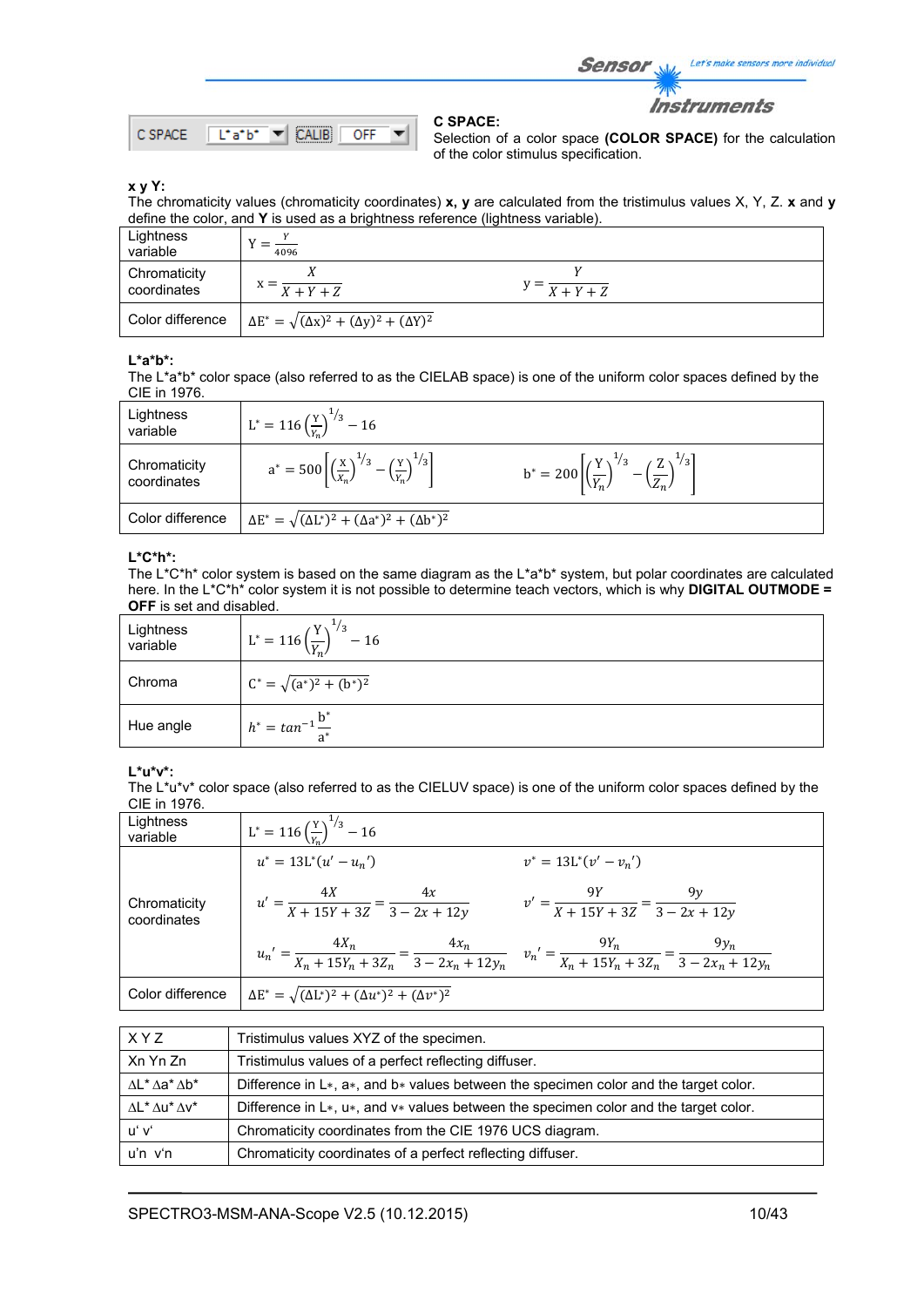|         |                | Let's make sensors more individual<br><b>Sensor</b>  |
|---------|----------------|------------------------------------------------------|
|         |                | <i><b>Instruments</b></i>                            |
| C SPACE | Liaibi.<br>OFF | <b>CALIB:</b><br>The sensors are factory-calibrated. |

**CAL=OFF** can be selected if the sensor should operate in "uncalibrated" mode**.** This can be done if the sensor should operate fast. Both **FCAL** and **UCAL** will slow down the sensor.

If the **CALIB** parameter is set to **FCAL (F**actory **CAL**ibration), the sensor operates with this factory calibration. As an alternative the user can himself calibrate the sensor to different surfaces (**U**ser **CAL**ibration). If **CALIB=UCAL** is selected, the sensor operates with the calibration made by the user.

If you select **CALIB=UCAL WB** or **FCAL WB**, white light balancing can be performed through input IN0. For this purpose the reference surface used for calibration must be placed before the sensor, and input IN0 must then be activated.

The calculated white light calibration factors are displayed in the **CALIB FACTORS OF WHITE BALANCE** table in the **SENSOR DATA** tab.

To get the white light calibration factors for **CALIB=UCAL WB,** press **GET CF** in the **CALIB** tab.

To get the white light calibration factors for **CALIB=FCAL WB,** double-click with the right mouse button on the frame in which **GET CF** is contained, and enter GETCF as password.

| ANALOG OUTMODE |                                       | OFF |  |
|----------------|---------------------------------------|-----|--|
| ANA OUT        | $INO$ L->H $\blacktriangleright$ ZOOM |     |  |

#### **ANALOG OUTMODE:**

This function field is used to determine the signals that the sensor provides at its analog outputs.

**OFF:** No analog signal is output.

#### **X Y Z:**

The tristimulus values **X, Y, Z** are acquired with 12 bit resolution. The signals therefore may have values between 0 and 4095. At the respective analog outputs these values are provided in a 0 to 10V range.

### **COLOR SPACE:**

The color coordinates of the selected **C SPACE** are scaled to 12 bit and are output as a voltage from 0 to 10 V at the respective analog outputs.

Depending on the color coordinate, the analog output range is divided as follows:

a\* from -150 to +150 (0V=-150, 10V=150)

b\* from -150 to +150 (0V=-150, 10V=150)

u\* from -788 to +724 (0V=-788, 10V=724) v\* from -154 to +164 (0V=-154, 10V=164)

C\* from 0 to +538 (0V=0, 10V=538)

h\* from 0 to 360 (0V=0, 10V=360) L<sup>\*</sup> from 0 to +100 (0V=0, 10V=100)

### **CS REF:**

When input IN0 is set to HI, the current **C SPACE** color coordinates are saved as 5 V reference values. This means that when the respective current **C SPACE** color value is equal to the reference value, 5 V will be output at the corresponding analog output. If the current value deviates from the reference value, this deviation is output at the corresponding analog output starting from 5 V and amplified by the **ZOOM** factor.

**Example: <b>ZOOM** = x4,  $a^*(reference) = 60$ ,  $a^*(current) = 70 \rightarrow deviation = 10 (1 digit is approx. 2.44mV)$ 

Output: 5 V+(10 digit \* 32 (zoom) \* 2.44 mV) = approx. 5.78 V.

The reference values are displayed in the graph window under the **C SPACE** tab.

Since the sensor only has one hardware input (IN0) this input possibility is not always available. If, for example, you select **ANA OUT = IN0 LH**, the input already is used for a controlled output of the analog signal and is no longer available for **CS REF**.

Function fields that are not available will either be hidden or deactivated.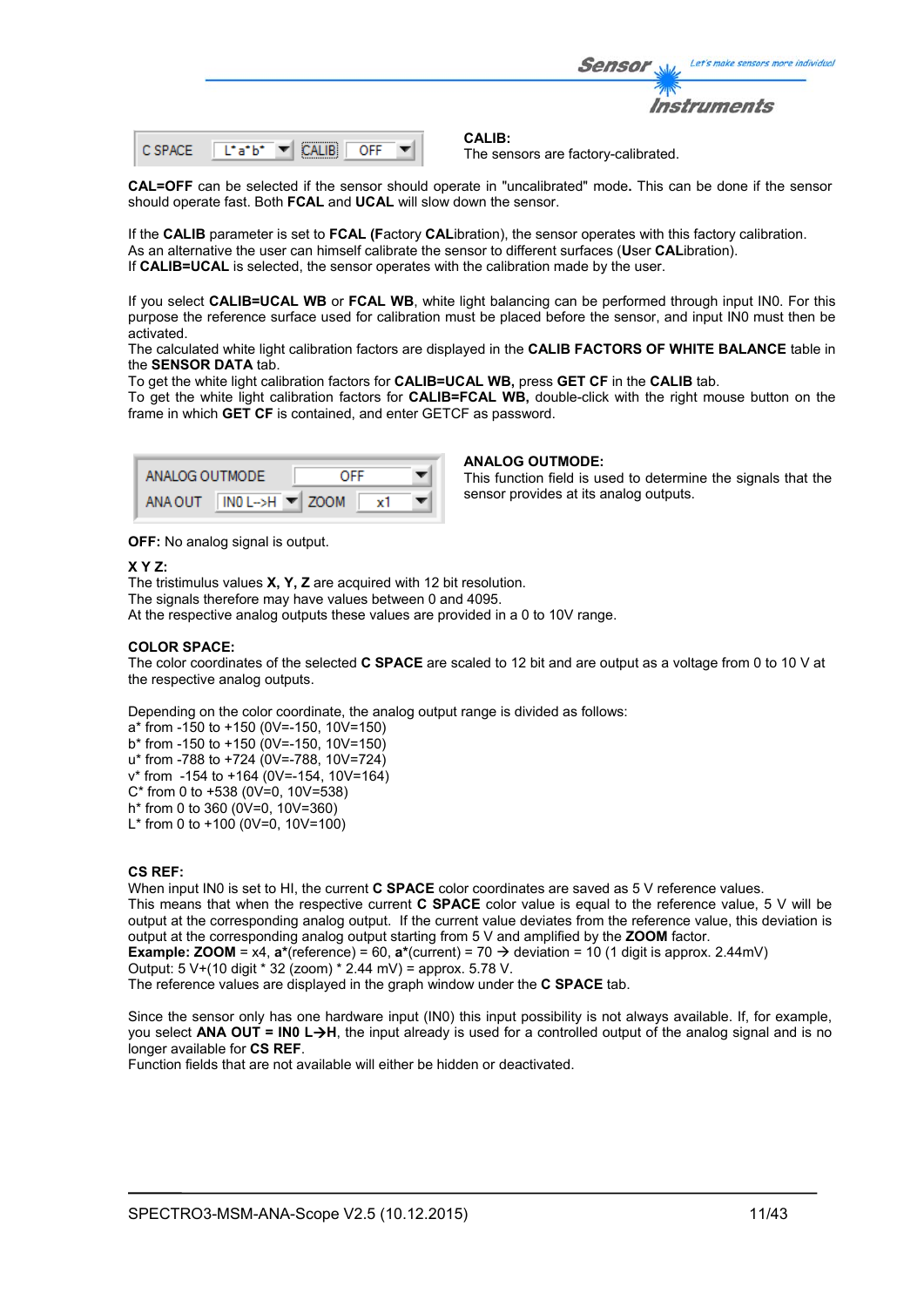Let's make sensors more individual Sensor





 $\sim$   $\sim$   $\sim$   $\sim$ 

| EVALUATION MODE |          |          | FIRST HIT |        |  |
|-----------------|----------|----------|-----------|--------|--|
|                 | a"       | ь÷       | œ         | deltaE |  |
|                 | $-12.46$ | $-19.40$ | 61.62     | 10.00  |  |
|                 | $-12.46$ | $-19.40$ | 61.62     | 15.00  |  |
|                 | $-12.46$ | $-19.40$ | 61.62     | 20.00  |  |



## EVALUATION MODE



| -a°      | h*    |       | deltaE |  |
|----------|-------|-------|--------|--|
| 45.69    | 49.29 | 59.99 | 110.00 |  |
| $-51.70$ |       | 65.33 | 110.00 |  |
| -56      |       |       | 1በ በበ  |  |



## **EVALUATION MODE:**

In this function field the evaluation mode at the SPECTRO-3-MSM-ANA color sensor can be set.

### **FIRST HIT:**

The currently measured color values are compared with the default values in the **TEACH TABLE**, starting with teach-color 0. If in the row-by-row comparison the current color values correspond with the teachparameters entered in the TEACH TABLE, this first "hit" in the TEACH TABLE is displayed as a color number (**C-No.**) and is output at the digital outputs (OUT0 and OUT1) according to the settings of the **OUTMODE** parameter (see **OUTMODE**).

If the current color does not correspond with any of the teach-colors, the color code **C-No.** = 255 will be set ("error status").

**Tip!** This mode is used if only one color is taught, and this color must be checked to avoid "drifting away". With the rising tolerance windows this can be detected very well, and countermeasures can be initiated, if necessary.

**Tip!** Values can be entered in a cell of the table either by double-clicking on the respective cell, or by highlighting the respective cell and then pressing F2 . **Tip!** The teach colors are only activated when the **SEND** button is pressed!

### **BEST HIT:**

The currently measured color values are compared with the default values in the **TEACH TABLE**, starting with teach-color 0. If in the row-by-row comparison the current color values correspond with several of the teach parameters entered in the color table, the teach parameter that has the shortest distance from the current color value will be a hit.

This "hit" in the TEACH TABLE is displayed as a color number (**C-No.**) and is output at the digital outputs (OUT0 and OUT1) according to the settings of the **OUTMODE** parameter (see **OUTMODE**).

If the current color does not correspond with any of the teach-in colors, the color code **C-No.** = 255 will be set ("error status").

**Tip!** This mode is used if several colors must be separated from each other, and only certain surface fluctuations are allowed.

**Tip!** Since what you are looking for here with several "hits" is the shortest distance of the current color to the centres of the taught colors, the individual tolerance windows (circles) may overlap here. The sensor detects the "**best hit**".

**Tip!** Values can be entered in a cell of the table either by double-clicking on the respective cell, or by highlighting the respective cell and then pressing F2. **Tip!** The teach colors are only activated when the **SEND** button is pressed!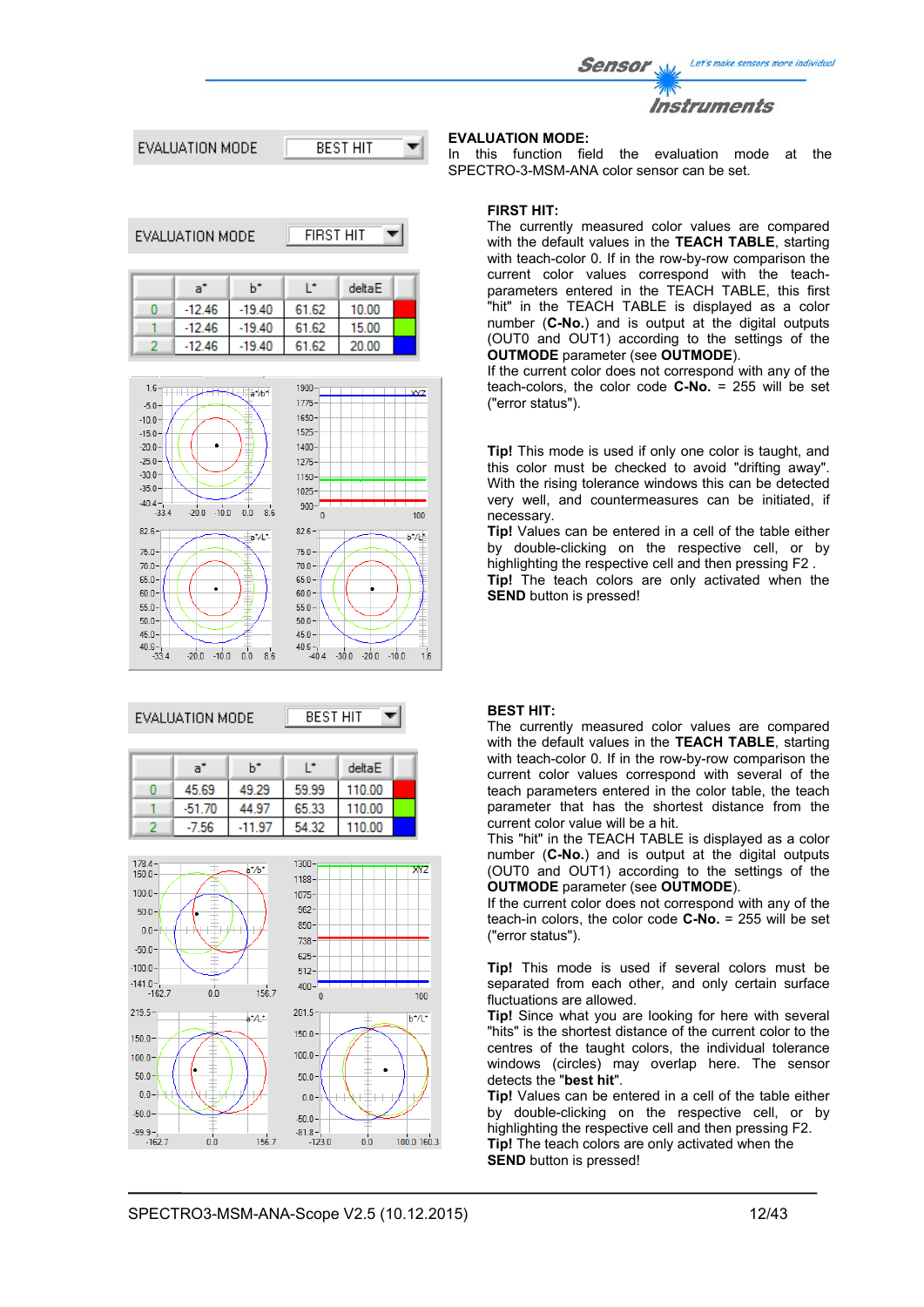

**EXT2:** Same behaviour as in EXT1 mode, with the difference that an error state (color no. = 255) will be output after the trigger input goes to LOW again.

#### **TRANS:**

Same behaviour as in **CONT.** However, in contrast to **CONT** in this mode the transmitter source will be switched off if no trigger event (IN0) is given.

| EXTEACH | OFF   |
|---------|-------|
|         | ✔ OFF |
|         | OΝ    |
|         | STAT1 |
|         | DYN1  |

#### **EXTEACH:**

In all the evaluation modes teaching of a color can be performed externally through IN0.

Sensor

**OFF:** The external TEACH feature is deactivated.

**ON:** The sensor can be taught up to 3 colors through IN0.

In **BEST HIT** evaluation mode teaching through IN0 can be performed to every individual row in the **TEACH TABLE**. With **FIRST HIT** the currently present color is taught to all the rows that are activated with **MAXCOL-No**.

## Select the function **EXTERN TEACH = ON**.

Set the power such that the sensor is not overdriven and that the signal also is not too low.

Select how many colors you want to teach externally.

Click on the **TEACH** tab to change to the **TEACH TABLE**.

Then enter the respective tolerances for the colors you want to teach.

| MAXCOL-No. |  |      |      |      | 2      |  |
|------------|--|------|------|------|--------|--|
|            |  | a°   | ь    | r    | deltaE |  |
|            |  | 0.00 | 0.00 | 0.00 | 10.00  |  |
|            |  | 0.00 | 0.00 | 0.00 | 10.00  |  |
|            |  | 0.00 | 0.00 | 0.00 | 0.00   |  |



In this example **MAXCOL-No**. = 2 was selected. This means that the sensor should find the color information that is saved in the first 2 rows of the **TEACH TABLE** by way of external teaching through IN0. Since the sensor cannot calculate its **deltaE** tolerances itself, these values must be entered once (in this example 10 in all fields) and together with **MAXCOL-No**. and **EXTEACH = ON** must be saved in the **EEPROM**.

Then select **EE** in the function field, and click on **SEND**. From now on, the PC is no longer necessary, as long as you only wish to teach colors up to the **MAXCOL-No.** and do not want to change the tolerances.

#### **INFO:**

Of course the taught colours can be viewed at any time with the PC.

Colors that are taught are stored in the **EEPROM** of the sensor, i.e. the information will not be lost when the system is turned off.

This function rather is intended for "after-teaching", because the sensor does not automatically adjust its **POWER** value.

Let's make sensors more individual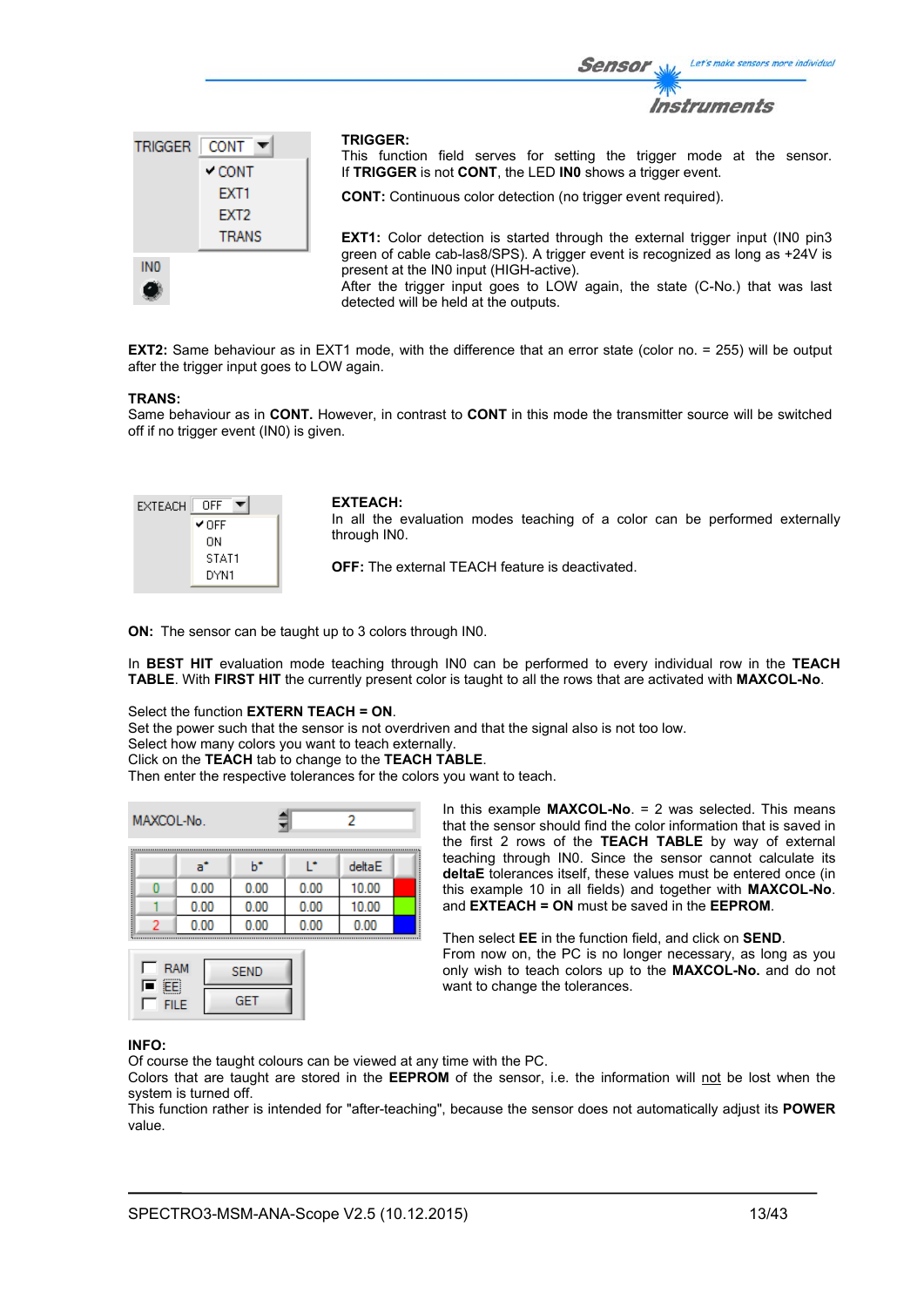## **EXTEACH=ON:**

Before the external teach-process can be started, the color to be taught must be presented to the sensor. The external teach process is started with a positive edge at IN0 (green wire). The outputs OUT0 and OUT1 alternately change their state between 0V and 24V. From now on, the user has a certain number of seconds time to inform the sensor about the position at which the color information (**X Y INT** or **siM**) should be placed in the **TEACH TABLE**. The BUSY window is the time that the user has for informing the sensor about the teach rows. It depends on the value that is set in **MAXCOL-No.** (e.g. approx. 2 seconds when **MAXCOL-No.** = 2).

The first positive edge (start edge 0) selects position 0 in the **TEACH TABLE**. Every additional positive edge selects one position higher (see table below).

#### Example:

If you wish to save the current color to position 3 in the **TEACH TABLE**, the following steps have to be performed:

- 1. Start the external TEACH process with a positive edge (0) at INO  $\rightarrow$  Position 0 is selected.
- 2. Another positive edge (1) selects position 1 in the TEACH TABLE.
- 3. Another positive edge (2) selects position 2 in the TEACH TABLE.
- 4. Another positive edge (3) selects position 3 in the TEACH TABLE.
- 5. The desired position is now selected.
- 6. When the BUSY window is over, the sensor starts the evaluation.
- 7. To teach another color  $\rightarrow$  go to pos. 1

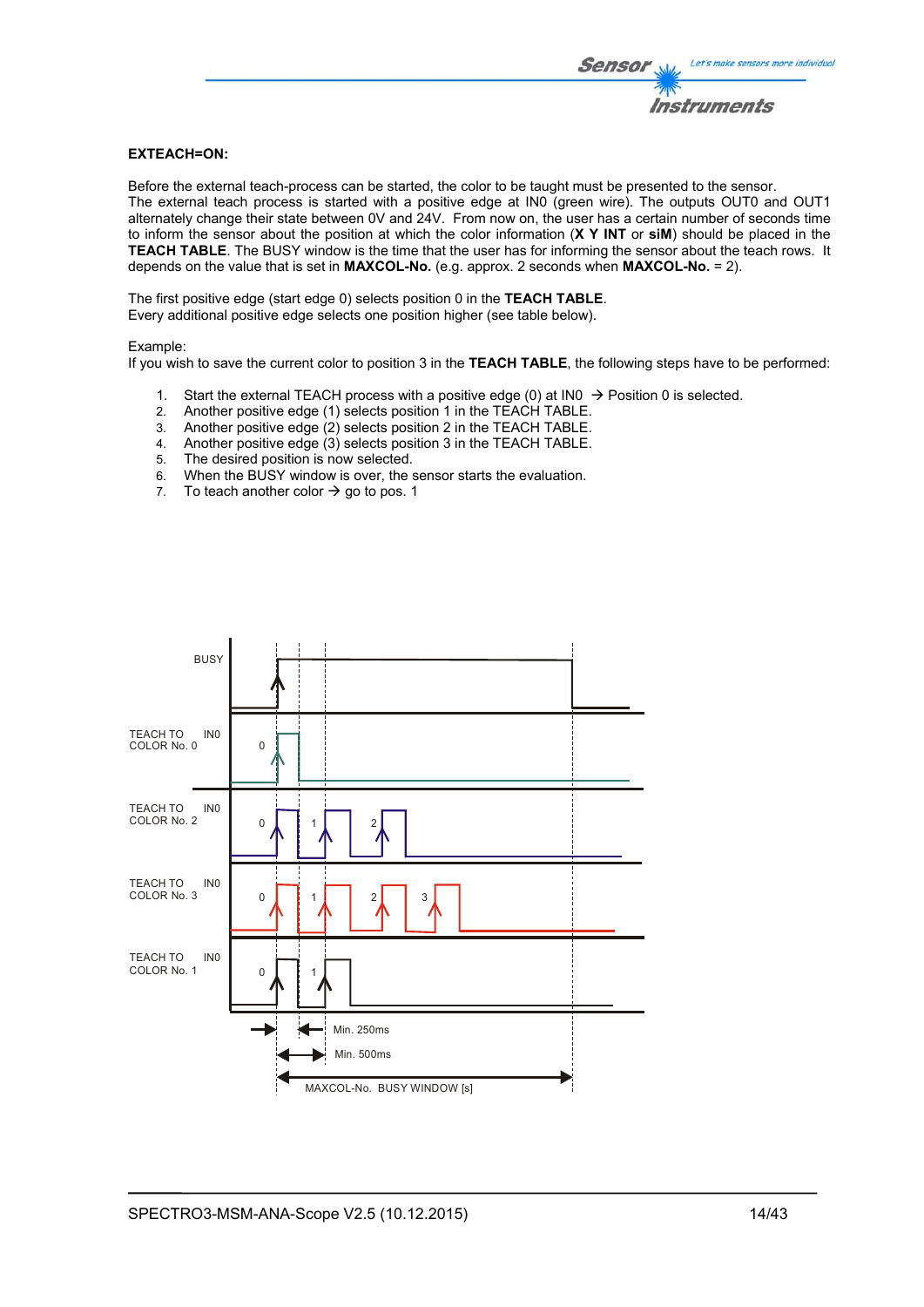|               |  | Sensor W<br>Let's make sensors more individual                            |
|---------------|--|---------------------------------------------------------------------------|
|               |  | Instruments                                                               |
| <b>INTLIM</b> |  | INTLIM:<br>An intensity limit can be set in this edit box. If the current |
|               |  | intensity $(X+Y+Z)/3$ arriving at the receiver unit falls below this      |

state will be output.

#### **Attention: ERROR STATE if: (X+Y+Z)/3 < INTLIM**

|  | MAXCOL-No. |  |  |  |
|--|------------|--|--|--|
|--|------------|--|--|--|

#### **MAXCOL-No.:**

This function field serves for setting the number of colors to be checked.

limit, color evaluation will no longer be performed, and an error

#### With **OUTMODE = BINARY** a maximum of 3 colors can be taught.

With **OUTMODE = DIRECT HI** or **DIRECT LO** a maximum of 2 colors can be taught.

The numerical value set here determines the currently possible scanning rate of the color sensor. The less the colors to be checked, the faster the operation of the sensor. The numerical value set here refers to the number of rows (starting with row 0) in the **TEACH TABLE**  $(\rightarrow 2.4$  Tab TEACH TABLE).

| DIGITAL OUTMODE | DIRECT HI |  |
|-----------------|-----------|--|
|                 |           |  |

#### **DIGITAL OUTMODE:**

This group of buttons offers the method of how to control the 2 digital outputs.

#### **OFF:**

No digital signal is output. All the corresponding function fields are hidden.

#### **DIRECT:**

In this mode the maximum number of colors to be taught is 2.

If in this row-by-row comparison the current color values correspond with the teach-in parameters entered in the TEACH TABLE, this color in the TEACH TABLE is displayed as a color number (C-No.) and is sent **direct** to the digital outputs (OUT0 and OUT1).

#### **DIRECT HI:**

If **DIRECT HI** is activated, the respective digital output is set to HIGH. If the current color does not correspond with any of the teach-in colors, all digital outputs are set to LOW.

#### **DIRECT LO:**

If **DIRECT LO** is activated, the specially digital output is set to LOW, while the other ones are set to HIGH. If the current color does not correspond with any of the teach-in colors, all digital outputs are set to HIGH.

#### **BINARY HI:**

If in the row-by-row comparison the current color values correspond with the teach-parameters entered in the color table, this "hit" in the color table is displayed as a color number (C-No.) and is provided at the digital outputs (OUT0 and OUT1) as a **bit pattern**.

A maximum of 3 colors can be taught.

#### **BINARY LO:**

Same function as **BINARY HI,** but the **bit pattern** is output inversely.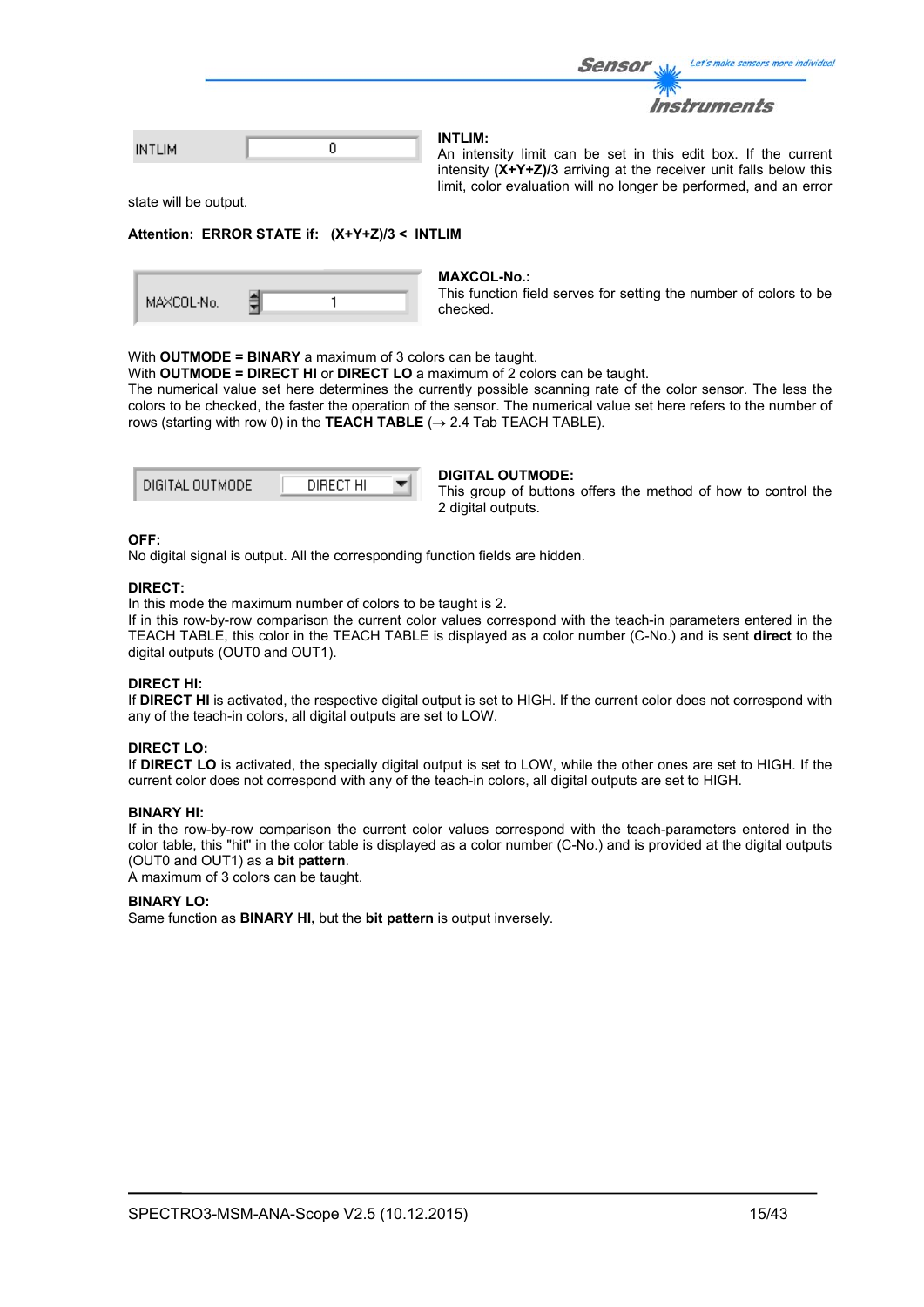

## **2.3 Graphical display elements**

### Tab **XYZ:**

Display of the current raw signals (tristimulus values) **X, Y, Z** of the 3-fold receiver.



#### Tab **C SPACE:**

Line graph display of the color coordinates of the color space selected under **C SPACE**.



#### Tab C SPACE 3D:

Display of the taught color coordinates and of the current color position. For improved representation the color sphere in space is shown from three sides.

A double click with the left mouse button grays out all circles. Only the circle of detected color is displayed in color.

With a single click you return to normal view.

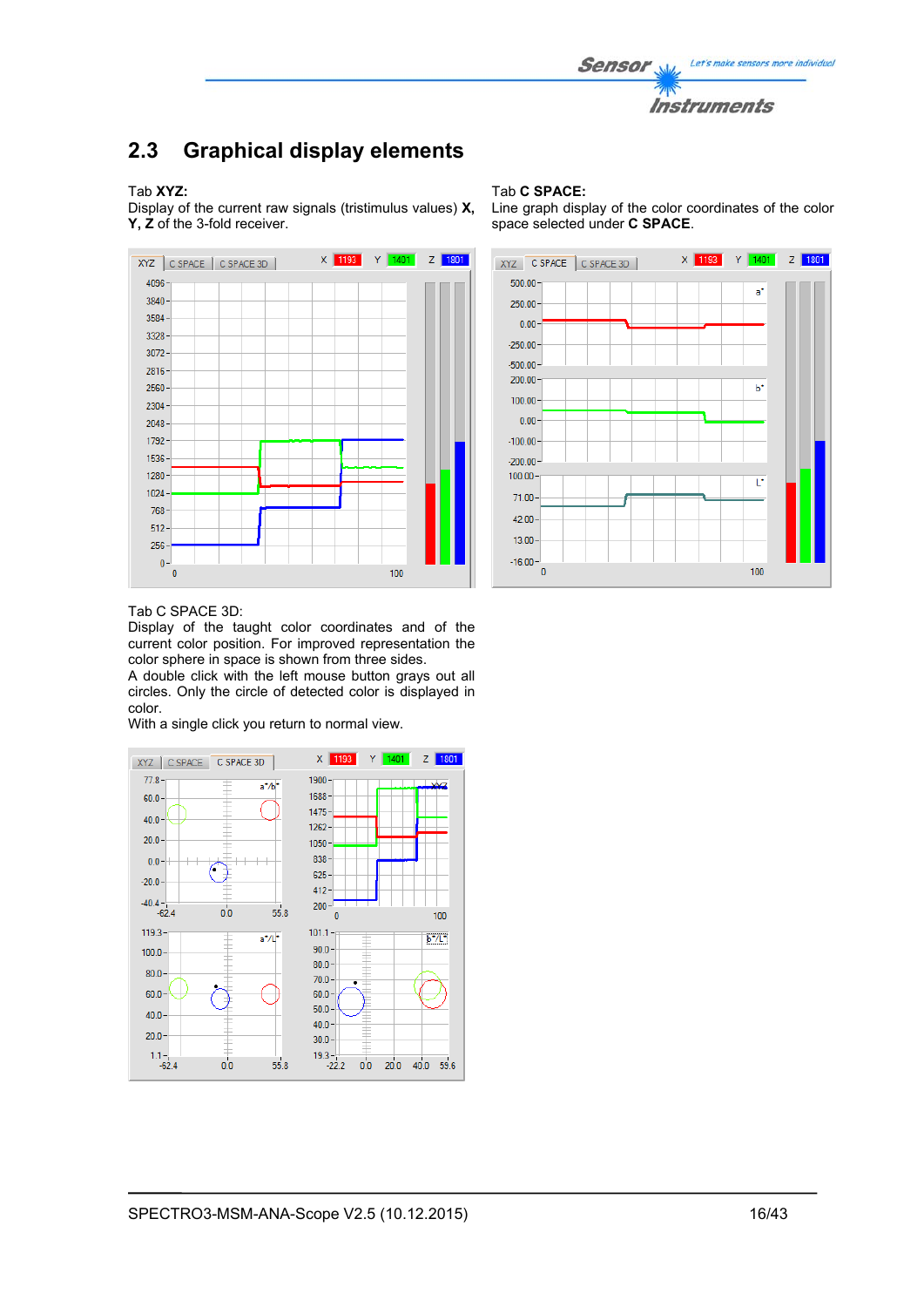

| a°<br>$-12.98$ | υĩ<br>$-17.22$ | œ<br>35.17 | x<br>0.2645 |
|----------------|----------------|------------|-------------|
| ь÷             | $\mathbf{v}$   | h*         | ٧           |
| $-8.18$        | $-15.34$       | 14.43      | 0.3029      |
| r              | r              | r          |             |
| 67.63          | 54.01          | 32.31      | 0.2007      |

These numerical value displays show the color coordinates and brightness values that are calculated from the tristimulus values **X, Y, Z**.

Calculation is performed as described in **C SPACE**.

delta x delta a\* delta u\* 0.0004  $0.10$  $0.01$ delta v\* delta v delta b<sup>\*</sup>  $0.15$ 0.0097  $0.08$ delta Y delta L\* delta L\* 0.0007  $0.06$  $0.05$ 

These numeric value displays show the deviations of the individual color coordinates and of the brightness value of the current surface from the "color hit" (C-No:) in the teach table.

The values are calculated on the PC user interface and not in the sensor, and are only shown in these displays.



## **delta E:**

This display shows the color distance from a color hit.

Calculation is performed as described in **C SPACE**.

In **FIRST HIT** evaluation mode **delta E** is equal to the distance from a color hit. If there was no color hit, **delta E** is calculated in relation to the last valid color in the color table (depending on **MAXCOL-No**.)

In **BEST HIT** evaluation mode **delta E** also is equal to the distance from a color hit. However, if there was no color hit, **delta E** has the value -1.00.

This also applies if the current intensity **(X+Y+Z)/3** falls below the **INTLIM** parameter.



#### **C-No.:**

This numerical value output field shows the currently detected color number according to the entry in the **TEACH TABLE**. The currently detected color number is sent to the digital outputs OUT0 and OUT1 as a corresponding bit pattern.

A value of 255 means that none of the taught colors was detected.

A double-click on the display will open a larger display window.

| INO |  |
|-----|--|
|     |  |

#### **IN0:**

This LED display visualises the status of input IN0. If 0 V is applied at the input, the LED is black. If 24 V is applied at the input, the LED is green. This display only is visible if the input is used.

| F.<br>ы |  |
|---------|--|
|         |  |

**TEMP:**  This display shows the temperature in the sensor housing. The display does **NOT** show degrees Celsius or Fahrenheit.

| Please note: | The above-mentioned output fields are only updated when data transfer between PC |
|--------------|----------------------------------------------------------------------------------|
|              | and sensor is active (GO button pressed).                                        |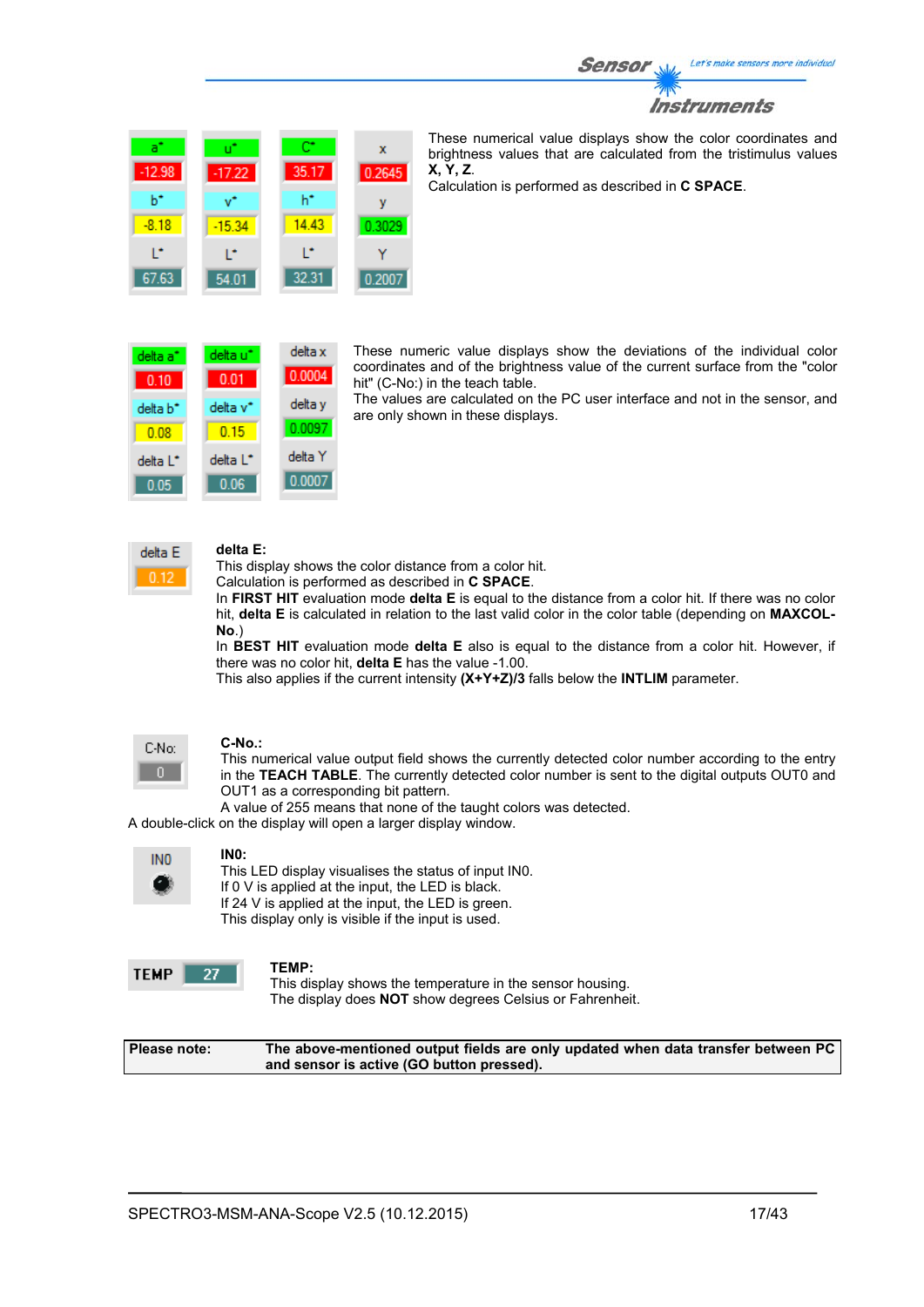

## **2.4 Tab TEACH**

When the **GO** button is pressed, data transfer from the sensor to the PC is started. The tristimulus values **X, Y, Z** and the calculated color coordinates and brightness values are shown in the displays and in the graphic windows.

| <b>SPECTRO3 MSM ANA Scope V2.5</b>                                                                                                                                                                                                                                                                                                                                                                                                                                                                                                                                                                                                                                                                                                                                                    |                                                                                                                                                                                                                                                                                                                                                       | $\Box$                                                                                                                                                                                                                                                                                                                                     |  |  |  |  |  |  |
|---------------------------------------------------------------------------------------------------------------------------------------------------------------------------------------------------------------------------------------------------------------------------------------------------------------------------------------------------------------------------------------------------------------------------------------------------------------------------------------------------------------------------------------------------------------------------------------------------------------------------------------------------------------------------------------------------------------------------------------------------------------------------------------|-------------------------------------------------------------------------------------------------------------------------------------------------------------------------------------------------------------------------------------------------------------------------------------------------------------------------------------------------------|--------------------------------------------------------------------------------------------------------------------------------------------------------------------------------------------------------------------------------------------------------------------------------------------------------------------------------------------|--|--|--|--|--|--|
| SPECTRO3 MSM ANA Scope V2.5                                                                                                                                                                                                                                                                                                                                                                                                                                                                                                                                                                                                                                                                                                                                                           |                                                                                                                                                                                                                                                                                                                                                       |                                                                                                                                                                                                                                                                                                                                            |  |  |  |  |  |  |
| CALIB<br><b>SCOPE</b><br><b>REC</b><br><b>GEN</b><br>$a^*$<br><b>TEACH</b><br>CONNECT<br>PARA1<br>67.08<br>P.<br>3<br>MAXCOL-No.<br>34.67<br><b>INTLIM</b><br>$\mathbf{0}$<br>L*<br><b>EVALUATION MODE</b><br><b>BES</b><br><b>HIT</b><br>71.21<br>OFF<br><b>TEXGGER</b><br><b>EXTEACH</b><br>CONT<br>delta a <sup>*</sup><br>eltaE<br>$a^*$<br>$-0.24$<br>67.08<br>10.00<br>34.67<br>$\bf{0}$<br>71.21<br>delta b <sup>*</sup><br>82.04<br>$-52.58$<br>51.76<br>10.00<br>$-0.65$<br>$-31.59$<br>73.78<br>$\overline{2}$<br>$-1.61$<br>10.00<br>delta L <sup>*</sup><br>Inc. $\blacksquare$<br><b>TEACH DATA TO</b><br>No.: 흑<br>$-0.23$<br><b>TEACH MEAN</b><br><b>TEACH REC</b><br><b>RESET</b><br>delta E<br>0.73<br>C-No:<br>$\mathbf{0}$<br>ஈ<br><b>RAM</b><br><b>SEND</b><br>GO | C SPACE<br>C SPACE 3D<br>XYZ<br>96.0<br>$a^* / b^*$<br>$80.0 -$<br>$60.0 -$<br>$40.0 -$<br>۰<br>$20.0 -$<br>$0.0 -$<br>$-20.0 -$<br>$-45.9 -$<br>$50.0$ 78.3<br>0.0<br>$-63.6$<br>$147.7 -$<br>$a^*$ /L <sup>*</sup><br>$120.0 -$<br>$100.0 -$<br>$80.0 -$<br>$(\cdot)$<br>$60.0 -$<br>$40.0 -$<br>$20.0 -$<br>$5.8 -$<br>0.0<br>50.0 78.3<br>$-63.6$ | 793<br>X 2849<br>$Y$ 1741<br>zΙ<br>3000<br><b>YYZ</b><br>$2712 -$<br>$2425 -$<br>$2138 -$<br>$1850 -$<br>$1562 -$<br>$1275 -$<br>$988 -$<br>$700 -$<br>100<br>114.4<br>$b^*$ /L <sup>*</sup><br>$100.0 -$<br>$90.0 -$<br>80.0 <sub>1</sub><br>70.0 <sub>1</sub><br>$60.0 -$<br>$50.0 -$<br>$39.1 -$<br>62.8<br>40.0<br>20.0<br>$-12.6$ 0.0 |  |  |  |  |  |  |
| EE<br><b>STOP</b><br><b>GET</b><br>$\Gamma$ FILE                                                                                                                                                                                                                                                                                                                                                                                                                                                                                                                                                                                                                                                                                                                                      | <b>COMMUNICATION PORT</b><br>1                                                                                                                                                                                                                                                                                                                        | SPECTRO3 MSM ANA V2.5<br>04/Sep/2015                                                                                                                                                                                                                                                                                                       |  |  |  |  |  |  |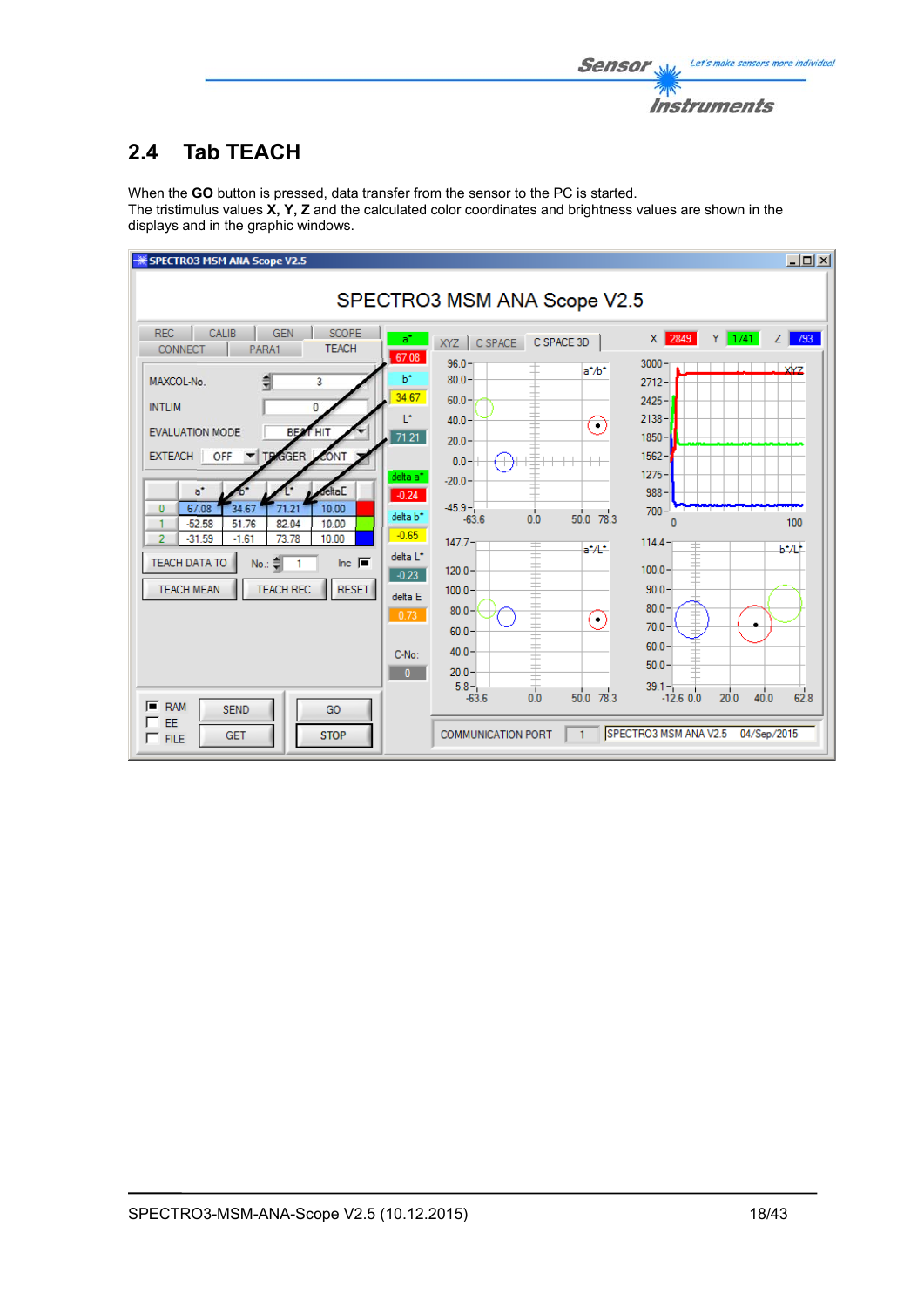Let's make sensors more individual Sensor Instruments

| <b>REC</b>                                                                                 | <b>CONNECT</b> | <b>GEN</b><br>PARA1 |       | CALIB  |  | <b>SCOPE</b><br><b>TEACH</b> |  |
|--------------------------------------------------------------------------------------------|----------------|---------------------|-------|--------|--|------------------------------|--|
|                                                                                            | a*             | ь                   | r     | deltaE |  |                              |  |
| Ω                                                                                          | $-24.69$       | $-7.42$             | 53.10 | 10.00  |  |                              |  |
|                                                                                            | $-42.39$       | 42.04               | 61.80 | 10.00  |  |                              |  |
| 2                                                                                          | 0.00           | 0.00                | 0.00  | 0.00   |  |                              |  |
| <b>TEACH DATA TO</b><br>$\overline{\mathsf{Inc}}$ $\overline{\blacksquare}$<br>No.: 이<br>2 |                |                     |       |        |  |                              |  |
| <b>RESET</b><br><b>TEACH REC</b><br><b>TEACH MEAN</b>                                      |                |                     |       |        |  |                              |  |

#### **TEACH:**

Click on the **TEACH** tab to open a window where you can teach colors to the **TEACH TABLE**.

#### **Please note: The teach colors must be sent to the sensor by clicking on SEND.**

The **TEACH TABLE** is organised in rows, i.e. the individual parameters for the teach colors are listed side by side in the respective row.

The sensor can work with up to 3 teach colors. The number of the respective teach color is shown in the left column of the table. Only rows with a green number are used for evaluation by the

sensor. The number of rows to be used is defined with **MAXCOL-No.**.

After a click on **TEACH DATA TO** the currently displayed color coordinates and the brightness value are written to the row in the **TEACH TABLE** that is selected under **No.:**. A color tolerance **(delta E)** also is defined. If necessary, the tolerances and the teach values can be changed by double-clicking on the respective field with the left mouse button (or by pressing F2) and then entering a numerical value with the PC keyboard.

If **Inc:** is activated and you click on the **TEACH DATA TO** button, the input field **No.:** will be automatically incremented (increased) by 1, i.e. the next row in the **TEACH TABLE** will be selected.

A click on **RESET TABLE** resets the **TEACH TABLE** (RESET value = 0).

|    | a*                       | $b^*$   | L.    | deltaE       | It is possible to edit several cells at the same time.                                                                    |
|----|--------------------------|---------|-------|--------------|---------------------------------------------------------------------------------------------------------------------------|
|    | $-24.69$                 | $-7.42$ | 53.10 | 12.00        | For this purpose the cells that should be changed must be selected.                                                       |
|    | $-42.39$                 | 42.04   | 61.80 | 12.00        |                                                                                                                           |
|    | 0.00                     | 0.00    | 0.00  | 0.00         |                                                                                                                           |
|    |                          |         |       |              |                                                                                                                           |
|    | Help                     |         |       |              | Right-click with the mouse to open a pop-up menu.                                                                         |
|    |                          |         |       |              |                                                                                                                           |
|    | Set selection to         |         |       |              | Use Set selection to if you wish to fill several cells in the TEACH TABLE<br>with a certain value.                        |
|    | Increment selection with |         |       |              |                                                                                                                           |
|    | <b>Reset selection</b>   |         |       |              | Use <b>Increment selection with</b> if you wish to enter increasing tolerance<br>values.                                  |
|    | Teach tolerance off      |         |       |              | The upper left cell is the starting value.                                                                                |
|    |                          |         |       |              | Starting from this cell the following cells will be increased by the value that                                           |
|    | Teach tolerance on       |         |       |              | is entered in the pop-up menu.                                                                                            |
|    |                          |         |       |              |                                                                                                                           |
|    | <b>VALUE!</b>            |         |       | $\mathbf{x}$ | Use <b>Reset selection</b> to set the selected cells to 0.                                                                |
|    | Insert a cell value!     |         |       |              | When TEACH DATA TO is used the software suggests tolerance values<br>and writes these values to the <b>deltaE</b> column. |
| 12 |                          |         |       |              | This function can be switched on and off with <b>Teach tolerance off</b> and<br>Teach tolerance on.                       |
|    |                          |         |       |              |                                                                                                                           |

A click on **Help** will open a pop-up window that provides explanations of the individual functions.

 $QK$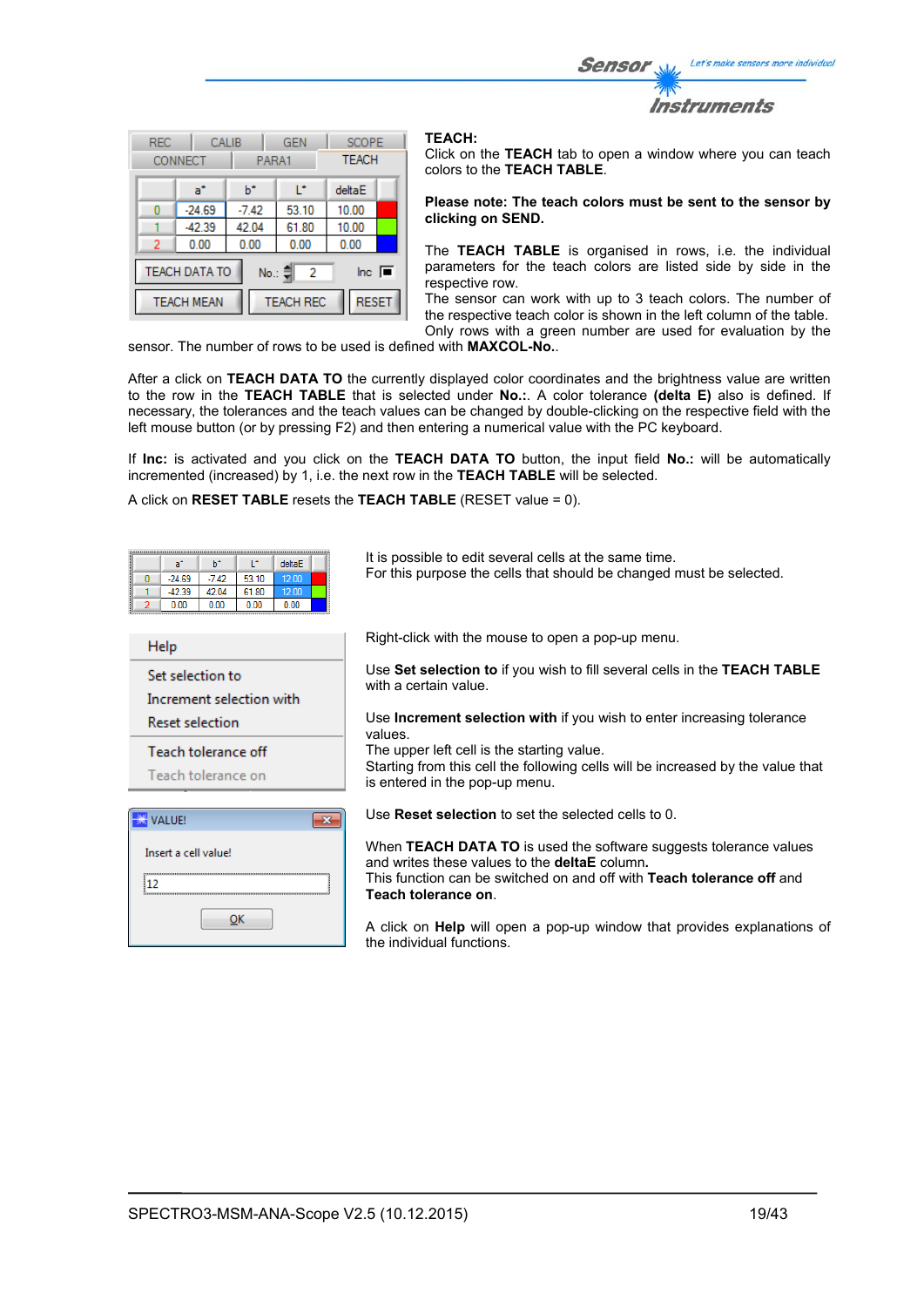

 $-10x$ SPECTRO3 MSM ANA Scope V2.5 SPECTRO3 MSM ANA Scope V2.5 REC CALIB GEN SCOPE **CLOSE**  $\blacktriangle$  $\mathsf{b}^{\star}$ T.  $a^*$ CONNECT | PARA1 **TEACH** CAPTURE 67.54 34.69 71.31 1.  $\overline{2}$ 67.05 34.92 71.36 MAXCOL-No. 릨 ä 3 66.80 35.05 71.43 **UNDO INTLIM**  $\overline{0}$ **ae aa** 34.83  $71.45$  $\Delta$  $5<sub>1</sub>$ 66.80 34.67 71.41 **EVALUATION MODE BEST HIT**  $\overline{\mathbf{v}}$ **RESET TABLE** 67.23 34.50  $71.36$ 6 7 67.17 34.96  $71.38$ EXTEACH OFF TRIGGER CONT  $\overline{\phantom{a}}$ 67.02 34.58  $71.36$  $\overline{8}$ **COUNTER**  $\overline{13}$ 9 67.17 34.70 71.35  $a^*$  $h^*$ T. deltaE  $10$ 34.95 71.35 67.11  $10.00$  $\mathbf{0}$  $67.08$ 34.75 71.38  $11$ 67.14 34.62 71.38 TEACH TO TABLE  $-52.58$  $\overline{51}$  $\overline{76}$ 82.04 10.00 1  $12$  $67.17$ 34.44 71.38 73.78  $10.00$  $-31.59$  $\overline{2}$  $-161$  $13<sub>1</sub>$ 66.93 34.85 71.43  $14$  $0.00$  $0.00$  $0.00$ TEACH DATA TO No. ᆌ  $lnc$   $\sqrt{ }$  $0.00$  $0.00$  $0.00$ 15 **RESET**  $0.00$  $0.00$ **TEACH MEAN TEACH REC** 16  $0.00$  $0.00$ 17  $0.00$  $0.00$  $0.00$  $0.00$ 18  $0.00$  $0.00$  $0.00$ 19  $0.00$  $0.00$  $0.00$  $0.00$ 20  $0.00$  $0.00$  $0.00$ 21.  $\mathbf{b}^*$ Ľ, a.  $F$  RAM **MEAN** 67.08 **SEND** GO 34.75 71.3 EE **STOP** GFT delta E of captured table data  $\Gamma$  FILE

The following panel will be displayed after a click on **TEACH MEAN VAL**.

After a click on **GO,** data are automatically obtained from the sensor and displayed.

A click on the **CAPTURE** button enters a parameter frame in the table.

The **COUNTER** display field shown how many frames have already been recorded.

The last frames that were entered in the table can be deleted again by pressing **UNDO**.

**RESET TABLE** sets the whole table back to 0.

After every activation of **CAPTURE**, **UNDO**, or **RESET TABLE**, the mean values for the individual parameters are calculated automatically and are displayed in the mean value table.

Furthermore, a maximum color tolerance **delta E** is formed with respect to the mean values.

When the **TEACH TO TABLE** button is pressed, the respective mean values are taught to the row in the **TEACH TABLE** that is selected under **No.:**.

A click on the **CLOSE** button will take you back to the main panel.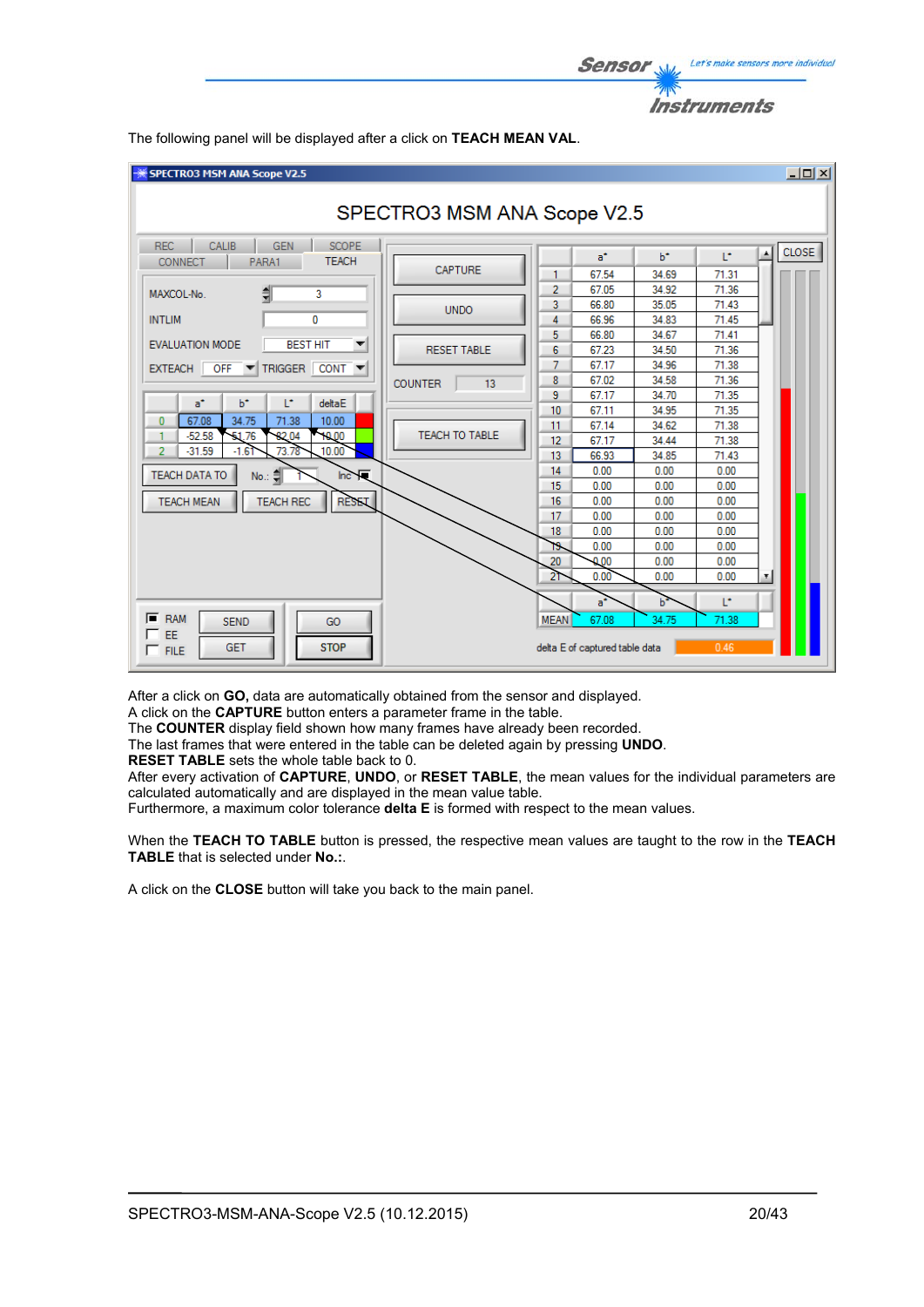Let's make sensors more individual **Sensor** Instruments

A click on the button **TEACH REC VAL** (**teach recorded values**) opens a panel which, after a click on the **START** button, starts to record data and display them in the three graphs. This function is useful if the material to be detected cannot be directly placed in front of the sensor, for example because it is transported on a conveyor belt that cannot be stopped or cannot be exactly stopped at the position required for teaching. After some time, area centres will become apparent that can be assumed to be the objects to be taught. The screenshot below shows 3 of these positions.

After a click on **STOP** the cursor can then be positioned on such an area centre in any of the graphs. The cursor will be automatically positioned in the other two graphs.

With **TEACH TO TABLE** the current cursor position can then be transferred to the **TEACH TABLE**. Teaching will be performed to the row that is set under **No.:**.

**RESET** can be used to reset the graphs and the counter. **CLOSE** takes you back to the main panel.

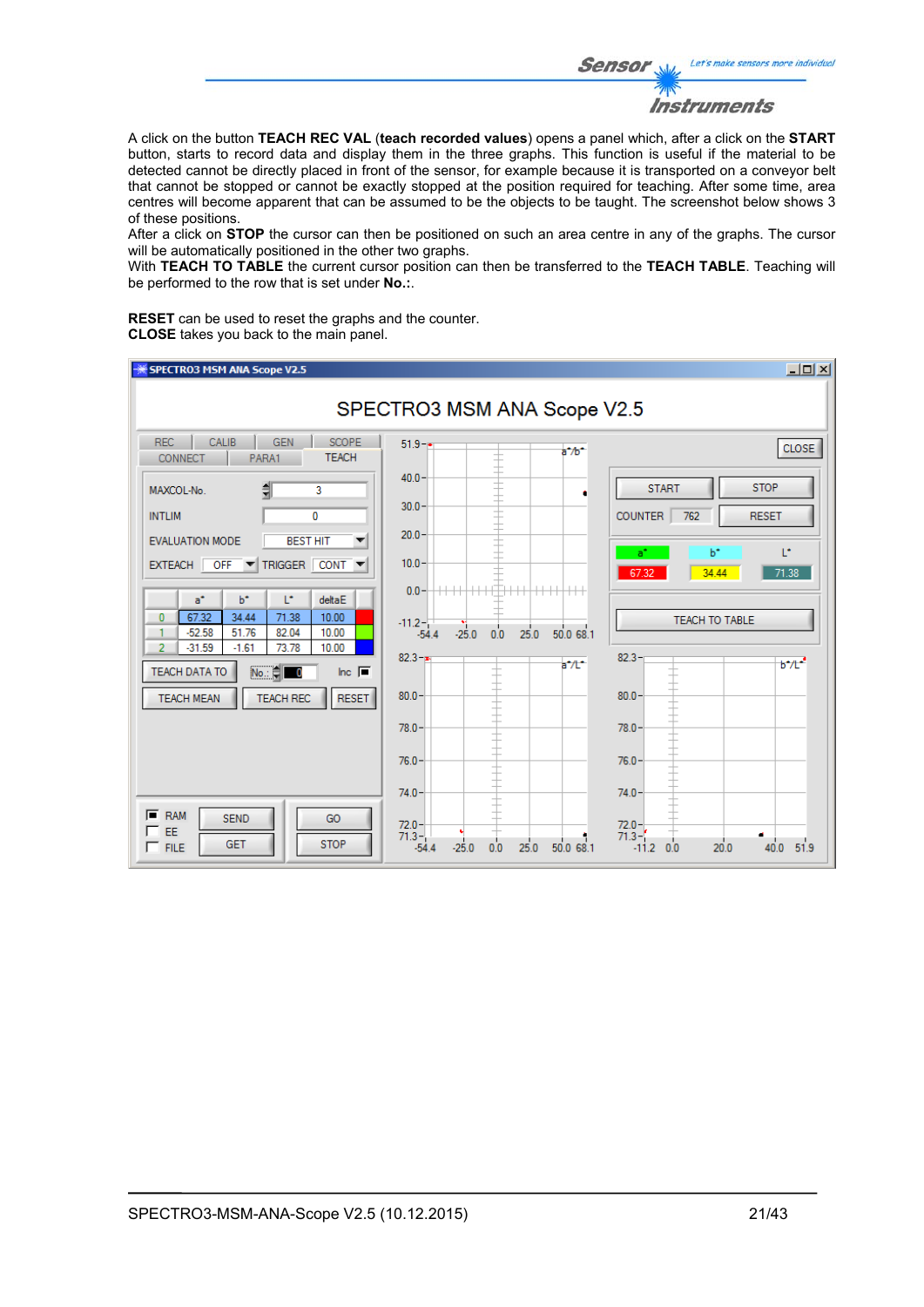

## **2.5 Tab GEN**





#### **GEN:**

A click on **GEN** opens a display of the current temperature value **TEMP** in the sensor housing. The display is **NOT** in degrees Celsius or Fahrenheit.

In the GEN tab you also can manually select the row colors in which the individual tolerance circles are displayed, or let the system set these colors automatically based on the colors detected by the system.

Furthermore, designations for the individual rows can be entered in the **SPECIFICATION** table. These designations are saved on the PC's hard disk and can be loaded again, if necessary.

If **SET ROW COLOR** is set to **MANUALLY**, the row color that should be changed must be set under **SELECT ROW**.

A click on the colored area of **SELECT COLOR** opens a color palette where the desired color can be selected.

After a click on the **SET** button, the color will be displayed in the 6th column and the selected row of the **TEACH TABLE**.

If **SET ROW COLOR** is set to **AUTOMATICALLY**, the system will automatically calculate the corresponding row color, display the color in a color display beside the graph and, after a click on **TEACH DATA TO**, automatically insert it in the corresponding row.

The **SAVE TO FILE** and **GET FROM FILE** functions allow you to save specified row color arrays and the **SPECIFICATION** table on the hard disk, or to load previously saved arrays.

**SAVE TO SENSOR** and **GET FROM SENSOR** writes these to the sensor or read these from the sensor.

A click on **RESET** resets the colors to a default value.

When the software is started again, the **ROW COLOR** table and the **SPECIFICATION** table that were active when the software was closed are automatically loaded again.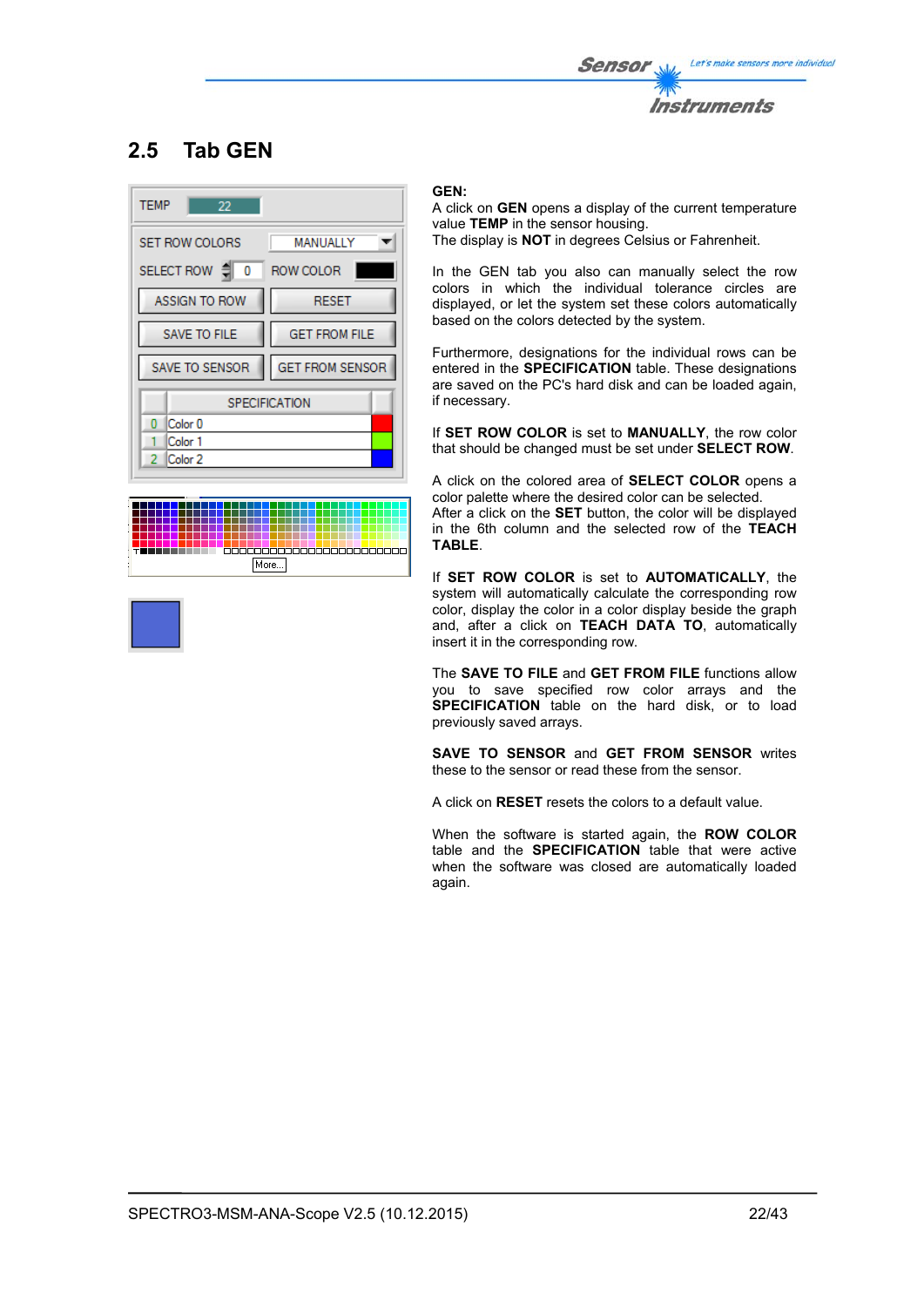## **2.6 Tab REC**

The SPECTRO3-MSM-ANA-Scope software includes a data recorder that makes it possible to save the data acquired and calculated by the sensor with a time stamp. The recorded file is saved to the hard disk of the PC and can then be evaluated with a spreadsheet program.

The following steps describe how data frames are recorded with the recorder:

### **Step 1:**

When the **REC** button is pressed, the following window will be displayed:

When the **SHOW GRAPH** button is pressed, a panel will be displayed that allows the user to monitor the different signals.

The individual signals can be activated from the **SIGNAL** drop-down menu.

| SPECTRO3 MSM ANA Scope V2.5                                                                                                                  |                                              |                 |    |    |            |               |                       | $-12X$                                      |
|----------------------------------------------------------------------------------------------------------------------------------------------|----------------------------------------------|-----------------|----|----|------------|---------------|-----------------------|---------------------------------------------|
| SPECTRO3 MSM ANA Scope V2.5                                                                                                                  |                                              |                 |    |    |            |               |                       |                                             |
| <b>CONNECT</b><br>PARA1<br><b>TEACH</b><br><b>REC</b><br>CALIB<br><b>GEN</b><br><b>SCOPE</b><br><b>AUTO LIMITED</b><br>RECORD MODE<br>▼      | SIGNAL<br>X<br>4096                          | X<br>$\sqrt{ }$ | Y  | z  | a*<br>0.00 | $b^*$<br>0.00 | L*<br>0.00            | <b>TEMP</b><br><b>CLOSE</b><br>$\mathbf{0}$ |
| 1.00<br>RECORD-TIME INTERVAL [sec]<br>1000<br>RECORD VALUES (MAX 32767)                                                                      | 3800<br>3600<br>3400<br>3200                 |                 |    |    |            |               |                       |                                             |
| TOTAL RECORD TIME (days hours min sec)<br>$\bf{0}$<br>40.00<br>$\mathbf{0}$<br>16<br><b>RECORDED</b><br><b>REMAINING</b><br>1000<br>$\bf{0}$ | 3000<br>2800<br>2600<br>2400<br>2200<br>2000 |                 |    |    |            |               |                       |                                             |
| <b>START RECORD</b><br>STOP RECORD<br>ID                                                                                                     | 1800<br>1600<br>1400<br>$1200 -$             |                 |    |    |            |               |                       |                                             |
| SELECT RECORD FILE<br>SHOW GRAPH<br>les (x86)\Spectro3MsmAnaScopeV25\RecordFile.dat                                                          | $1000 -$<br>800<br>$600 -$<br>$400 -$        |                 |    |    |            |               |                       |                                             |
| $F$ RAM<br><b>SEND</b><br>GO<br>EE<br>п<br><b>STOP</b><br><b>GET</b><br>$\Gamma$ FILE                                                        | $200 -$<br>$0 -$<br>$\sqrt{2}$               | 10              | 20 | 30 | 50<br>40   | 60            | $\overline{70}$<br>80 | 100<br>90                                   |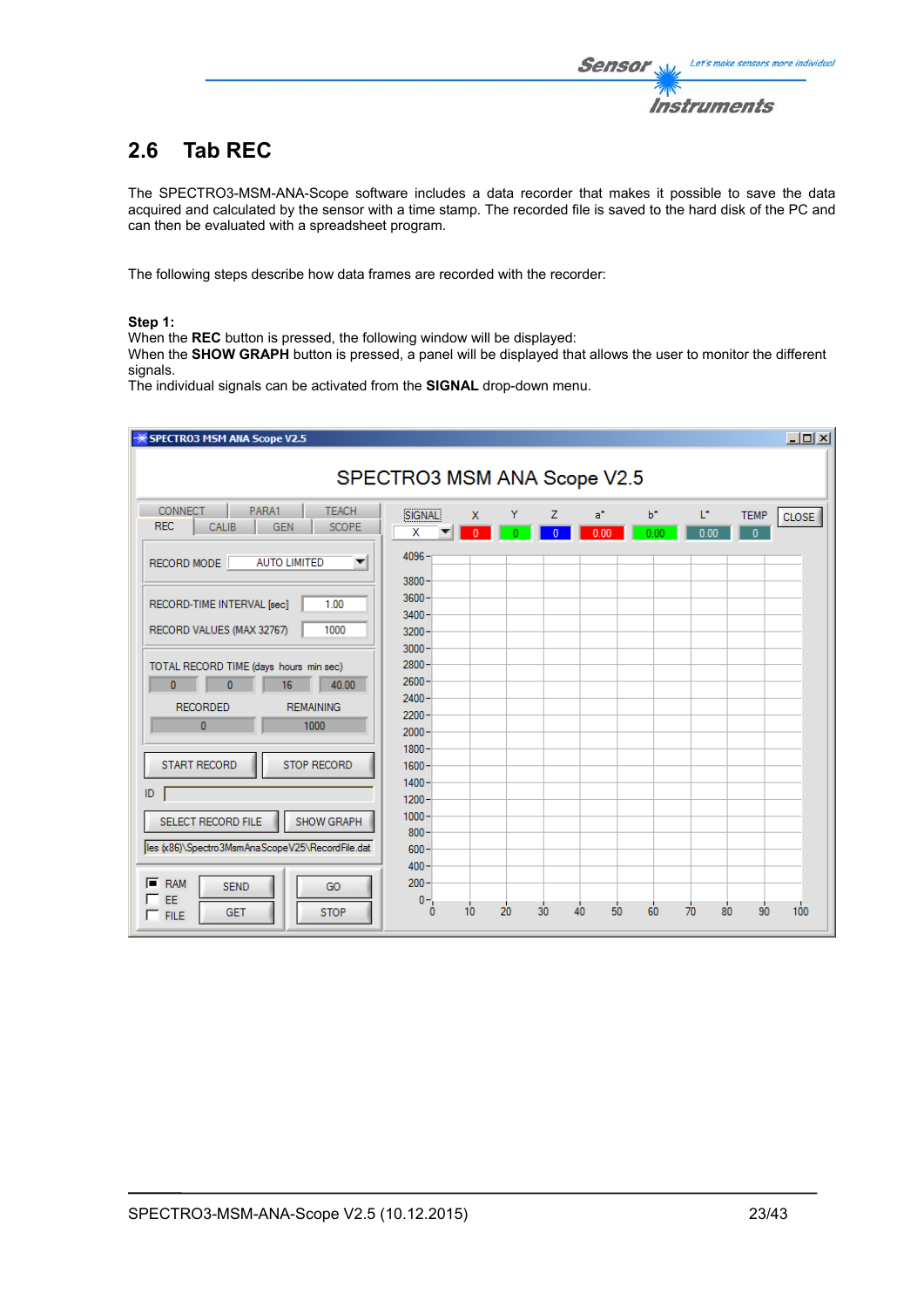



#### **Step 2:**

If you want to automatically record several data frames, please select **AUTO LIMITED** under **RECORD MORE**. Enter a time interval for recording under **RECORD-TIME INTERVAL [sec]**, in this example: 1, i.e. a new value is called from the sensor every second). Then enter the maximum number of values you wish to record in the **RECORD VALUES [MAX 32767]** field. Please note: Recording can also be stopped earlier by clicking **STOP RECORD**, the data recorded so far will not be lost.

The **TOTAL RECORD TIME** field indicates how long recording will take (in days, hours, minutes, and seconds) if all data are recorded.

#### **Step 3:**

By pressing the button **SELECT RECORD FILE** a file can be selected in which the data frame will be stored. If you select an already existing file name, you will be asked whether you want to overwrite the existing file or not.

**Step 4:**  Pressing the **START RECORD** button starts automatic data

recording.

The recorder starts to record data, and the button **START RECORD** is red to indicate that recording is active. The respective data frames are shown in the display windows.

In the two display fields **RECORDED** and **REMAINING** you can check how many data frames have been recorded, and how many frames remain to be recorded.

#### **Please note:**

**During recording the two input fields RECORD-TIME INTERVAL and VALUES TO BE RECORDED are inactive.**

#### **Step 5:**

When as many data frames as set under **RECORD VALUES [MAX 32767]** have been recorded, or when the **STOP AUTO RECORD** button is pressed, a pop-up window will appear which confirms that the file is stored.

If you want to record an unlimited number of data, select the **AUTO UNLIMITED** function under **RECORD MORE**. Then select the desired recording interval and press **START RECORD**.

If you want to record data "manually", select the **MANUAL RECORDING** function under **RECORD MORE**. You can start reading data from the sensor by pressing the **GO** button. These data are visualised in the display window. Pressing the **CAPTURE DATA FRAME** button saves a data frame in the file that was selected under **SELECT RECORD FILE**. The **RECORDED** field shows the sum of the frames already recorded.

If **AUTO TRIGGERED** is selected under **RECORD MORE**, and **TRIGGER = EXT1, EXT2,** or **TRANS** is selected, the sensor will automatically send a data frame after each drop of the trigger when **START RECORD** is pressed. This data frame is captured and recorded by the recorder.

Pressing the **STOP RECORD** button terminates the automatic sending function of the sensor again.

#### **Please note:**

**When you press START RECORD, the file that is selected under SELECT RECORD FILE will be deleted. With RECORD FRAME MANUALLY, the file will be created if it does not already exist. If the file already exists, the data are added to the existing file.**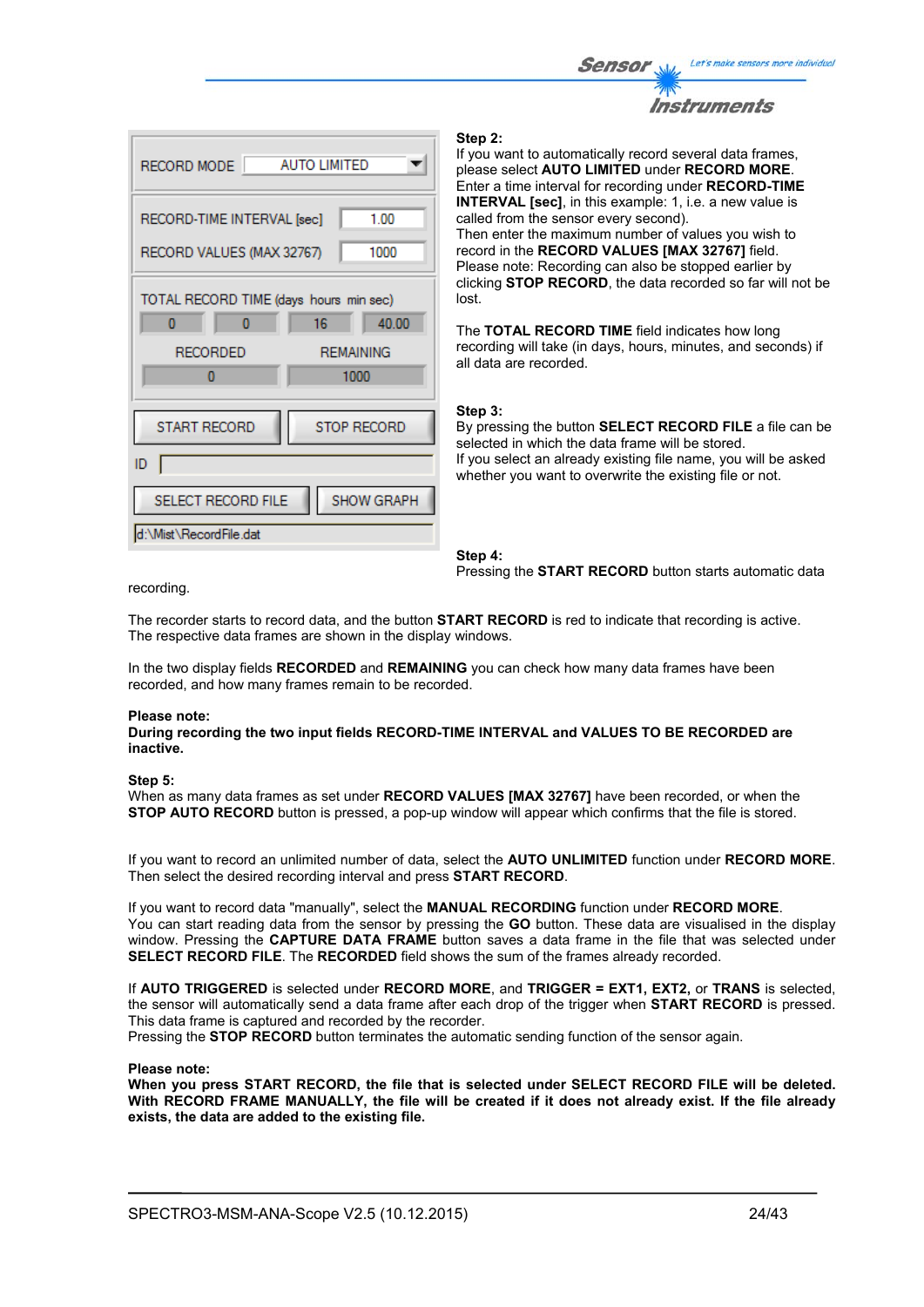The sensors are factory-calibrated. If the **CALIB** parameter is set to **FCAL (F**actory **CAL**ibration), the sensor operates with this factory calibration.

As an alternative the user can himself calibrate the sensor to different surfaces (**U**ser **CAL**ibration). If **CALIB=UCAL** is selected, the sensor operates with the calibration made by the user.

Calibration is performed by using different surfaces with known color coordinates and brightness values. A ColorChecker™ table is available as an alternative. This table has 24 color fields according to the CIE STANDARD.

A click on **CALIB** will open the following window:

| SPECTRO3 MSM ANA Scope V2.5                                                                                                                                                                                                                                                                                                                                                                                                                                                                   |                                                                                                                                                                                                                                                                                                                                                                                                                                                                                                                                                                                                                                                                                    | $ \Box$ $\times$                                                                 |  |  |  |  |  |
|-----------------------------------------------------------------------------------------------------------------------------------------------------------------------------------------------------------------------------------------------------------------------------------------------------------------------------------------------------------------------------------------------------------------------------------------------------------------------------------------------|------------------------------------------------------------------------------------------------------------------------------------------------------------------------------------------------------------------------------------------------------------------------------------------------------------------------------------------------------------------------------------------------------------------------------------------------------------------------------------------------------------------------------------------------------------------------------------------------------------------------------------------------------------------------------------|----------------------------------------------------------------------------------|--|--|--|--|--|
| SPECTRO3 MSM ANA Scope V2.5                                                                                                                                                                                                                                                                                                                                                                                                                                                                   |                                                                                                                                                                                                                                                                                                                                                                                                                                                                                                                                                                                                                                                                                    |                                                                                  |  |  |  |  |  |
| <b>CONNECT</b><br>PARA1<br><b>TEACH</b><br>CALIB<br><b>REC</b><br><b>GEN</b><br><b>SCOPE</b><br><b>PARA</b><br>Make sure that you have adjusted the sensor with<br>proper parameter values.<br>房間の<br><b>REFERENCE</b><br>Liatbi<br>C SPACE OF REF SETVALUE<br>ASSIGN ACTUAL XYZ VALUE OF REF<br>お目の<br><b>SETVALUE TABLE</b><br>$C$ SPACE $ $ L <sup>*</sup> a <sup>*</sup> b <sup>*</sup><br><b>ROWS</b><br>お問め<br><b>ACTUAL XYZ VALUE TABLE</b><br>$lnc$ $\Box$<br>ASSIGN TO ROW<br>No.: 예 | $\nabla$ Scroll all<br><b>CALIB REF</b><br><b>CALIB DATA</b><br><b>SENSOR DATA</b><br>REFERENCE SETVALUE<br>ACTUAL XYZ VALUE OF REF<br>T.<br>$a^*$<br>b*<br><b>YSI</b><br>$X$ SI<br>$Z$ SI<br>0.0000<br>0.0000<br>0.0000<br>o<br>o<br>0<br>CALCULATED XYZ OF REF<br>Xn Yn Zn<br>Y<br>$\mathbf{x}$<br>Z<br>Xn 95.05<br>Y <sub>n</sub> 100<br>Zn 108.9<br>0.0000<br>0.0000<br>4096<br>0.0000<br>4096<br>4096<br>? REFERENCE   ? SETVALUE   ? ACTUAL VALUE  <br>? PARA<br>? FINISH<br>Make sure that you have adjusted the sensor with<br>proper parameter values.<br>Recommended is for:<br>PMODE=DOUBLE (be aware that you have set proper power parameter sets)<br>$LED MODE = AC$ | CLOSE <sup></sup><br><b>RAW X</b><br>2865<br><b>RAWY</b><br>1754<br>RAW Z<br>796 |  |  |  |  |  |
| <b>SEND CF</b><br><b>CALC CF</b><br><b>GET CF</b><br>叵<br><b>RAM</b><br><b>SEND</b><br>GO<br>EE<br><b>STOP</b><br><b>GET</b><br>$\Gamma$ FILE                                                                                                                                                                                                                                                                                                                                                 |                                                                                                                                                                                                                                                                                                                                                                                                                                                                                                                                                                                                                                                                                    |                                                                                  |  |  |  |  |  |

Let's make sensors more individual

**Instruments** 

Sensor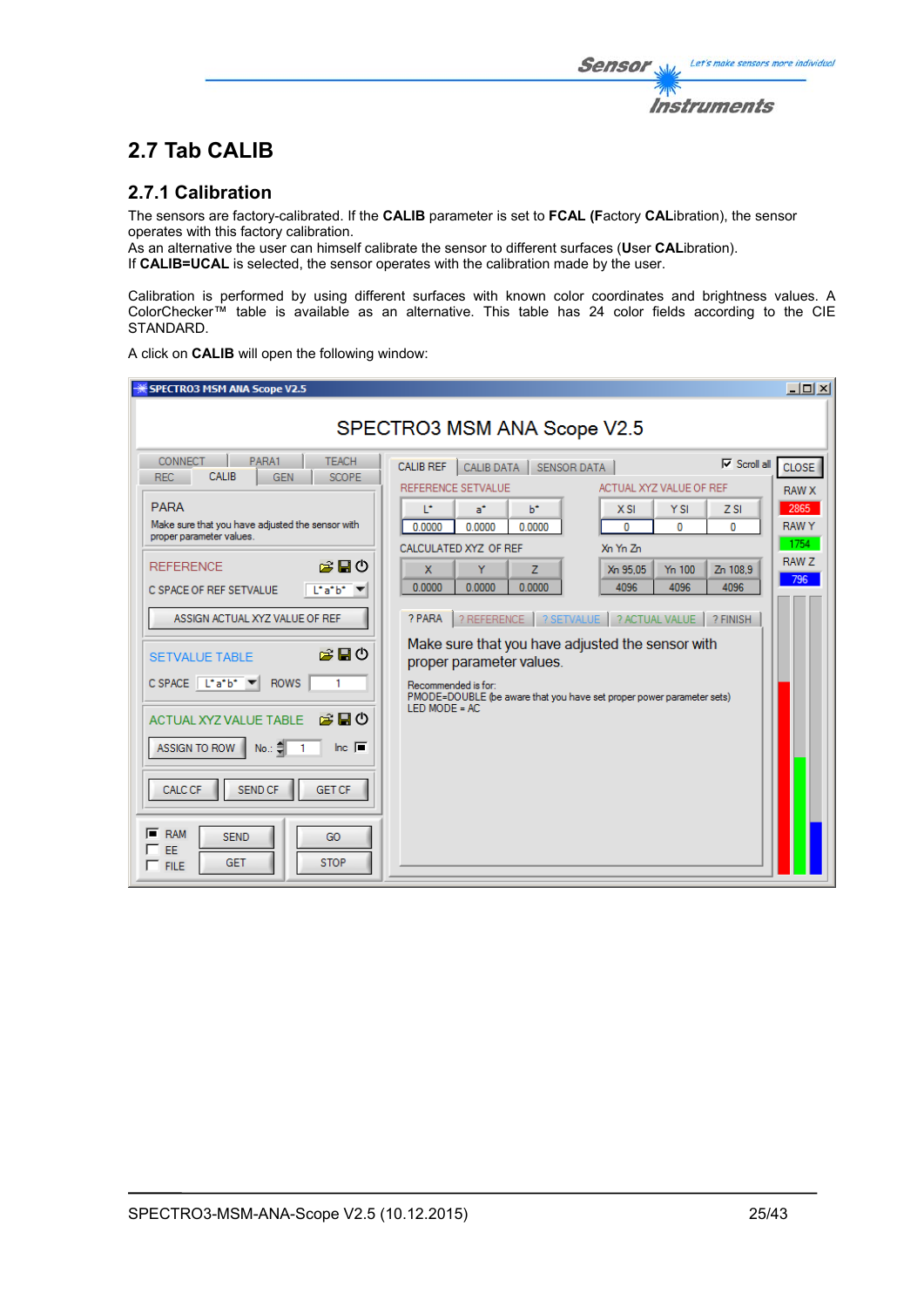|                                                                                |                            | Let's make sensors more individua<br><b>Sensor</b> |
|--------------------------------------------------------------------------------|----------------------------|----------------------------------------------------|
|                                                                                |                            | <i><b>Instruments</b></i>                          |
| 合日の<br><b>REFERENCE</b>                                                        | REFERENCE SETVALUE         | ACTUAL XYZ VALUE OF REF                            |
| 650<br>POWER (pm)                                                              | ь<br>œ<br>a*               | <b>YSI</b><br>Z <sub>SI</sub><br>$X$ SI            |
| <b>INTEGRAL</b><br>AMP <sub>6</sub><br><b>GAIN</b><br>$\overline{\phantom{a}}$ | 0.0000<br>0.0000<br>0.0000 | 0<br>0<br>0                                        |
|                                                                                | CALCULATED XYZ OF REF      | Xn Yn Zn                                           |
| $\lfloor \cdot a \cdot b \cdot \rfloor$<br>C SPACE OF REF SETVALUE             | 7<br>x<br>v                | Y <sub>n</sub> 100<br>Zn 108.9<br>Xn 95.05         |
| ASSIGN ACTUAL XYZ VALUE OF REF                                                 | 0.0000<br>0.0000<br>0.0000 | 4096<br>4096<br>4096                               |

Please perform the following steps in sequence:

- Place a white reference surface before the sensor.
- Click on **GO** to start data exchange between sensor and PC software.
- The color coordinates and the brightness value of the reference surface must be known and must be entered in the **REFERENCE SETVALUE** table. The corresponding tristimulus values **X, Y, Z** are calculated automatically and are written to the **CALCULATED XYZ OF REF** table.
- It is important to select the correct color space **C SPACE OF REF SETVALUE**.

A

 $h^*$ 

- **POWER, GAIN,** and **INTEGRAL** must be set such that the highest signal of **RAW X, Y, Z** is approx. 3000 digits.
- With **ASSIGN ACTUAL XYZ VALUE OF REF** the tristimulus values **RAW X, Y, Z** acquired by the sensor are written to the **ACTUAL XYZ VALUE OF REF** table, and the tristimulus values **Xn, Yn, Zn** of a completely matt white body are calculated automatically.
- **Xn, Yn, Zn** are needed for calculating the color coordinates and the brightness value in almost all color spaces.

Use the file and disk symbol if you want to write the REFERENCE settings to a file or read them from a file. A click on the reset symbol will reset the tables.

| SETVALUE TABLE                                                        | 第日の |
|-----------------------------------------------------------------------|-----|
| $C$ SPACE $\boxed{\begin{bmatrix} \bot^* a^* b^* \end{bmatrix}}$ ROWS | -24 |

 $a^*$ 

**SETVALUE TABLE** P.

Several different surfaces are needed for sensor calibration.

The number of surfaces must be entered in **ROWS**.

The color coordinates and brightness values must be known.

These must be entered in the **SETVALUE TABLE**.

The corresponding color space must be selected under **C SPACE**.

Use the file and disk symbol if you want to write the **SETVALUE** settings to a file or read them from a file. A click on the reset symbol will reset the tables.

|    | 38.0800 | 12.0900    | 14.3900    |  |
|----|---------|------------|------------|--|
| 2  | 66.3800 | 13.2200    | 17.1400    |  |
| 3  | 51.0600 | 0.3800     | $-22.0600$ |  |
| 4  | 43.3000 | $-16.5200$ | 21.4600    |  |
| 5  | 56.3600 | 12.8400    | $-25.2900$ |  |
| 6  | 71.6000 | $-30.7100$ | 1.1700     |  |
|    | 61.7000 | 27.5400    | 58.2300    |  |
| 8  | 41.2200 | 17.9500    | $-43.1600$ |  |
| 9  | 51.5700 | 43.0000    | 14.7500    |  |
| 10 | 30.7700 | 25.7400    | $-23.3800$ |  |
| 11 | 72.5800 | $-28.1700$ | 58.6100    |  |
| 12 | 71.6000 | 12.4500    | 66.5800    |  |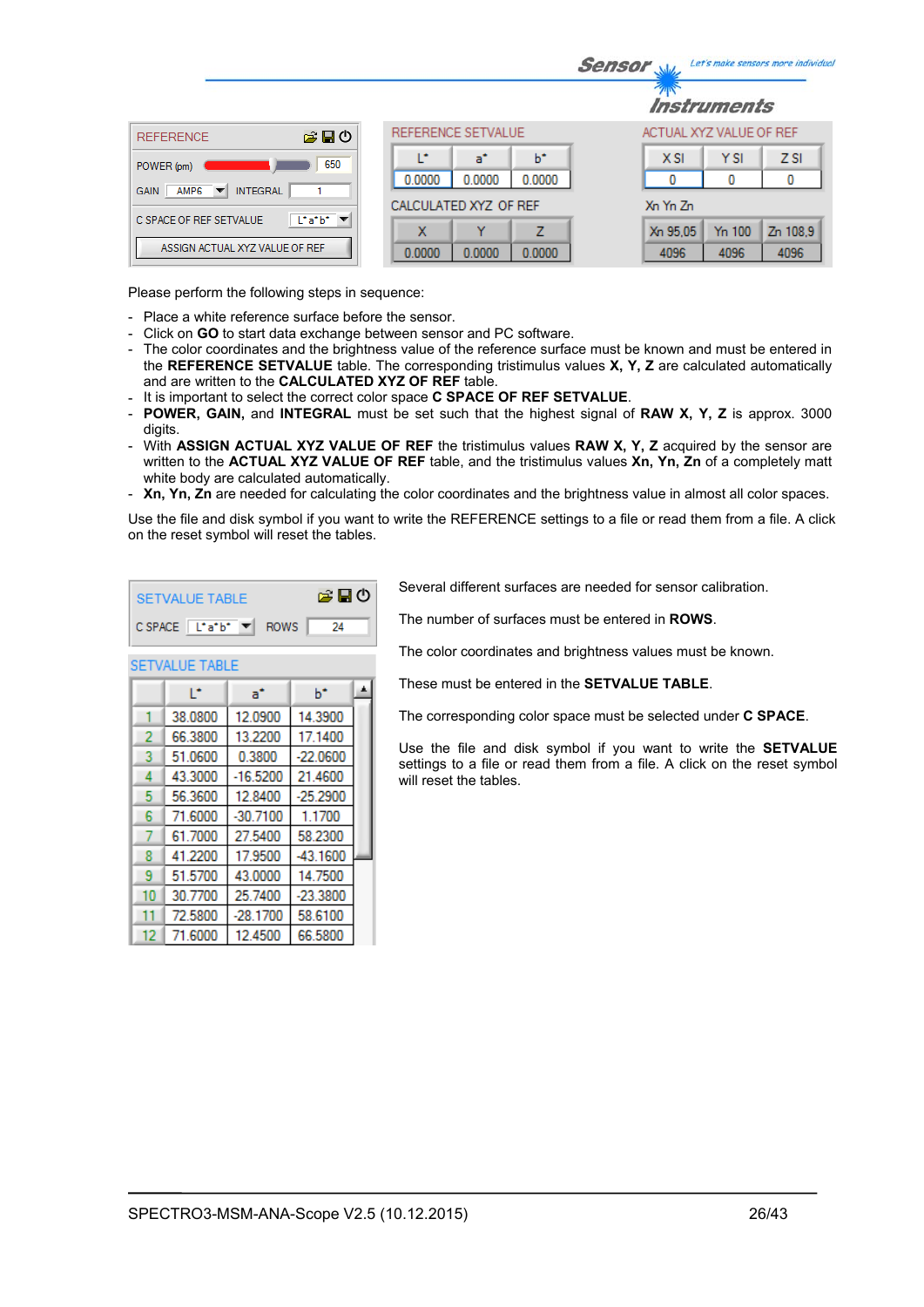

| ACTUAL XYZ VALUE TABLE <b>B B D</b> |  |                |
|-------------------------------------|--|----------------|
| ASSIGN TO ROW No.: $\frac{4}{3}$ 1  |  | $\ln c$ $\Box$ |

Ÿ

345

1224

760

454

911

1633

929

518

607

248

l۰

 $\overline{z}$ 

248

913

1173

237

1488

1492

293

1338

524

495

ACTUAL XYZ VALUE TABLE

 $\mathbf{x}$ 394

1290

641

389

853

1166

1313

467

901 280

1  $\overline{2}$ 

3

 $\overline{4}$ 

5

 $6\phantom{a}$ 

 $\overline{7}$ 

8

9

 $10<sub>1</sub>$ 

Now the surfaces corresponding with the **SETVALUES** must be placed before the sensor.

With **ASSIGN TO ROW** the tristimulus values **RAW X, Y, Z** that are currently determined by the sensor are written to the row in the **ACTUAL XYZ VALUE TABLE** that is selected under **No.:**.

Use the file and disk symbol if you want to write the **ACTUAL XYZ VALUE TABLE** to a file or read it from a file. A click on the reset symbol will reset the tables.

With a click on the **CALC CF** button the corresponding calibration factors that are determined from the tables **SETVALUE TABLE** and **ACTUAL XYZ VALUE TABLE** are calculated.

**SEND CF** saves the **ACTUAL XYZ VALUE TABLE** and the calculated calibration factors in the sensor's EEPROM.

A click on **GET CF** will display the tables saved in the sensor and the reference parameters in the **SENSOR DATA** tab.

With **CALIB=UCAL WB** or **FCAL WB** white light balancing can be performed through input IN0. For this purpose the reference surface used for calibration must be placed before the sensor, and input IN0 must then be activated. The calculated white light calibration factors are displayed in the **CALIB FACTORS OF WHITE BALANCE** table in the **SENSOR DATA** tab.

To get the white light calibration factors for **CALIB=UCAL WB,** press **GET CF** in the **CALIB** tab.

To get the white light calibration factors for **CALIB=FCAL WB,** double-click with the right mouse button on the frame in which **GET CF** is contained, and enter GETCF as password.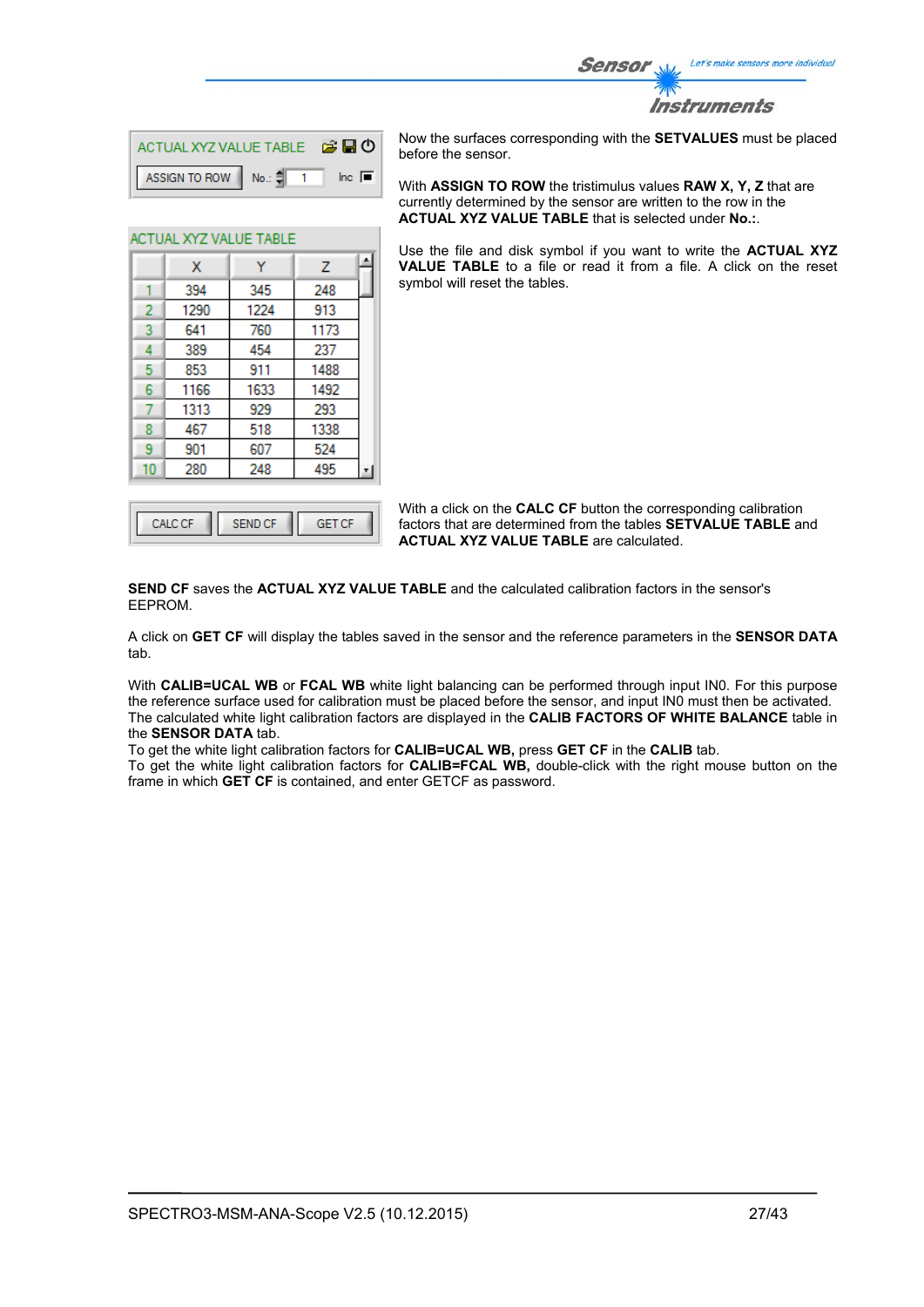## **2.7.2 Offset calibration**

To avoid an increase of the electronic offset when using the integral function (**INTEGRAL** parameter), this offset can be eliminated by way of offset calibration or zero-point calibration. The corresponding tab is passwordprotected to prevent inadvertent incorrect settings.

| REFERENCE                              | ∉⊡ ∆                                                      |
|----------------------------------------|-----------------------------------------------------------|
| POWER (pm)<br>AMP <sub>6</sub><br>GAIN | e.g. here:<br>Double-click with the<br>right mouse button |
|                                        |                                                           |
| <b>PASSWORD PANEL</b>                  |                                                           |
|                                        |                                                           |
| ENTER PASSWORD                         |                                                           |
| <b>ITER PASSWORD</b>                   |                                                           |

Offset calibration can be accessed by double-clicking with the right mouse button exactly at any frame in the **CALIB** tab.

You will then be prompted to enter a password. The password is: mellon

Make sure that the Receiver of the sensor is covered! Push CALCULATE OFFSET to detect the offset. Push SEND OFFSET to update the sensor.

| OFFSET X [Default 3100] | 3077 |  |  |  |  |  |  |  |
|-------------------------|------|--|--|--|--|--|--|--|
| OFFSET Y [Default 3100] | 3078 |  |  |  |  |  |  |  |
| OFFSET Z [Default 3100] | 3085 |  |  |  |  |  |  |  |
| CALCULATE OFFSET        |      |  |  |  |  |  |  |  |
| <b>SEND OFFSET</b>      |      |  |  |  |  |  |  |  |
| <b>GET OFFSET</b>       |      |  |  |  |  |  |  |  |
|                         |      |  |  |  |  |  |  |  |
|                         |      |  |  |  |  |  |  |  |
| CLOSE                   |      |  |  |  |  |  |  |  |

Now please follow the instructions provided in the tab.

### **ATTENTION!**

It is extremely important for offset calibration that the receiver is not exposed to any extraneous light. Please make sure that you cover the receiver of the sensor e.g. witch a black cloth that is impervious to light.

#### **This is absolutely necessary for proper offset calculation.**

Now press **CALCULATE OFFSET**. The offset values for red, green, and blue should be approximately 3080 plus/minus 40.

The offset values can then be sent to the sensor by pressing **SEND OFFSET**.

**GET OFFSET** can be used to check whether the data have been sent.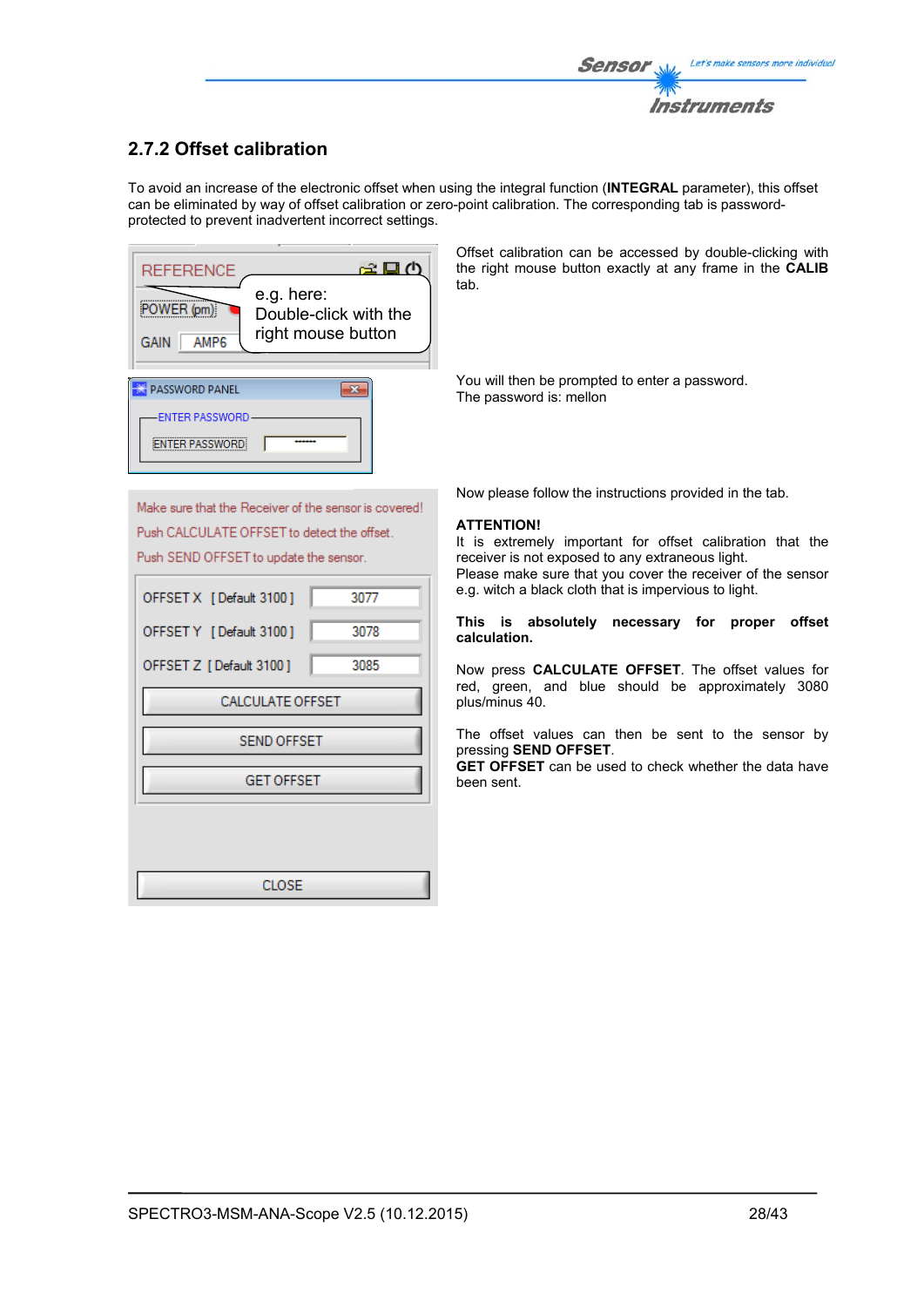

The SCOPE tab visualises an oscilloscope.

Depending on **TRIG MODE,** the display shows the **XYZ** signals, the color space, the output analog signal (depending on the **ANA OUT** settings), and the status of the digital outputs.

A click on **GET CYCLE TIME** displays the current sensor scan frequency in **[Hz]** and **[ms]**. The current scan frequency must be determined for the correct calculation of **deltaX[ms]**. For determining the correct scan frequency please give the sensor a time of 8 seconds before you click on **GET CYCLE TIME**.

In **TRIG MODE = SINGLE SHOT** a data frame is recorded and displayed in the graph when you click on **SCAN**.

In **TRIG MODE = FALLING EDGE** and **RISING EDGE** triggered recording can be started by clicking on **SCAN**. A trigger start can be defined with **TRIGGER LEVEL**.

Triggering is performed either to **Z** or to the brightness value of the color space, depending on the signal that should be recorded. In the graph this is the blue line.

In **TRIG MODE = INTERN C-No.0** recording starts automatically when C-No. 0 is detected. **TRIG MODE= EXTERN IN0** can be used to start recording externally through input IN0.

**SCAN-RATE** can be used to delay or accelerate recording. This corresponds with the TIMEBASE function known in oscilloscopes. **PRE TRIGGER VALUES** can be used to define how many values should still be displayed before the actual trigger start.





The zoom function in the graph can be activated by holding the control key (CTRL) and drawing a window with the mouse.

A click on **ZOOM 1:1** cancels the zoom function again.

The two orange cursors can be moved with the mouse. The two displays **deltaX[ms]** and **deltaY[digit]** will be updated. **deltaX[ms]** shows the time between the cursors in X direction.

**deltaY[digit]** shows the difference between the two cursors in digits or in Volt in Y direction.

**SIGNAL** can be used to display individual curves.

**PRINT SCOPE GRAPH** prints the current screen together with the text in the **COMMENT** text field.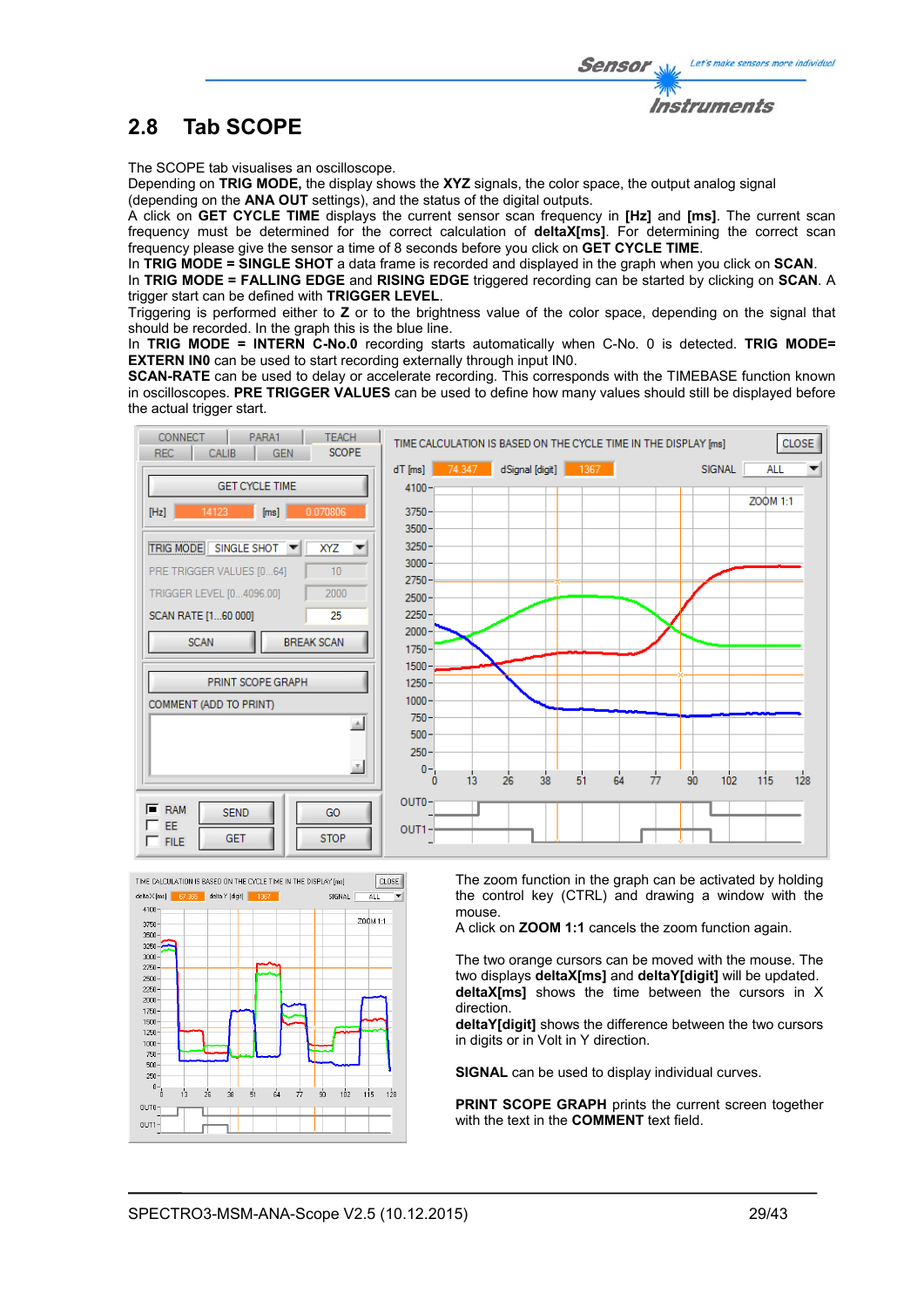## **3. Operation of the TEMPCOMP-Scope software**

If a firmware update should go wrong and the temperature characteristics that are stored in the EEPROM should be lost, these characteristics must be created anew. For this purpose you will need a file with the corresponding data. This file can be obtained from your supplier.

To perform temperature compensation please start the corresponding **TEMPCOMP-Scope software** that is included on the supplied CD. Please make sure that you have a functioning sensor connection. It may be necessary to select the connection with **CONNECT**. Set the correct sensor under **SELECT SENSOR**, if this is not done automatically.

| TEMPCOMP-Scope V5.9.0                                                                                                                                                          | $\Box$                                                                                                                                                                                                                                                        |
|--------------------------------------------------------------------------------------------------------------------------------------------------------------------------------|---------------------------------------------------------------------------------------------------------------------------------------------------------------------------------------------------------------------------------------------------------------|
| Spectro3 MSM ANA V2.0 or higher<br>SEL SENSOR<br>$\overline{\phantom{a}}$                                                                                                      | <b>COM PORT</b><br>SPECTRO3 MSM ANA V2.4.0<br>$\overline{3}$<br>20/Mar/2015<br><b>CONNECT</b>                                                                                                                                                                 |
| <b>GET EQUATION</b><br><b>SAVE EQUATION</b><br><b>LOAD DATA FILE</b><br>$X^4$<br>$X^3$<br>$X^2$<br>$\mathsf{x}$<br>ł<br>0.00000<br>$-0.00142$<br>0.0808<br>$-0.1725$<br>3059.7 | CH <sub>0</sub><br>CH <sub>3</sub><br>CH <sub>1</sub><br>CH <sub>2</sub><br>CH4<br>CH <sub>5</sub><br><b>ALL</b><br><b>DATA</b><br><b>ALL</b><br>TRENDLINE CHO<br>CH <sub>1</sub><br>CH <sub>2</sub><br>CH <sub>3</sub><br>CH4<br>CH <sub>5</sub><br>$4100 -$ |
| 0.00000<br>2817.8<br>0.00035<br>$-0.1700$<br>8.4753<br>0.00000<br>2762.0<br>$-0.00069$<br>$-0.0494$<br>5.7606                                                                  | $3000 -$                                                                                                                                                                                                                                                      |
| 0.0<br>0.00000<br>0.0000<br>0.00000<br>0.0000<br>0.00000<br>0.0<br>0.00000<br>0.0000<br>0.0000<br>0.0                                                                          | $2000 -$<br>$1000 -$                                                                                                                                                                                                                                          |
| 0.00000<br>0.0000<br>0.0000<br>0.00000<br><b>CALCULATE CURVES</b><br><b>RESET</b><br><b>TEMP</b><br>0                                                                          | $0 -$<br>30<br>100<br>20<br>40<br>50<br>60<br>80<br>90<br>70<br>$\bf{0}$<br>10                                                                                                                                                                                |
| 2817<br>2762<br>3059<br>SP CH1<br>SP CH <sub>2</sub><br>SP CHO                                                                                                                 | CH <sub>0</sub><br><b>ALL</b><br>CH <sub>1</sub><br>CH <sub>2</sub><br><b>CAL CURVE</b><br>CH <sub>3</sub><br>CH4<br>CH <sub>5</sub>                                                                                                                          |
| SP CH <sub>5</sub><br>SP CH <sub>3</sub><br>SP CH4<br>$\mathbf{0}$<br>$\mathbf{0}$<br>0                                                                                        | $1299 -$                                                                                                                                                                                                                                                      |
| CALCULATE CALIBRATION CURVES                                                                                                                                                   | $1250 -$<br>$1200 -$                                                                                                                                                                                                                                          |
| <b>CURVE SAVING</b><br><b>SUCCESS</b><br><b>SEND CF</b>                                                                                                                        | $1150 -$<br>$1100 -$<br>$1050 -$                                                                                                                                                                                                                              |
|                                                                                                                                                                                | $984 -$<br>$\overline{20}$<br>30<br>40<br>50<br>100<br>60<br>80<br>90<br>10<br>70<br>0                                                                                                                                                                        |

- Step 1: Load the temperature compensation file that you have received from your supplier with **GET EQUATION** or **LOAD DATA FILE**.
- Step 2: Press **CALCULATE CURVES** to display the data in the graph.
- Step 3: Select the sensor-internal operating temperature (not in °C) that the sensor has at an ambient temperature of 20°, if this has not already been done automatically. The value should be included in the file designation.
- Step 4: Press **CALCULATE CALIBRATION CURVES** to calculate the mean straight line.
- Step 5: Pressing the **SEND CF** button saves the mean straight lines in the **EEPROM** of the sensor.
- Step 6: Temperature compensation is successfully finished if the **SUCCESS** status message is then displayed.

Comment! If you do not immediately have the temperature compensation file at hand, simply start the **TempComp-Scope software**. Establish a connection, if it is not already established, and simply press **SEND-CF**. The sensor then functions as before, but it is not temperature-compensated.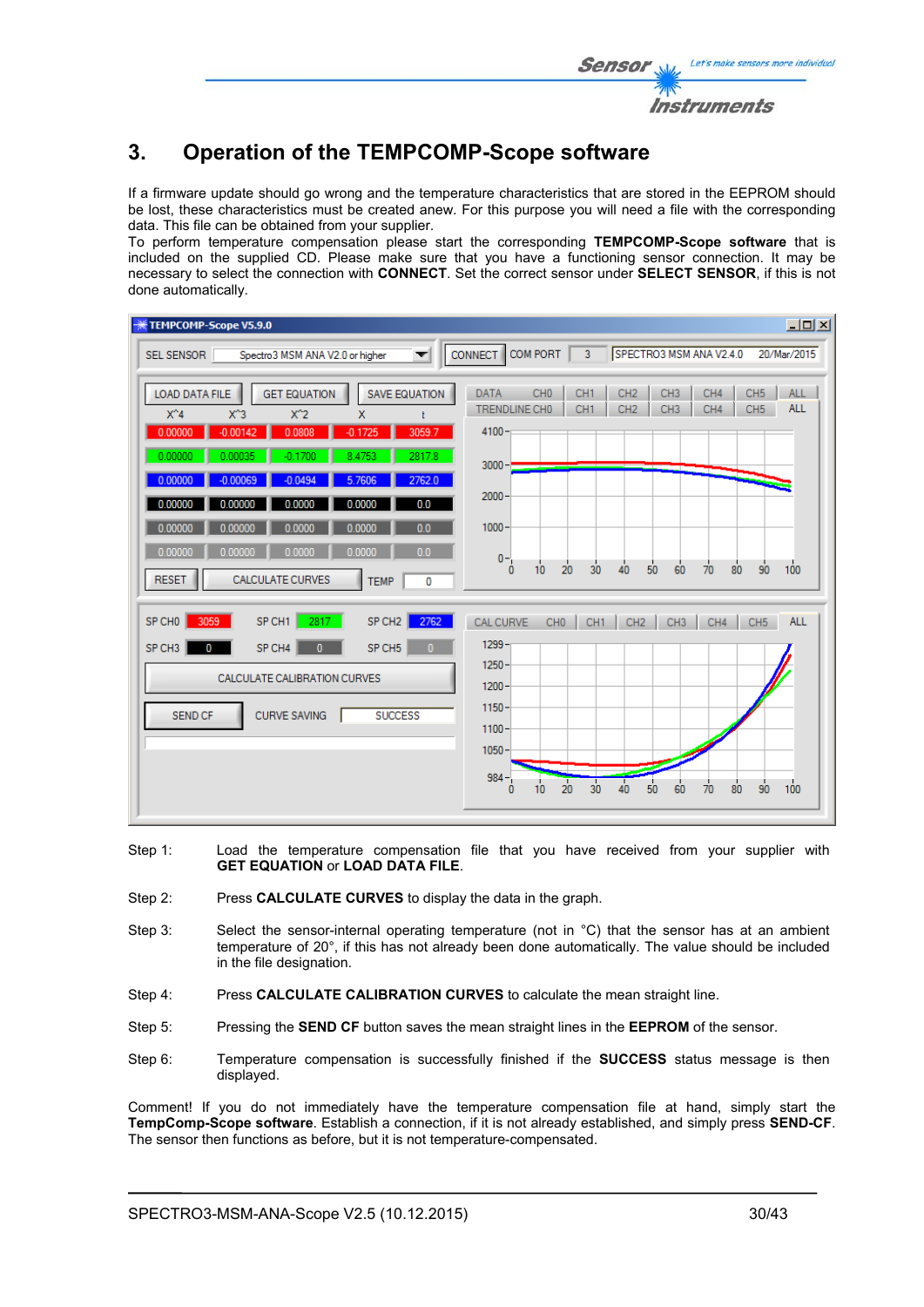

## **4. External triggering of the SPECTRO-3-MSM-ANA color sensor**



External triggering is performed through pin no. 3 (grn) at the 8-pole socket of the SPECTRO-3-MSM-ANA/PLC connection.



#### **TRIGGER:**

First the external trigger mode must be set at the color sensor. For this purpose option **EXT1, EXT2,** or **TRANS** must be selected in the **TRIGGER** selection field.

## **PLEASE NOTE:**

**The new setting is only activated at the sensor after a click on the SEND button!** 

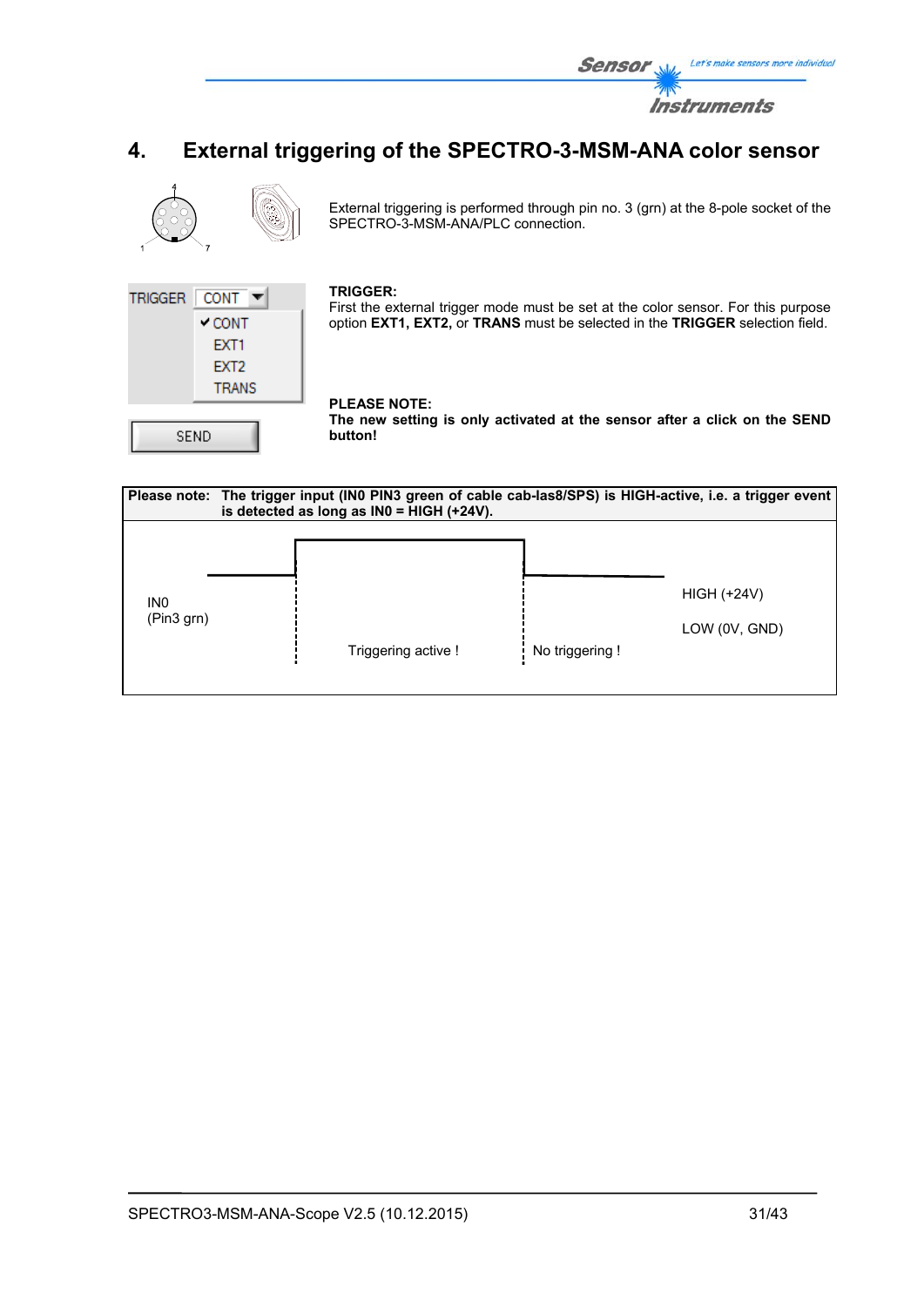

## **5. Connector assignment of the SPECTRO-3-MSM-ANA color sensor**

**Connection of SPECTRO-3-MSM-ANA to PC:** 

 $\blacksquare$ 

|          | 4-pole fem. M5 connector (type Binder 707)<br>SPECTRO-3-MSM-ANA/PC-RS232 |  | 3<br>O<br>o<br>O<br>Q |  |
|----------|--------------------------------------------------------------------------|--|-----------------------|--|
| Pin-No.: |                                                                          |  | Assignment:           |  |
|          |                                                                          |  | $+24VDC$ (+Ub)        |  |
|          |                                                                          |  | 0V (GND)              |  |
| ◠        |                                                                          |  | Rx <sub>0</sub>       |  |
|          |                                                                          |  | Tx0                   |  |

## **Connection of SPECTRO-3-MSM-ANA to PLC:**

|               |              | 8-pole female connector (type Binder 712)<br>SPECTRO-3-MSM-ANA/PLC     |
|---------------|--------------|------------------------------------------------------------------------|
| Pin No.:      | Color:       | Assignment:                                                            |
|               | White        | 0V (GND)                                                               |
| $\mathcal{P}$ | <b>Brown</b> | +24VDC $(\pm 10\%)$ (+Ub)                                              |
| 3             | Green        | IN <sub>0</sub>                                                        |
| 4             | Yellow       | (Digital 0: typ. 0  1V, Digital 1: typ. +Ub - 10%)<br>OUT0             |
| 5             | Grey         | (Digital 0: typ. 0  1V, Digital 1: typ. +Ub - 10%)<br>OUT <sub>1</sub> |
| 6             | Pink         | OUT2 a*, u* or C* (Analog 0  +10V)                                     |
|               | <b>Blue</b>  | OUT3 b*, v* or h* (Analog 0  +10V)                                     |
| 8             | Red          | OUT4 L* (Analog 0  +10V)                                               |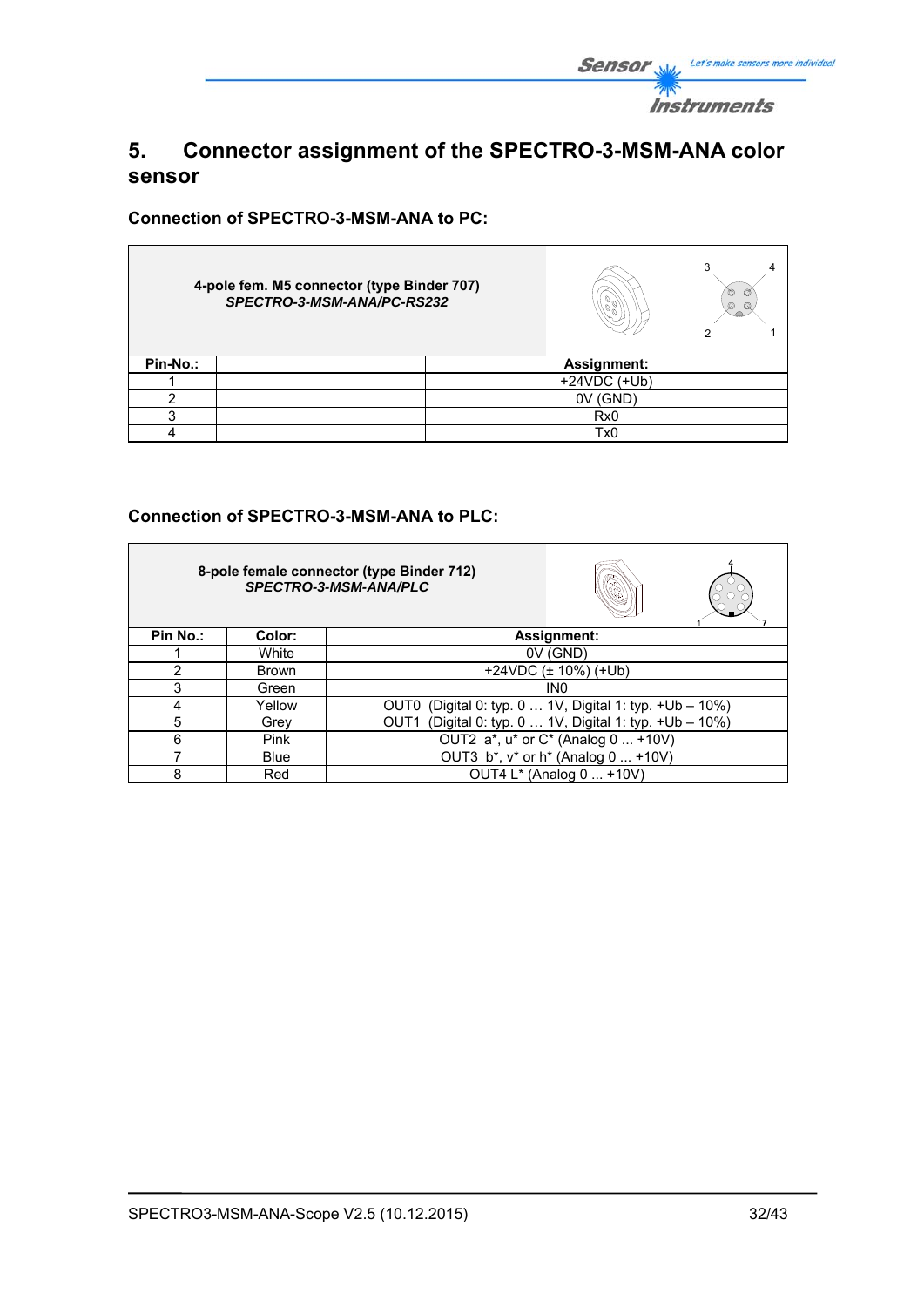# **6. RS232 communication protocol**

The sensors of the SPECTRO-3-MSM-ANA series operate with the following **parameters** that are sent to the sensor or read from the sensor in the stated sequence.<br>Info! 1 bytes = 8bit  $\frac{1}{2}$  word = 2 byte 1

Info! 1 **bytes** = 8bit 1 **word** = 2 **byte** 1 **long** = 2 **word** = 4 **byte**

| <b>Parameter</b> |                        | <b>Type</b> | <b>Meaning</b>                                                                                                                                            |
|------------------|------------------------|-------------|-----------------------------------------------------------------------------------------------------------------------------------------------------------|
| Para1:           | <b>POWER</b>           | word        | Transmitter intensity (0  1000) Attention intensity in thousandth!                                                                                        |
| Para2:           | <b>PMODE</b>           | Word        | Power Mode: SINGLE, DOUBLE coded to (0,1)                                                                                                                 |
| Para3:           | <b>AVERAGE</b>         | word        | Signal averaging 1, 2, 4, 8, 16, 32, 64, 128, 256, 512, 1024, 2048, 4096, 8192, 16384<br>or 32768                                                         |
| Para4:           | <b>EVALUATION MODE</b> | word        | Evaluation mode: FIRST HIT, BEST HIT coded to (0,1)                                                                                                       |
| Para5:           | <b>INTLIM</b>          | word        | Intensity limit (0  4095)                                                                                                                                 |
| Para6:           | MAXCOL-No.             | word        | Number of the colours (1,2,3)                                                                                                                             |
| Para7:           | <b>DIGITAL OUTMODE</b> | word        | Function of the digital output: OFF, DIRECT HI, DIRECT LO, BINARY HI, BINARY<br>LO coded to $(0,1,2,3,4)$                                                 |
| Para8:           | <b>TRIGGER</b>         | word        | Trigger mode: CONT, EXT1, EXT2, TRANS coded to (0, 1, 2, 3)                                                                                               |
| Para9:           | <b>EXTEACH</b>         | word        | External teach mode: OFF, ON, STAT1, DYN1 coded to (0,1,2,3)                                                                                              |
| Para10:          | C SPACE                | word        | Color Space: xyY, L*a*b*, L*u*v*, L*C*h* coded to (0,1,2,3)                                                                                               |
| Para11:          | <b>CALIB</b>           | word        | Calibration Mode: OFF, FCAL, UCAL, FCAL WB, UCAL WB coded to (0,1,2,3,4)                                                                                  |
| Para12:          | <b>LED MODE</b>        | word        | Control for the internal light source DC, AC coded to (0,1)                                                                                               |
| Para13:          | <b>GAIN</b>            | word        | Amplification of the integrated receiver AMP1, AMP2, AMP3, AMP4, AMP5, AMP6,                                                                              |
|                  |                        |             | AMP7, AMP8 coded to (1, 2, 3, 4, 5, 6, 7, 8)                                                                                                              |
| Para14:          | <b>INTEGRAL</b>        | word        | Signal integration (1250)                                                                                                                                 |
| Para15:          | ANALOG OUTMODE         | word        | Function of the analogue outmode: OFF, X Y Z, COLOR SPACE, CS REF coded to<br>(0,1,2,3)                                                                   |
| Para16:          | ANA OUT                | word        | Function of analogue out: CONT, IN0 L--->H coded to (0,1)                                                                                                 |
| Para17:          | ANA ZOOM               | word        | Zoom factor at ANALOG OUTMODE = CS REF: x1, x2, x4, x8, x16, x32, x64, x128<br>Coded to (0.1.2.3.4.5.6.7)                                                 |
| Para18:          | POWER DP1              | word        | Transmitter intensity of Double Parameter Set 1 (0  1000) Attention intensity in<br>thousandth!                                                           |
| Para19:          | <b>GAIN DP1</b>        | word        | Amplification of the integrated receiver of Double Parameter Set 1<br>AMP1, AMP2, AMP3, AMP4, AMP5, AMP6, AMP7, AMP8<br>coded to (1, 2, 3, 4, 5, 6, 7, 8) |
| Para20:          | <b>INTEGRAL DP1</b>    | word        | Signal integration of Double Parameter Set1 (1250)                                                                                                        |
| Para21:          | POWER DP2              | word        | Transmitter intensity of Double Parameter Set 2 (0  1000) Attention intensity in<br>thousandth!                                                           |
| Para22:          | <b>GAIN DP2</b>        | word        | Amplification of the integrated receiver of Double Parameter Set 2                                                                                        |
|                  |                        |             | AMP1, AMP2, AMP3, AMP4, AMP5, AMP6, AMP7, AMP8<br>coded to (1, 2, 3, 4, 5, 6, 7, 8)                                                                       |
| Para23:          | <b>INTEGRAL DP2</b>    | word        | Signal integration of Double Parameter Set2 (1250)                                                                                                        |
| Para24:          | COR VAL X              | word        | Correction Value for X                                                                                                                                    |
| Para25:          | COR VAL Y              | word        | Correction Value for Y                                                                                                                                    |
| Para26:          | COR VAL Z              | word        | Correction Value for Z                                                                                                                                    |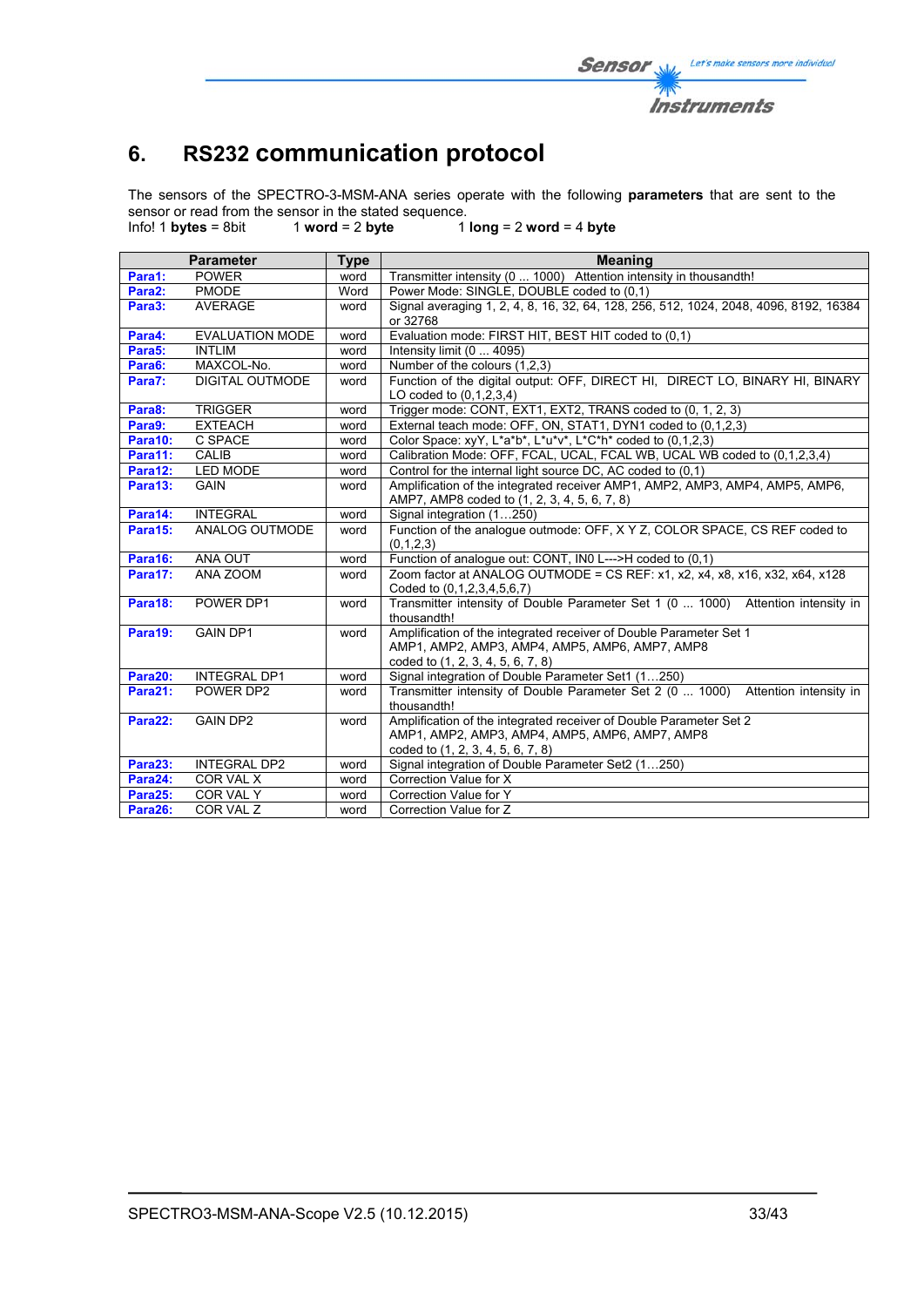

One row in the Teach Table determines a **TEACH VECTOR**.

The sensors of the SPECTRO-3-MSM-ANA series operate with 3 **TEACH VECTORS** that are sent to the sensor or read from the sensor in one block in the stated sequence.<br>Info! 1 **bytes** = 8bit  $1$  **word** = 2 **byte**  $1$  **long** 

 $1$  word = 2 byte  $1$   $\log$  = 2 word = 4 byte

|             | <b>TEACH VECTOR</b>        | <b>Type</b> | <b>Meaning</b>                                                              |
|-------------|----------------------------|-------------|-----------------------------------------------------------------------------|
| TeachVal1:  | Teach Table Row 0 Column 0 | long        | x, a*, u* of row 0. Must be multiplied with 65536.                          |
| TeachVal2:  | Teach Table Row 0 Column 1 | long        | y, b <sup>*</sup> , v <sup>*</sup> of row 0. Must be multiplied with 65536. |
| TeachVal3:  | Teach Table Row 0 Column 2 | long        | Y, L <sup>*</sup> , L <sup>*</sup> of row 0. Must be multiplied with 65536. |
| TeachVal4:  | Teach Table Row 0 Column 3 | long        | Tolerance delta E of row 0. Must be multiplied with 65536.                  |
| TeachVal5:  | Free                       | word        | Send 0 as dummy                                                             |
| TeachVal6:  | Free                       | word        | Send 0 as dummy                                                             |
| TeachVal7:  | Free                       | word        | Send 0 as dummy                                                             |
| TeachVal8:  | Free                       | word        | Send 0 as dummy                                                             |
| TeachVal9:  | Free                       | word        | Send 0 as dummy                                                             |
| TeachVal10: | Free                       | word        | Send 0 as dummy                                                             |
| TeachVal11: | Free                       | word        | Send 0 as dummy                                                             |
| TeachVal11: | Free                       | word        | Send 0 as dummy                                                             |
| TeachVal12: | Teach Table Row 1 Column 0 | long        | x, a*, u* of row 1. Must be multiplied with 65536.                          |
| TeachVal13: | Teach Table Row 2 Column 1 | long        | y, b <sup>*</sup> , v <sup>*</sup> of row 1. Must be multiplied with 65536. |
| TeachVal14: | Teach Table Row 3 Column 2 | long        | Y, $L^*$ , $L^*$ of row 1. Must be multiplied with 65536.                   |
| TeachVal15: | Teach Table Row 4 Column 3 | long        | Tolerance delta E of row 1. Must be multiplied with 65536.                  |
| TeachVal16: | Free                       | word        | Send 0 as dummy                                                             |
| TeachVal17: | Free                       | word        | Send 0 as dummy                                                             |
|             | $\cdots$                   | $\cdots$    |                                                                             |
| TeachVal36  | Free                       | word        | Send 0 as dummy                                                             |

Upon request, the data acquired and processed by the sensor are sent by the sensor in the following sequence.<br>Info! 1 bytes = 8bit 1 word = 2 byte 1 long = 2 word = 4 byte  $1$  **long** = 2 **word** =  $\frac{1}{4}$  **byte** 

|                       | <b>DATA VALUE</b> | <b>Type</b> | <b>Meaning</b>                                                                                   |
|-----------------------|-------------------|-------------|--------------------------------------------------------------------------------------------------|
| DatVal1:              | CSX.              | long        | Color Space X chromaticity coordinate (x or a* or u* or C*). Must be divided by 65536.           |
| DatVal <sub>2</sub> : | <b>CSY</b>        | long        | Color Space Y chromaticity coordinate (y or $b^*$ or $v^*$ or $h^*$ ). Must be divided by 65536. |
| DatVal3:              | CSI               | long        | Color Space Lightness variable (Y or L* or L* or L*). Must be divided by 65536.                  |
| DatVal4:              | <b>REF CSX</b>    | long        | Reference CSX when ANALOG OUTMODE = CS REF. Must be divided by 65536.                            |
| DatVal5:              | <b>REF CSY</b>    | long        | Reference CSY when ANALOG OUTMODE = CS REF. Must be divided by 65536.                            |
| DatVal6:              | <b>REF CSI</b>    | long        | Reference CSI when ANALOG OUTMODE = CS REF. Must be divided by 65536.                            |
| DatVal7:              | delta E           | long        | Color difference to a color hit. Must be divided by 65536.                                       |
| DatVal8:              | X                 | word        | Calibrated and temperature compensated tristimulus value of channel X                            |
| DatVal9:              | Υ                 | word        | Calibrated and temperature compensated tristimulus value of channel Y                            |
| DatVal10:             | Z                 | word        | Calibrated and temperature compensated tristimulus value of channel Z                            |
| DatVal11:             | RAW X             | word        | None Calibrated tristimulus value of channel X                                                   |
| DatVal12:             | RAW Y             | word        | None Calibrated tristimulus value of channel Y                                                   |
| DatVal13:             | RAW Z             | word        | None Calibrated tristimulus value of channel Z                                                   |
| DatVal14:             | C-No:             | word        | Detected color                                                                                   |
| DatVal15:             | DIG IN            | word        | DIG IN is 1 when input IN0 is HI                                                                 |
| DatVal16:             | TEMP              | word        | Temperature in the sensor (not in $^{\circ}$ C or $^{\circ}$ F)                                  |
| DatVal17:             | DP SET            | word        | Double Parameter Set                                                                             |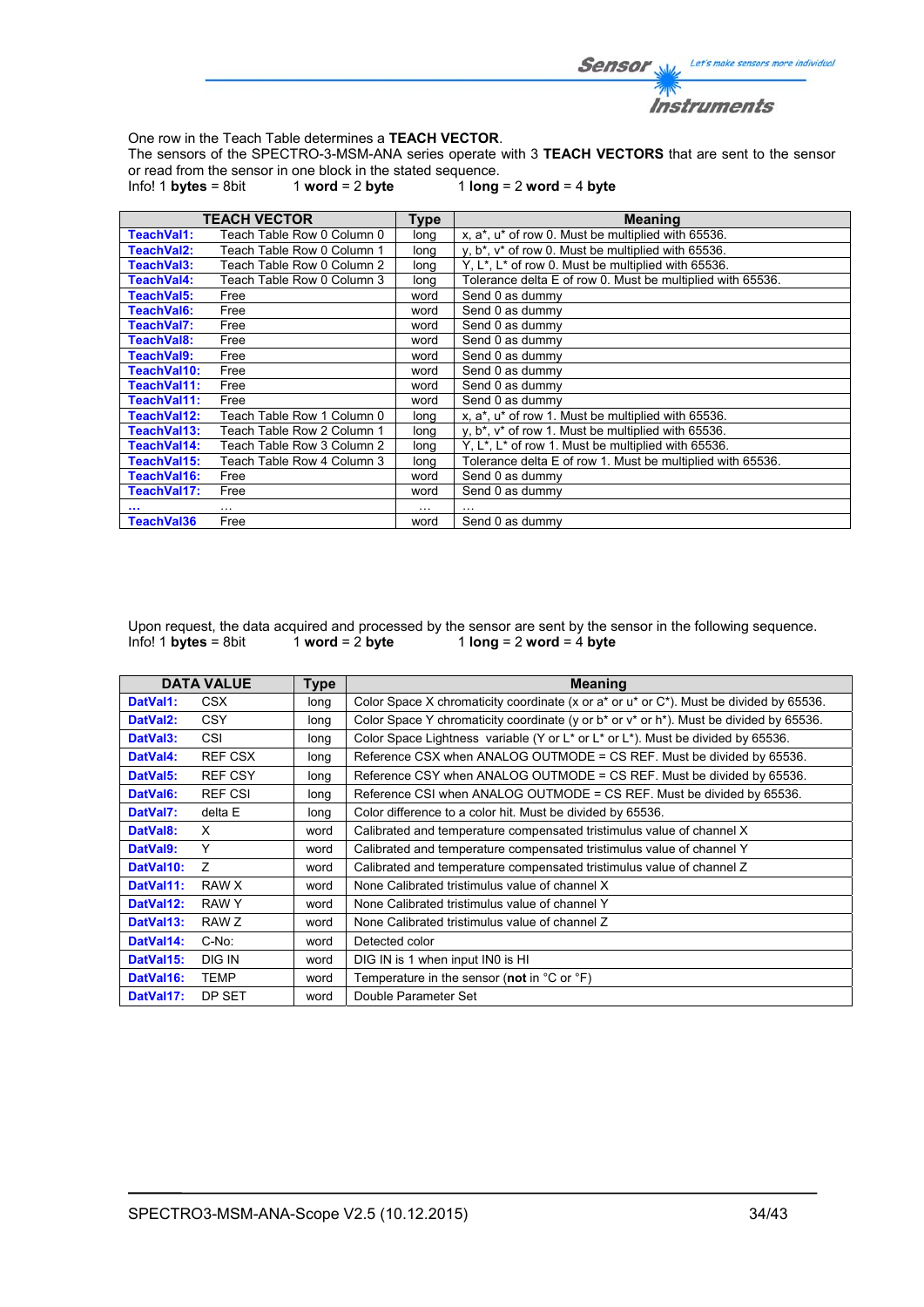

Digital serial communication is used for the exchange of data between the software running on the PC and the sensor.

For this purpose the control unit features an EIA-232 compatible interface that operates with the (fixed) parameters "**8 data bits, 1 stop bit, no parity bit, no handshake"**.

Five values are available for the baudrate: 9600baud, 19200baud, 38400baud, 57600baud and 115200baud. As an option the PC software also can communicate through TCP/IP or USB. In these cases transparent interface converters must be used that allow a connection to the RS232 interface.

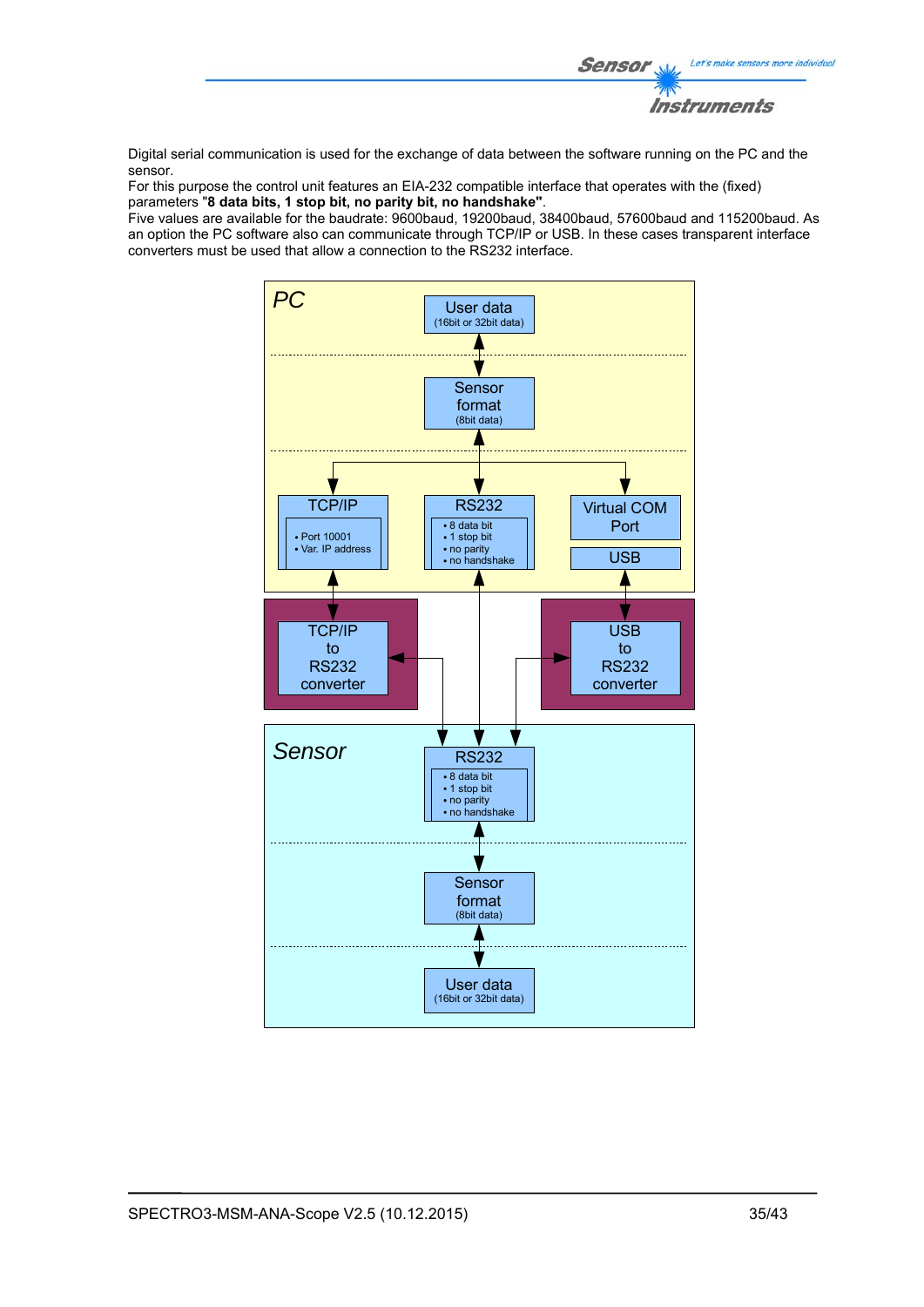

A proprietary protocol format that organises and bundles the desired data is used for all physical connection variants between PC software and control unit. Depending on their type and function the actual data are 16- or 32 bit variables and represent integer or floating-point values. The protocol format consists of 8-bit wide unsigned words ("bytes"). The actual data therefore sometimes must be distributed to several bytes.

The control unit always behaves passively (except if another behaviour has been specifically activated). Data exchange therefore always is initiated by the PC software. The PC sends a data package ("frame") corresponding to the protocol format, either with or without appended data, to which the control unit responds with a frame that matches the request.

The protocol format consists of two components:

A "header" and an optional appendant ("data").

The header always has the same structure.

The first byte is a synchronisation byte and always is  $85_{\text{dez}}$  (55<sub>hex</sub>).

The second byte is the so-called order byte. This byte determines the action that should be performed (send data, save data, etc.).

A 16-bit value (argument) follows as the third and fourth byte. Depending on the order, the argument is assigned a corresponding value.

The fifth and sixth byte again form a 16-bit value. This value states the number of appended data bytes. Without appended data both these bytes are  $0_{\text{dez}}$  or  $00_{\text{hex}}$ , the maximum number of bytes is 512.

The seventh byte contains the CRC8 checksum of all data bytes (data byte 0 up to and incl. data byte n). The eight byte is the CRC8 checksum for the header and is formed from bytes 0 up to and incl. 6.

The header always has a total length of 8 bytes. The complete frame may contain between 8 and 520 bytes.

| Byte0  | Byte1           | Byte2       | Byte3         | Bvte4       | Byte <sub>5</sub> | Byte <sub>6</sub> | Byte7            | Byte <sub>8</sub> | Byte <sub>9</sub> |          | Byte n+6  | Byte n+  |
|--------|-----------------|-------------|---------------|-------------|-------------------|-------------------|------------------|-------------------|-------------------|----------|-----------|----------|
| Header | Header          | Header      | <b>Header</b> | Header      | Header            | Header            | Header           | Data              | Data              | $\cdots$ | Data      | Data     |
| 0x55   | <order></order> | <arg></arg> | <arg></arg>   | <len></len> | ∟EN>              | CRC <sub>8</sub>  | CRC <sub>8</sub> | Data1             | Data <sup>1</sup> |          | Data n/2  | Data n/2 |
|        |                 | (lo byte)   | (hi byte)     | (lo byte)   | (hi byte)         | 'Data             | (Header)         | (lo byte)         | (hi byte)         | $\cdots$ | (lo byte) | (hi byte |

The following **orders** can be sent to the sensor.

| <b>Number</b> | ORDER (header byte no. 2)                                           | <b>Example</b> |
|---------------|---------------------------------------------------------------------|----------------|
| 0             | Sensor answers with order=0 if a communication error occurs.        |                |
|               | ARG=1: Invalid order number was sent to the sensor                  |                |
|               | ARG=2: General communication error (wrong baudrate, overflow, )     |                |
|               | Write parameter to the RAM of the sensor                            | $order=1$      |
| $\mathcal{P}$ | Read parameter from the RAM of the sensor                           | $order=2$      |
| 3             | Load parameter and actual Baudrate from RAM to EEPROM of the sensor | $order = 3$    |
| 4             | Load parameter from EEPROM to RAM of the sensor                     | $order=4$      |
| 5             | Read CONNECTION OK and serial number from sensor                    | $order=5$      |
| 6             | Free                                                                |                |
|               | Read Firmware String and firmware number from sensor                | order=7        |
| 8             | Read data values from sensor                                        | order=8        |
| 30            | Start and Stop triggered sending of data frames                     | $order = 30$   |
| 105           | Get cycle time from sensor                                          | order=105      |
| 190           | Write new baud rate to the sensor                                   | order=190      |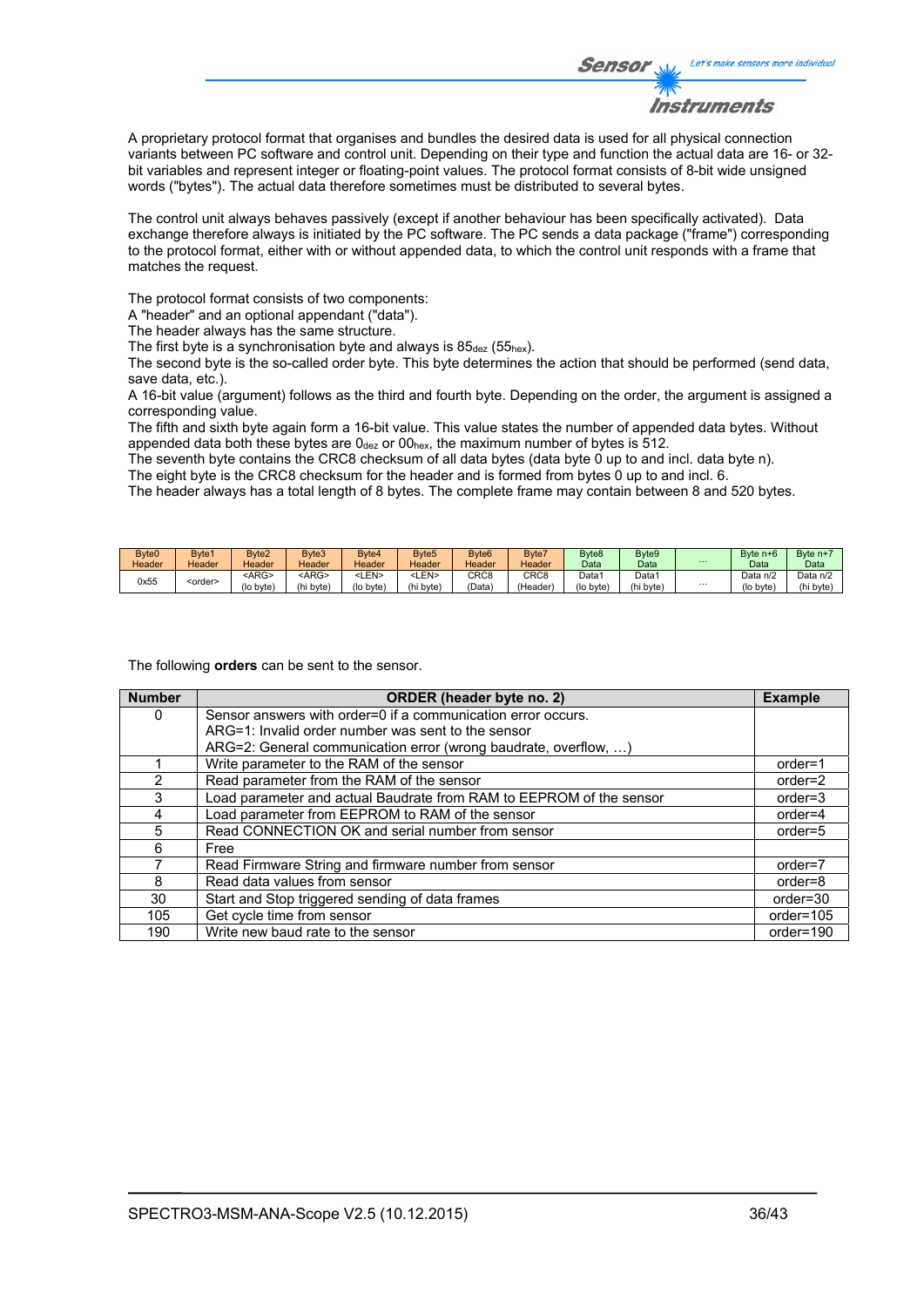## Let's make sensors more individual Sensor Instruments

## **CRC8 checksum**

The so-called "Cyclic Redundancy Check" or CRC is used to verify data integrity. This algorithm makes it possible to detect individual bit errors, missing bytes, and faulty frames. For this purpose a value - the so-called checksum - is calculated over the data (bytes) to be checked and is transmitted together with the data package. Calculation is performed according to an exactly specified method based on a generator polynomial. The length of the checksum is 8 bit ( = 1 byte). The generator polynomial is: *X8+X5+X4+X0*

To verify the data after they have been received, CRC calculation is performed once again. If the sent and the newly calculated CRC values are identical, the data are without error.

The following pseudo code can be used for checksum calculation:

```
calcCRC8 (data[ ], table[ ]) 
Input: data[ ], n data of unsigned 8bit 
         table[ ], 256 table entries of unsigned 8bit 
Output: crc8, unsigned 8bit 
crc8 := AA_{hex}for I := 1 to n do 
        idx := crc8 EXOR data[ i ]
```
 crc8 := table[ idx ] **endfor** 

```
return crc8
```

| 0   | 94  | 188            | 226 | 97  | 63  | 221 | 131 | 194 | 156 | 126 | 32  | 163 | 253 | 31  | 65             |
|-----|-----|----------------|-----|-----|-----|-----|-----|-----|-----|-----|-----|-----|-----|-----|----------------|
| 157 | 195 | 33             | 127 | 252 | 162 | 64  | 30  | 95  | 1   | 227 | 189 | 62  | 96  | 130 | 220            |
| 35  | 125 | 159            | 193 | 66  | 28  | 254 | 160 | 225 | 191 | 93  | 3   | 128 | 222 | 60  | 98             |
| 190 | 224 | $\overline{2}$ | 92  | 223 | 129 | 99  | 61  | 124 | 34  | 192 | 158 | 29  | 67  | 161 | 255            |
| 70  | 24  | 250            | 164 | 39  | 121 | 155 | 197 | 132 | 218 | 56  | 102 | 229 | 187 | 89  | $\overline{7}$ |
| 219 | 133 | 103            | 57  | 186 | 228 | 6   | 88  | 25  | 71  | 165 | 251 | 120 | 38  | 196 | 154            |
| 101 | 59  | 217            | 135 | 4   | 90  | 184 | 230 | 167 | 249 | 27  | 69  | 198 | 152 | 122 | 36             |
| 248 | 166 | 68             | 26  | 153 | 199 | 37  | 123 | 58  | 100 | 134 | 216 | 91  | 5   | 231 | 185            |
| 140 | 210 | 48             | 110 | 237 | 179 | 81  | 15  | 78  | 16  | 242 | 172 | 47  | 113 | 147 | 205            |
| 17  | 79  | 173            | 243 | 112 | 46  | 204 | 146 | 211 | 141 | 111 | 49  | 178 | 236 | 14  | 80             |
| 175 | 241 | 19             | 77  | 206 | 144 | 114 | 44  | 109 | 51  | 209 | 143 | 12  | 82  | 176 | 238            |
| 50  | 108 | 142            | 208 | 83  | 13  | 239 | 177 | 240 | 174 | 76  | 18  | 145 | 207 | 45  | 115            |
| 202 | 148 | 118            | 40  | 171 | 245 | 23  | 73  | 8   | 86  | 180 | 234 | 105 | 55  | 213 | 139            |
| 87  | 9   | 235            | 181 | 54  | 104 | 138 | 212 | 149 | 203 | 41  | 119 | 244 | 170 | 72  | 22             |
| 233 | 183 | 85             | 11  | 136 | 214 | 52  | 106 | 43  | 117 | 151 | 201 | 74  | 20  | 246 | 168            |
| 116 | 42  | 200            | 150 | 21  | 75  | 169 | 247 | 182 | 232 | 10  | 84  | 215 | 137 | 107 | 53             |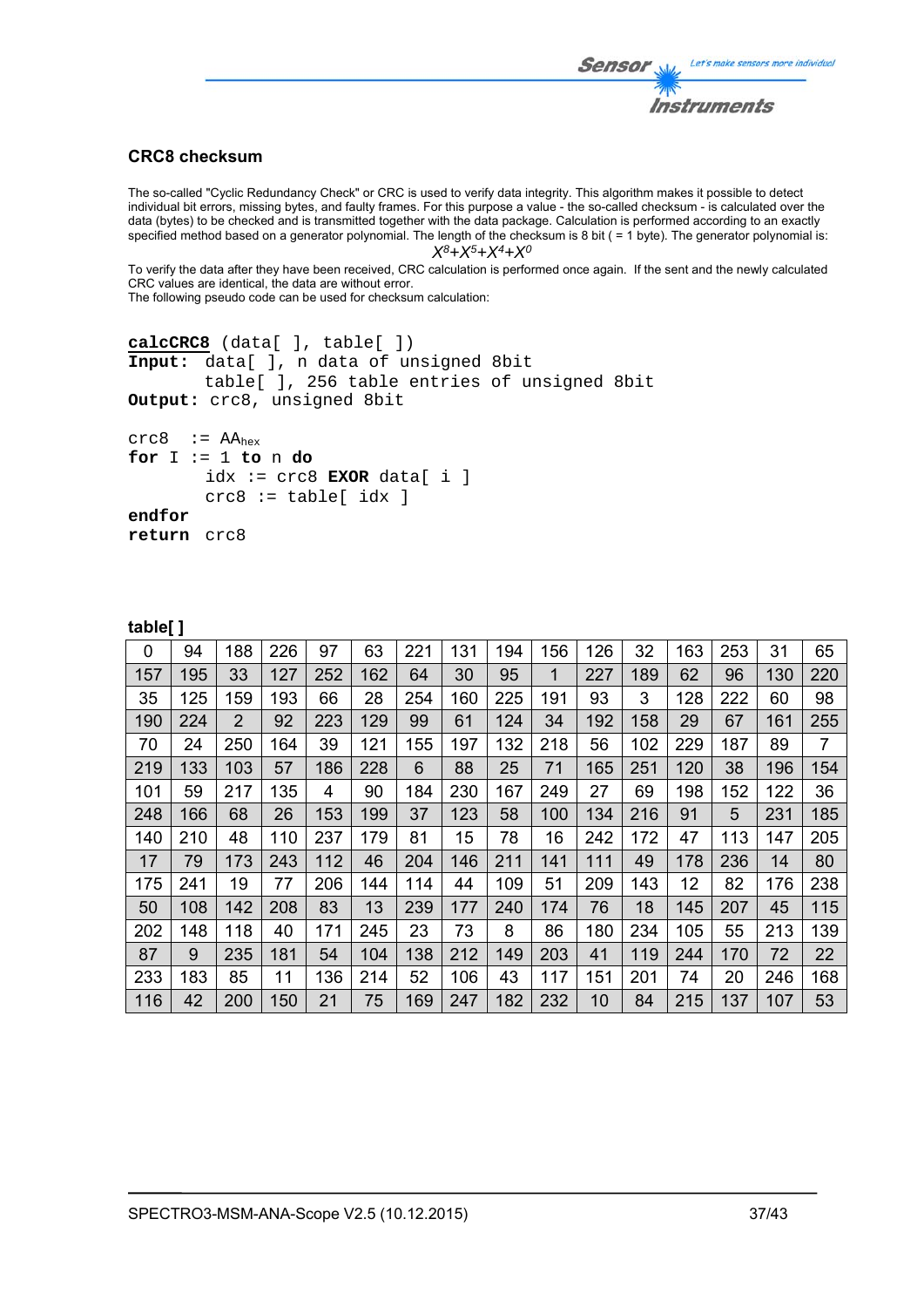

**Example order=1:** Write parameter to the RAM of the sensor.

SET ARG=2 if you want to send the Teach Values.

Example is with 5 parameter (Para1=500, Para2=0; Para3=3200, Para4=3300, Para5=1) Have a look at the **TABLE PARAMETER** to check out how much parameter you have to send.

## DATA FRAME PC  $\rightarrow$  Sensor

| Byte1         | Byte <sub>2</sub> | Byte <sub>3</sub>     | Byte4                 | Byte <sub>5</sub>         | Byte <sub>6</sub>         | Byte7                      | Byte <sub>8</sub>            |
|---------------|-------------------|-----------------------|-----------------------|---------------------------|---------------------------|----------------------------|------------------------------|
| <b>Header</b> | <b>Header</b>     | Header                | <b>Header</b>         | Header                    | Header                    | <b>Header</b>              | Header                       |
| 0x55          | <order></order>   | $<$ ARG><br>(lo byte) | $<$ ARG><br>(hi byte) | <len><br/>(lo byte)</len> | <len><br/>(hi byte)</len> | CRC <sub>8</sub><br>(Data) | CRC <sub>8</sub><br>(Header) |
| 85 (dec)      |                   |                       |                       | 10                        |                           | 130                        | 107                          |
|               |                   |                       | $ARG=0$               | $LEN=10$                  |                           |                            |                              |

| Byte9     | Byte <sub>10</sub> | Byte <sub>11</sub> | Byte <sub>12</sub> | Byte <sub>13</sub>       | Byte <sub>14</sub> | Byte <sub>15</sub> | Byte <sub>16</sub> | Byte <sub>17</sub> | Byte <sub>18</sub> |
|-----------|--------------------|--------------------|--------------------|--------------------------|--------------------|--------------------|--------------------|--------------------|--------------------|
| Data      | Data               | Datal              | Data               | Data                     | Data               | Data               | Data               | Data               | Data               |
| Para1     | Para1              | Para2              | Para2              | Para3                    | Para3              | Para4              | Para4              | Para5              | Para5              |
| (lo byte) | (hi bvte)          | (lo bvte)          | (hi byte)          | (lo byte)                | (hi byte)          | (lo bvte)          | (hi byte)          | (lo byte)          | (hi byte)          |
| 244       |                    |                    |                    | 128                      | 12                 | 228                |                    |                    |                    |
|           | Para1=500          |                    | Para2=0            | Para3=3200<br>Para4=3300 |                    | Para5=1            |                    |                    |                    |

## DATA FRAME Sensor  $\rightarrow$  PC

| Byte1    | Byte <sub>2</sub> | Byte3     | Byte4     | Byte <sub>5</sub> | Byte <sub>6</sub> | Byte7            | Byte <sub>8</sub> |
|----------|-------------------|-----------|-----------|-------------------|-------------------|------------------|-------------------|
| Header   | <b>Header</b>     | Header    | Header    | Header            | Header            | Header           | <b>Header</b>     |
| 0x55     | <order></order>   | $<$ ARG>  | $<$ ARG>  | <len></len>       | <len></len>       | CRC <sub>8</sub> | CRC <sub>8</sub>  |
|          |                   | (lo byte) | (hi byte) | (lo byte)         | (hi byte)         | (Data)           | (Header)          |
| 85 (dec) |                   |           |           |                   |                   | 170              | 224               |
|          |                   |           | $ARG=0$   |                   | LEN=0             |                  |                   |

If you receive an argument greater 0, ARG parameter where out of range and have been set to a default value.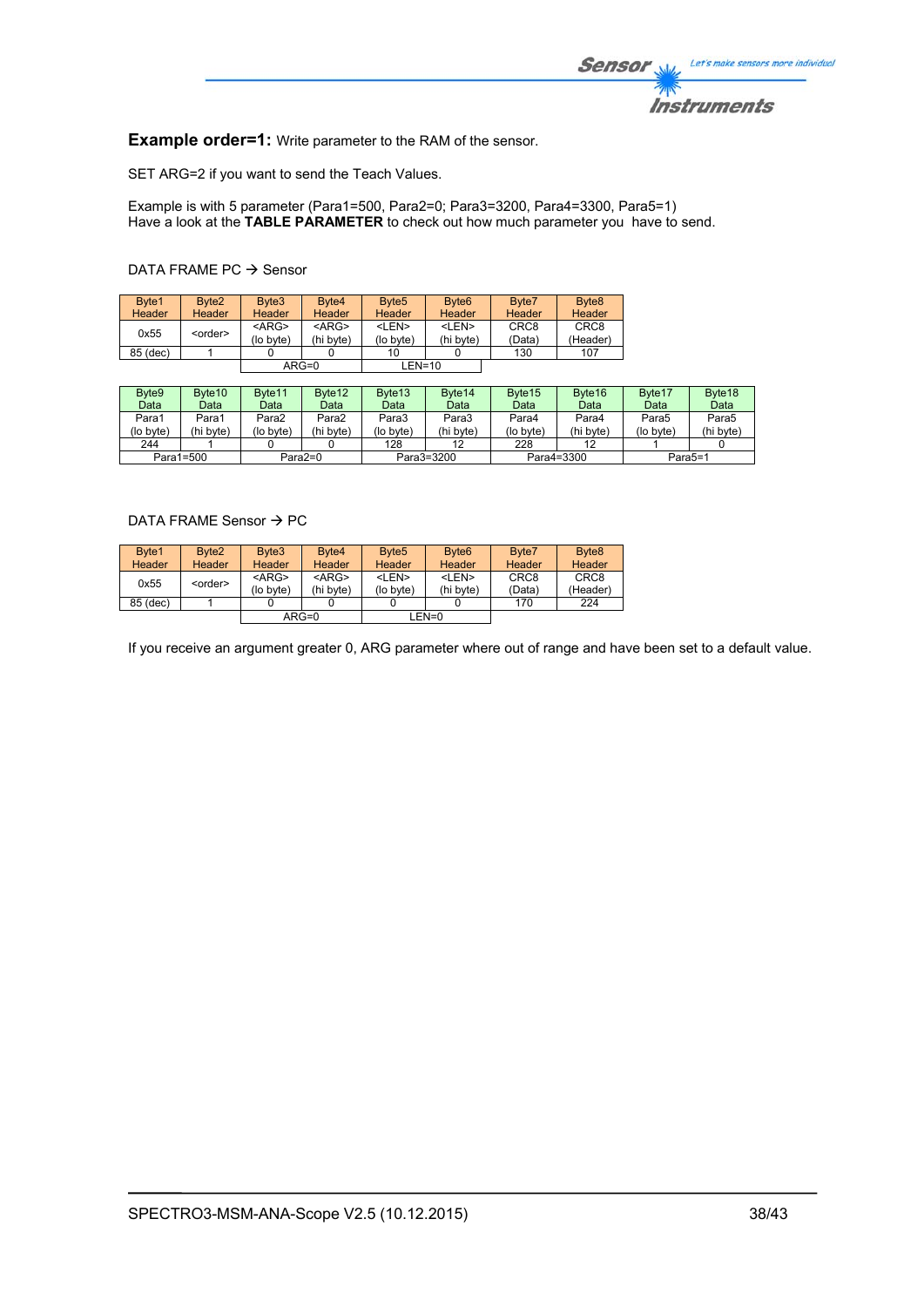

**Example order=2:** Read parameter from the RAM of the sensor.

SET ARG=2 if you want to read the Teach Values.

Example is with 5 parameter (Para1=500, Para2=0; Para3=3200, Para4=3300, Para5=1) Have a look at the **TABLE PARAMETER** to check out how much parameter you will receive.

DATA FRAME PC  $\rightarrow$  Sensor

| Byte1<br>Header | Byte <sub>2</sub><br><b>Header</b> | Byte3<br>Header          | Byte4<br><b>Header</b>   | Byte <sub>5</sub><br>Header | Byte <sub>6</sub><br><b>Header</b> | Byte7<br>Header            | Byte <sub>8</sub><br>Header  |
|-----------------|------------------------------------|--------------------------|--------------------------|-----------------------------|------------------------------------|----------------------------|------------------------------|
| 0x55            | <order></order>                    | $<$ ARG $>$<br>(lo byte) | $<$ ARG $>$<br>(hi byte) | <len><br/>(lo byte)</len>   | <len><br/>(hi bvte)</len>          | CRC <sub>8</sub><br>(Data) | CRC <sub>8</sub><br>(Header) |
| 85 (dec)        |                                    |                          |                          |                             |                                    | 170                        | 185                          |
|                 |                                    |                          | $ARG=0$                  |                             | LEN=0                              |                            |                              |

DATA FRAME Sensor  $\rightarrow$  PC

| Byte1<br>Header | Byte <sub>2</sub><br>Header | Byte3<br>Header          | Byte4<br><b>Header</b>   | Byte <sub>5</sub><br>Header | Byte <sub>6</sub><br>Header | Byte7<br>Header            | Byte <sub>8</sub><br><b>Header</b> |
|-----------------|-----------------------------|--------------------------|--------------------------|-----------------------------|-----------------------------|----------------------------|------------------------------------|
| 0x55            | <order></order>             | $<$ ARG $>$<br>(lo byte) | $<$ ARG $>$<br>(hi byte) | <len><br/>(lo byte)</len>   | <len><br/>(hi byte)</len>   | CRC <sub>8</sub><br>(Data) | CRC <sub>8</sub><br>(Header)       |
| 85 (dec)        |                             |                          |                          | 10                          |                             | 130                        | 50                                 |
|                 |                             |                          | $ARG=0$                  | $LEN=10$                    |                             |                            |                                    |

| Byte <sub>9</sub> | Byte <sub>10</sub> | Byte <sub>11</sub> | Byte <sub>12</sub> | Byte <sub>13</sub> | Byte <sub>14</sub> | Byte <sub>15</sub> | Byte <sub>16</sub> | Byte <sub>17</sub>   | Byte <sub>18</sub> |
|-------------------|--------------------|--------------------|--------------------|--------------------|--------------------|--------------------|--------------------|----------------------|--------------------|
| Data              | Data               | Data               | Data               | Data               | Data               | Data               | Data               | Data                 | Data               |
| Para1             | Para1              | Para2              | Para2              | Para3              | Para3              | Para4              | Para4              | Para5                | Para5              |
| (lo byte)         | (hi byte)          | (lo byte)          | (hi byte)          | (lo byte)          | (hi byte)          | (lo byte)          | (hi byte)          | (lo byte)            | (hi byte)          |
| 244               |                    |                    |                    | 128                | 12                 | 228                |                    |                      |                    |
| Para1=500         |                    |                    | $Para2=0$          |                    | Para3=3200         | Para4=3300         |                    | Para <sub>5</sub> =1 |                    |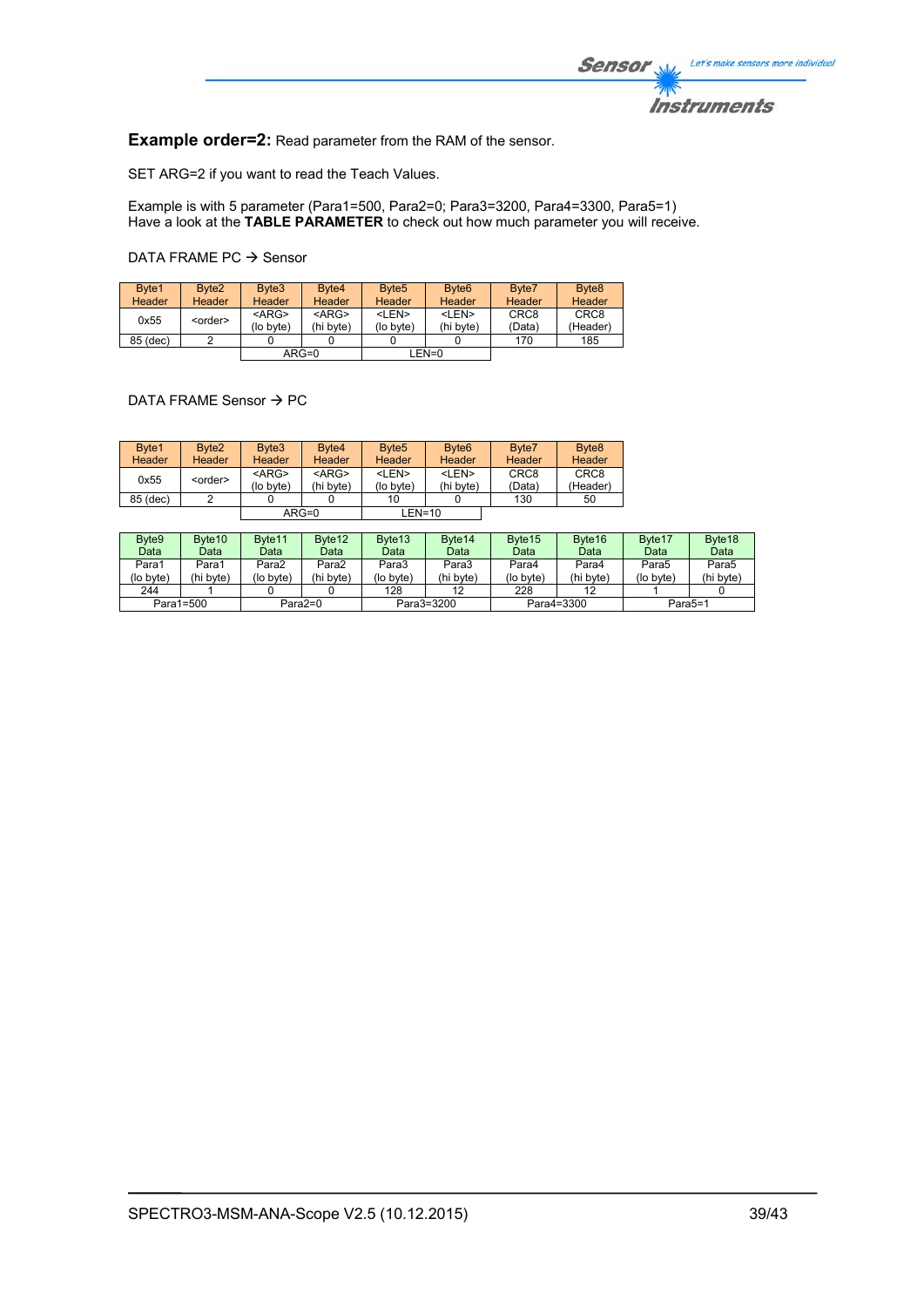

**Example order=3:** Load parameter and actual Baudrate from RAM to EEPROM of the sensor.

| Byte <sub>0</sub> | Byte1           | Byte <sub>2</sub> | Byte3       | Byte4       | Byte <sub>5</sub> | Byte <sub>6</sub> | Byte7            |
|-------------------|-----------------|-------------------|-------------|-------------|-------------------|-------------------|------------------|
| <b>Header</b>     | <b>Header</b>   | Header            | Header      | Header      | <b>Header</b>     | Header            | Header           |
| 0x55              |                 | $<$ ARG>          | $<$ ARG $>$ | <len></len> | <len></len>       | CRC <sub>8</sub>  | CRC <sub>8</sub> |
|                   | <order></order> | (lo byte)         | (hi byte)   | (lo byte)   | (hi byte)         | (Data)            | (Header)         |
| 85 (dec)          | <u>ົ</u>        |                   |             |             |                   | 170               | 142              |
|                   |                 |                   | $ARG=0$     |             | $LEN=0$           |                   |                  |

#### DATA FRAME PC  $\rightarrow$  Sensor

## $\bullet$  DATA FRAME Sensor  $\rightarrow$  PC

| Byte <sub>0</sub> | Byte1           | Byte <sub>2</sub> | Byte <sub>3</sub> | Byte4         | Byte <sub>5</sub> | Byte <sub>6</sub> | Byte7            |
|-------------------|-----------------|-------------------|-------------------|---------------|-------------------|-------------------|------------------|
| Header            | Header          | Header            | Header            | <b>Header</b> | Header            | Header            | Header           |
| 0x55              | <order></order> | $<$ ARG>          | $<$ ARG $>$       | <len></len>   | <len></len>       | CRC <sub>8</sub>  | CRC <sub>8</sub> |
|                   |                 | (lo byte)         | (hi byte)         | (lo byte)     | (hi byte)         | (Data)            | (Header)         |
| 85 (dec)          |                 |                   |                   |               |                   | 170               | 142              |
|                   |                 |                   | $ARG=0$           |               | LEN=0             |                   |                  |

**Example order=4:** Load parameter from EEPROM to RAM of the sensor.

## DATA FRAME PC  $\rightarrow$  Sensor

| Byte <sub>0</sub> | Byte1           | Byte <sub>2</sub>     | Byte3                    | Byte4                     | Byte <sub>5</sub>         | Byte <sub>6</sub>          | Byte7                        |
|-------------------|-----------------|-----------------------|--------------------------|---------------------------|---------------------------|----------------------------|------------------------------|
| <b>Header</b>     | Header          | Header                | Header                   | <b>Header</b>             | Header                    | Header                     | Header                       |
| 0x55              | <order></order> | $<$ ARG><br>(lo byte) | $<$ ARG $>$<br>(hi byte) | <len><br/>(lo byte)</len> | <len><br/>(hi byte)</len> | CRC <sub>8</sub><br>(Data) | CRC <sub>8</sub><br>(Header) |
| 85 (dec)          |                 |                       |                          |                           |                           | 170                        | 11                           |
|                   |                 |                       | $ARG=0$                  |                           | LEN=0                     |                            |                              |

## DATA FRAME Sensor  $\rightarrow$  PC

| Byte <sub>0</sub> | Byte1           | Byte <sub>2</sub>        | Byte3                    | Byte4                     | Byte <sub>5</sub>         | Byte <sub>6</sub>          | Byte7                        |
|-------------------|-----------------|--------------------------|--------------------------|---------------------------|---------------------------|----------------------------|------------------------------|
| Header            | <b>Header</b>   | <b>Header</b>            | <b>Header</b>            | <b>Header</b>             | <b>Header</b>             | Header                     | Header                       |
| 0x55              | <order></order> | $<$ ARG $>$<br>(lo byte) | $<$ ARG $>$<br>(hi byte) | <len><br/>(lo byte)</len> | <len><br/>(hi byte)</len> | CRC <sub>8</sub><br>(Data) | CRC <sub>8</sub><br>(Header) |
| 85 (dec)          |                 |                          |                          |                           |                           | 170                        |                              |
|                   |                 |                          | $ARG=0$                  |                           | LEN=0                     |                            |                              |

## **Example order=5:** Read CONNECTION OK from sensor.

## DATA FRAME PC  $\rightarrow$  Sensor

| Byte <sub>0</sub><br><b>Header</b> | Byte1<br>Header | Byte <sub>2</sub><br><b>Header</b> | Byte3<br>Header          | Byte4<br><b>Header</b>    | Byte <sub>5</sub><br><b>Header</b> | Byte <sub>6</sub><br><b>Header</b> | Byte7<br>Header              |
|------------------------------------|-----------------|------------------------------------|--------------------------|---------------------------|------------------------------------|------------------------------------|------------------------------|
| 0x55                               | <order></order> | $<$ ARG $>$<br>(lo byte)           | $<$ ARG $>$<br>(hi byte) | <len><br/>(lo byte)</len> | <len><br/>(hi byte)</len>          | CRC <sub>8</sub><br>(Data)         | CRC <sub>8</sub><br>(Header) |
| 85 (dec)                           |                 |                                    |                          |                           |                                    | 170                                | 60                           |
|                                    |                 |                                    | $ARG=0$                  |                           | LEN=0                              |                                    |                              |

#### DATA FRAME Sensor  $\rightarrow$  PC ARG determines the serial number of the sensor

| Byte <sub>0</sub> | Byte1           | Byte <sub>2</sub> | Byte3       | Byte4         | Byte <sub>5</sub> | Byte <sub>6</sub> | Byte7            |
|-------------------|-----------------|-------------------|-------------|---------------|-------------------|-------------------|------------------|
| Header            | Header          | <b>Header</b>     | Header      | <b>Header</b> | Header            | Header            | Header           |
| 0x55              | <order></order> | $<$ ARG $>$       | $<$ ARG $>$ | <len></len>   | <len></len>       | CRC <sub>8</sub>  | CRC <sub>8</sub> |
|                   |                 | (lo byte)         | (hi byte)   | (lo byte)     | (hi byte)         | (Data)            | (Header)         |
| 85 (dec)          |                 | 170               |             |               |                   | 170               | 178              |
|                   |                 |                   | $ARG=170$   |               | $EN=0$            |                   |                  |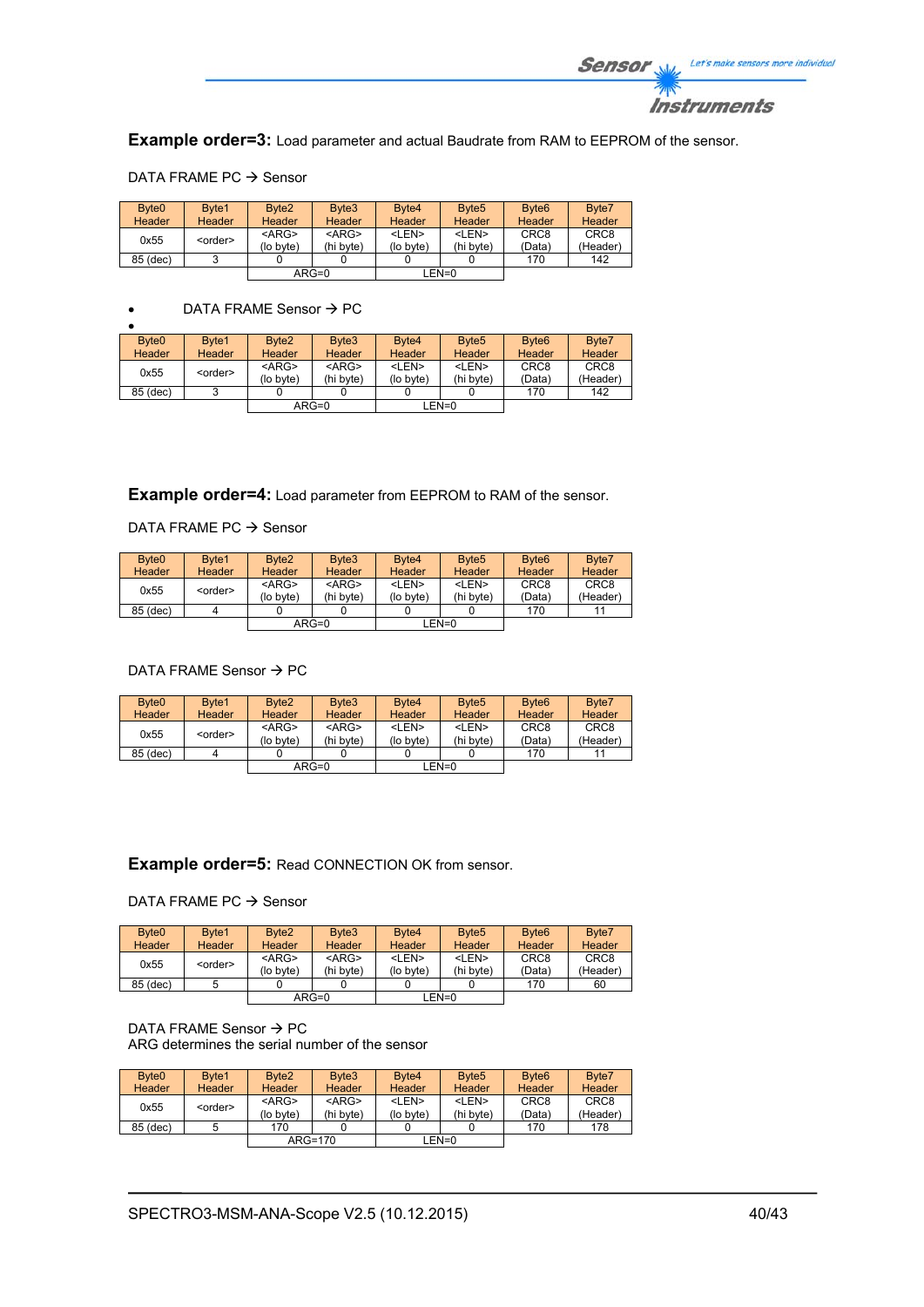## **Instruments**

## **Example order=7: Read Firmware String from sensor**

## DATA FRAME PC  $\rightarrow$  Sensor

| Byte <sub>0</sub> | Byte1           | Byte <sub>2</sub> | Byte3       | Byte4         | Byte <sub>5</sub> | Byte <sub>6</sub> | Byte7            |
|-------------------|-----------------|-------------------|-------------|---------------|-------------------|-------------------|------------------|
| <b>Header</b>     | Header          | Header            | Header      | <b>Header</b> | <b>Header</b>     | Header            | Header           |
| 0x55              |                 | $<$ ARG>          | $<$ ARG $>$ | <len></len>   | <len></len>       | CRC <sub>8</sub>  | CRC <sub>8</sub> |
|                   | <order></order> | (lo byte)         | (hi byte)   | (lo byte)     | (hi byte)         | (Data)            | (Header)         |
| 85 (dec)          |                 |                   |             |               |                   | 170               | 82               |
|                   |                 |                   | $ARG=0$     |               | $LEN=0$           |                   |                  |

#### DATA FRAME Sensor  $\rightarrow$  PC ARG determines the firmware number of the sensor

| Byte <sub>0</sub><br>Header | Byte1<br><b>Header</b> | Byte <sub>2</sub><br>Header | Byte3<br><b>Header</b>    | Byte4<br>Header           | Byte <sub>5</sub><br>Header | Byte <sub>6</sub><br>Header | Byte7<br>Header  | Byte <sub>8</sub><br>Data | Byte9<br>Data | Byte <sub>10</sub><br>Data | Byte11<br>Data |
|-----------------------------|------------------------|-----------------------------|---------------------------|---------------------------|-----------------------------|-----------------------------|------------------|---------------------------|---------------|----------------------------|----------------|
| 0x55                        | <order></order>        | $<$ ARG $>$<br>(lo byte)    | <arg><br/>(hi byte)</arg> | <len><br/>(lo byte)</len> | <len><br/>(hi bvte)</len>   | CRC <sub>8</sub><br>(Data)  | CRC8<br>(Header) | ASCII                     | ASCII         | <b>ASCII</b>               | <b>ASCII</b>   |
| 85 (dec)                    |                        |                             |                           | 72                        |                             | 183                         | 38               |                           |               |                            | M              |
|                             |                        |                             | $ARG=0$                   |                           | EN=72-                      |                             |                  |                           |               |                            |                |

| Byte <sub>12</sub><br>Data | Byte <sub>13</sub><br>Data | Byte <sub>14</sub><br>Data | Byte15<br>Data | Byte16<br>Data | Byte17<br>Data | Byte <sub>18</sub><br>Data | Byte <sub>19</sub><br>Data | Byte <sub>20</sub><br>Data | Byte21<br>Data | Byte22<br>Data | Byte23<br>Data |
|----------------------------|----------------------------|----------------------------|----------------|----------------|----------------|----------------------------|----------------------------|----------------------------|----------------|----------------|----------------|
| <b>ASCII</b>               | <b>ASCII</b>               | <b>ASCII</b>               | <b>ASCII</b>   | ASCII          | <b>ASCII</b>   | <b>ASCII</b>               | ASCII                      | ASCII                      | ASCII          | ASCII          | <b>ASCII</b>   |
| W                          |                            |                            |                |                |                |                            |                            |                            |                |                |                |

| Byte24<br>Data | Byte25<br>Data | Byte26<br>Data | Byte27<br>Data | Byte28<br>Data | Byte29<br>Data | Byte30<br>Data | Byte31<br>Data | Byte32<br>Data | Byte33<br>Data | Byte34<br>Data | Byte35<br>Data |
|----------------|----------------|----------------|----------------|----------------|----------------|----------------|----------------|----------------|----------------|----------------|----------------|
| <b>ASCII</b>   | <b>ASCII</b>   | <b>ASCII</b>   | <b>ASCII</b>   | <b>ASCII</b>   | <b>ASCII</b>   | <b>ASCII</b>   | ASCII          | ASCII          | ASCII          | ASCII          | ASCII          |
|                |                |                |                |                |                |                |                |                |                |                |                |

| Byte36<br>Data | Byte37<br>Data | Byte38<br>Data | Byte39<br>Data | Byte40<br>Data | Byte41<br>Data | Byte42<br>Data | Byte43<br>Data | Byte44<br>Data | Byte45<br>Data | Byte46<br>Data | Byte47<br>Data |
|----------------|----------------|----------------|----------------|----------------|----------------|----------------|----------------|----------------|----------------|----------------|----------------|
| ASCII          | ASCII          | ASCII          | ASCII          | <b>ASCII</b>   | ASCII          | <b>ASCII</b>   | <b>ASCII</b>   | ASCII          | ASCII          | ASCII          | ASCII          |
|                |                |                | W              |                |                |                |                |                |                |                |                |

| Byte48<br>Data | Byte49<br>Data | Byte <sub>50</sub><br>Data | Byte <sub>51</sub><br>Data | Byte <sub>52</sub><br>Data | Byte <sub>53</sub><br>Data | Byte <sub>54</sub><br>Data | Byte <sub>55</sub><br>Data | Byte <sub>56</sub><br>Data | Byte <sub>57</sub><br>Data | Byte <sub>58</sub><br>Data | Byte <sub>59</sub><br>Data |
|----------------|----------------|----------------------------|----------------------------|----------------------------|----------------------------|----------------------------|----------------------------|----------------------------|----------------------------|----------------------------|----------------------------|
| ASCII          | ASCII          | ASCII                      | <b>ASCII</b>               | ASCII                      | ASCII                      | <b>ASCII</b>               | ASCII                      | ASCII                      | ASCII                      | ASCII                      | ASCII                      |
|                |                |                            |                            |                            |                            |                            |                            |                            |                            |                            |                            |

| Byte <sub>60</sub><br>Data | Byte <sub>61</sub><br>Data | Byte <sub>62</sub><br>Data | Byte63<br>Data | Byte <sub>64</sub><br>Data | Byte65<br>Data | Byte <sub>66</sub><br>Data | Byte <sub>67</sub><br>Data | Byte <sub>68</sub><br>Data | Byte <sub>69</sub><br>Data | Byte70<br>Data | Byte71<br>Data |
|----------------------------|----------------------------|----------------------------|----------------|----------------------------|----------------|----------------------------|----------------------------|----------------------------|----------------------------|----------------|----------------|
| <b>ASCII</b>               | <b>ASCII</b>               | <b>ASCII</b>               | <b>ASCII</b>   | ASCII                      | ASCII          | ASCII                      | <b>ASCI</b>                | ASCII                      | ASCII                      | ASCII          | <b>ASCII</b>   |
|                            |                            |                            |                |                            |                |                            |                            |                            |                            |                |                |

| Byte72<br>Data | Byte73<br>Data | Byte74<br>Data | Byte75<br>Data | Byte76<br>Data | Byte77<br>Data | Byte78<br>Data | Byte79<br>Data | Byte80<br>Data | Byte81<br>Data |
|----------------|----------------|----------------|----------------|----------------|----------------|----------------|----------------|----------------|----------------|
| ASCII          | ASCII          | ASCII          | ASCII          | ASCII          | <b>ASCII</b>   | ASCII          | ASCII          | ASCII          | ASCII          |
|                |                |                |                |                |                |                |                |                |                |

## **Example order=8:** Read data values from sensor.

DATA FRAME PC  $\rightarrow$  Sensor

| Byte <sub>0</sub> | Byte1           | Byte <sub>2</sub> | Byte3         | Byte4       | Byte <sub>5</sub> | Byte <sub>6</sub> | Byte7            |
|-------------------|-----------------|-------------------|---------------|-------------|-------------------|-------------------|------------------|
| <b>Header</b>     | <b>Header</b>   | Header            | <b>Header</b> | Header      | Header            | Header            | Header           |
| 0x55              | <order></order> | $<$ ARG $>$       | $<$ ARG $>$   | <len></len> | <len></len>       | CRC <sub>8</sub>  | CRC <sub>8</sub> |
|                   |                 | (lo byte)         | (hi byte)     | (lo byte)   | (hi byte)         | (Data)            | (Header)         |
| 85 (dec)          |                 |                   |               |             |                   | 170               | 118              |
|                   |                 | $ARG=0$           |               |             | LEN=0             |                   |                  |

DATA FRAME Sensor  $\rightarrow$  PC

8 Header Bytes 7 **DATA VALUE** type **long** 9 **DATA VALUE** type **word**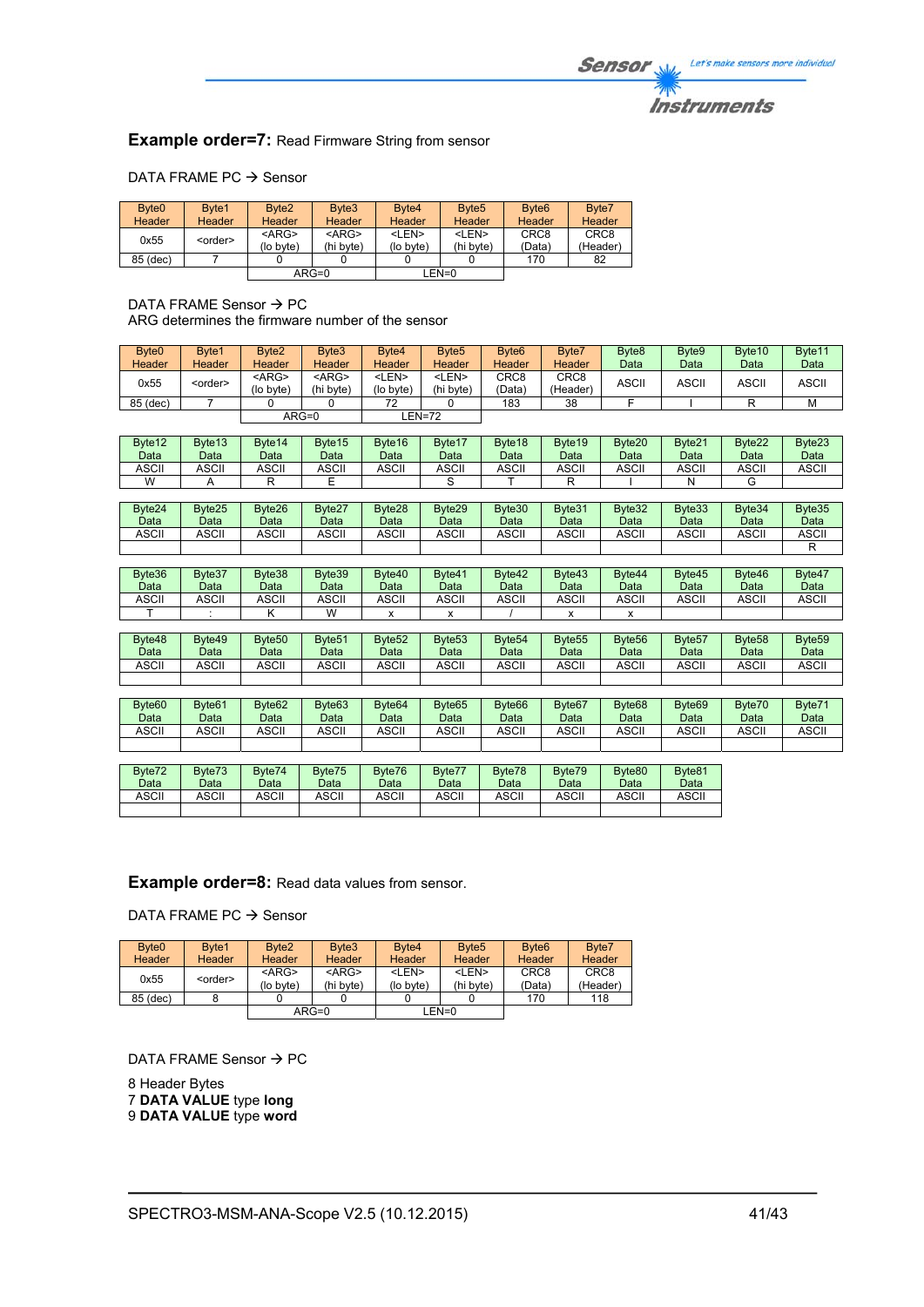## **Example order=30:** Start and Stop triggered sending of data frames

**Start** triggered sending of data frames DATA FRAME PC  $\rightarrow$  Sensor

| Byte <sub>0</sub><br>Header | Byte1<br>Header | Byte <sub>2</sub><br><b>Header</b> | Byte3<br>Header          | Byte4<br>Header           | Byte <sub>5</sub><br><b>Header</b> | Byte <sub>6</sub><br><b>Header</b> | Byte7<br>Header              |
|-----------------------------|-----------------|------------------------------------|--------------------------|---------------------------|------------------------------------|------------------------------------|------------------------------|
| 0x55                        | <order></order> | $<$ ARG $>$<br>(lo byte)           | $<$ ARG $>$<br>(hi byte) | <len><br/>(lo byte)</len> | <len><br/>(hi byte)</len>          | CRC <sub>8</sub><br>(Data)         | CRC <sub>8</sub><br>(Header) |
| 85 (dec)                    | 30              |                                    |                          |                           |                                    | 170                                | 82                           |
|                             |                 | $ARG=1$                            |                          |                           | EN=0_                              |                                    |                              |

## DATA FRAME Sensor  $\rightarrow$  PC

| Byte <sub>0</sub> | Byte1           | Byte <sub>2</sub> | Byte3         | Byte4                                            | Byte <sub>5</sub> | Byte <sub>6</sub> | Byte7            |  |  |  |  |  |
|-------------------|-----------------|-------------------|---------------|--------------------------------------------------|-------------------|-------------------|------------------|--|--|--|--|--|
| Header            | Header          | Header            | <b>Header</b> | <b>Header</b>                                    | <b>Header</b>     | <b>Header</b>     | Header           |  |  |  |  |  |
| 0x55              | <order></order> | $<$ ARG>          | $<$ ARG $>$   | <len></len>                                      | <len></len>       | CRC <sub>8</sub>  | CRC <sub>8</sub> |  |  |  |  |  |
|                   |                 | (lo byte)         | (hi byte)     | (lo byte)<br>(hi byte)<br>(Data)<br>170<br>LEN=0 | (Header)          |                   |                  |  |  |  |  |  |
| 85 (dec)          | 30              |                   |               |                                                  |                   |                   | 82               |  |  |  |  |  |
|                   |                 |                   | $ARG=1$       |                                                  |                   |                   |                  |  |  |  |  |  |
|                   |                 |                   |               |                                                  |                   |                   |                  |  |  |  |  |  |

Stop triggered sending of data frames DATA FRAME PC  $\rightarrow$  Sensor

| Byte <sub>0</sub> | Byte1           | Byte <sub>2</sub> | Byte3                                                                    | Byte4         | Byte <sub>5</sub> | Byte <sub>6</sub> | Byte7            |
|-------------------|-----------------|-------------------|--------------------------------------------------------------------------|---------------|-------------------|-------------------|------------------|
| <b>Header</b>     | Header          | Header            | <b>Header</b>                                                            | <b>Header</b> | Header            | Header            | Header           |
|                   |                 | $<$ ARG>          | $<$ ARG $>$                                                              | <len></len>   | <len></len>       | CRC <sub>8</sub>  | CRC <sub>8</sub> |
| 0x55              | <order></order> | (lo byte)         | (hi byte)<br>(lo byte)<br>(hi byte)<br>(Data)<br>170<br>LEN=0<br>$ARG=0$ | (Header)      |                   |                   |                  |
| 85 (dec)          | 30              |                   |                                                                          |               |                   |                   | 159              |
|                   |                 |                   |                                                                          |               |                   |                   |                  |

## DATA FRAME Sensor  $\rightarrow$  PC

| Byte <sub>0</sub> | Byte1           | Byte <sub>2</sub> | Byte3       | Byte4       | Byte <sub>5</sub> | Byte <sub>6</sub> | Byte7            |
|-------------------|-----------------|-------------------|-------------|-------------|-------------------|-------------------|------------------|
| <b>Header</b>     | Header          | <b>Header</b>     | Header      | Header      | <b>Header</b>     | Header            | Header           |
| 0x55              | <order></order> | $<$ ARG $>$       | $<$ ARG $>$ | <len></len> | <len></len>       | CRC <sub>8</sub>  | CRC <sub>8</sub> |
|                   |                 | (lo byte)         | (hi byte)   | (lo byte)   | (hi byte)         | (Data)            | (Header)         |
| 85 (dec)          | 30              |                   |             |             |                   | 170               | 159              |
|                   |                 |                   | $ARG=0$     |             | $EN=0$            |                   |                  |

## **Example order=105:** Get cycle time from sensor

#### DATA FRAME PC  $\rightarrow$  Sensor

| Byte <sub>0</sub><br>Header | Byte1<br><b>Header</b> | Byte <sub>2</sub><br>Header | Byte3<br><b>Header</b>   | Byte4<br>Header           | Byte <sub>5</sub><br><b>Header</b> | Byte <sub>6</sub><br><b>Header</b> | Byte7<br>Header              |
|-----------------------------|------------------------|-----------------------------|--------------------------|---------------------------|------------------------------------|------------------------------------|------------------------------|
| 0x55                        | <order></order>        | $<$ ARG $>$<br>(lo byte)    | $<$ ARG $>$<br>(hi bvte) | <len><br/>(lo byte)</len> | <len><br/>(hi byte)</len>          | CRC <sub>8</sub><br>(Data)         | CRC <sub>8</sub><br>(Header) |
| 85 (dec)                    | 105                    |                             |                          |                           |                                    | 170                                | 130                          |
|                             |                        |                             | $ARG=0$                  |                           | LEN=0                              |                                    |                              |

## DATA FRAME Sensor  $\rightarrow$  PC

| Byte <sub>0</sub><br>Header | Byte1<br>Header | Byte <sub>2</sub><br>Header | Byte3<br><b>Header</b>   | Byte4<br>Header           | Byte <sub>5</sub><br>Header | Byte <sub>6</sub><br><b>Header</b> | Byte7<br>Header  | Byte <sub>8</sub><br>Data | Byte9<br>Data      | Byte <sub>10</sub><br>Data | Byte <sub>11</sub><br>Data |
|-----------------------------|-----------------|-----------------------------|--------------------------|---------------------------|-----------------------------|------------------------------------|------------------|---------------------------|--------------------|----------------------------|----------------------------|
|                             |                 |                             |                          |                           |                             |                                    |                  |                           |                    |                            |                            |
| 0x55                        | <order></order> | <arg><br/>(lo bvte)</arg>   | $<$ ARG $>$<br>(hi byte) | <len><br/>(lo byte)</len> | <len><br/>(hi byte)</len>   | CRC8<br>(Data`                     | CRC8<br>(Header) | lo word<br>lo byte        | lo word<br>hi byte | hi word<br>lo byte         | hi word<br>hi byte         |
| 85 (dec)                    | 105             |                             |                          |                           |                             | 206                                | 163              | 40                        | 28                 |                            |                            |
|                             |                 |                             | $ARG=0$                  | EN=8                      |                             |                                    |                  | CYCLE COUNT = 138280      |                    |                            |                            |

| Byte12  | Byte13             | Byte14  | Byte15  |  |  |  |  |  |  |
|---------|--------------------|---------|---------|--|--|--|--|--|--|
| Data    | Data               | Data    | Data    |  |  |  |  |  |  |
| lo word | lo word            | hi word | hi word |  |  |  |  |  |  |
| lo byte | hi byte            | lo byte | hi byte |  |  |  |  |  |  |
| 144     |                    |         |         |  |  |  |  |  |  |
|         | COUNTER TIME = 400 |         |         |  |  |  |  |  |  |

**Cycle Time [Hz]** = CYCLE COUNT / (COUNTER TIME \* 0,01)

**Cycle Time [ms]** = (COUNTER TIME \* 0,01) / CYCLE COUNT